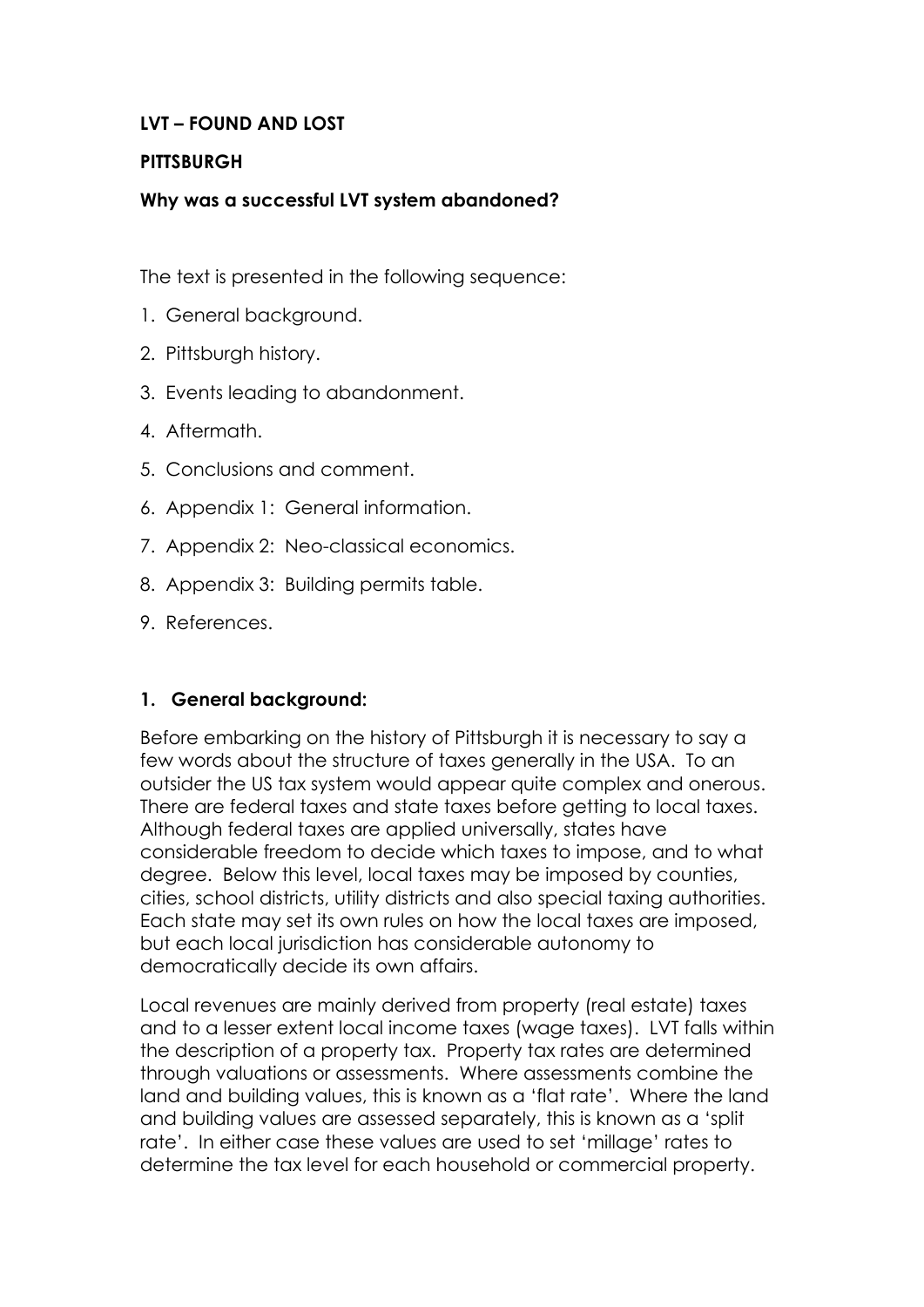(see Appendix 1, item 1). Every property valuation necessarily comprises two factors, the value of the building (or improvement) and the value of the site upon which the building stands. A 100% pure land value tax taxes only the site value factor and disregards the building value. A flat rate tax makes no distinction for the land factor. Several cities, especially in Pennsylvania, have elected to apply the 'split rate' property tax in which the site value factor is taxed at a higher rate than the building value factor – effectively a partial land value tax. It is this system that Pittsburgh legislated to adopt in 1913, and which became known in Pittsburgh as the 'graded tax'. The graded tax was to bring many benefits to Pittsburgh over the next 87 years, but was nevertheless rescinded in 2001. In a paper written in 2006, Mark Alan Hughes notes:

*'Pennsylvania is the only state government in the US to enable split rate property taxation among its local governments. Since 1913, Pennsylvania has produced a body of sustained outcomes across 33 municipalities: 16 that have current split rates, 5 that have rescinded split rates and 12 that have considered but never implemented split rates'*. **(1)**

It should be noted also that in October of 1913 the federal income tax was also introduced, and so we see the arrival at the same time of two major tax systems, one federal, one local. In the early years of the Union the states derived revenue mainly from property taxes, whereas federal revenues were largely derived from customs and excise duties and the sale of land, except in times of war, when additional taxes were imposed. During the war of 1812 Congress raised additional money by issuing treasury bonds. **(2)**

#### Income taxes

In 1861, during the Civil War, Congress introduced a temporary income tax. In 1862 further legislation allowed for its collection at source (an early form of PAYE?). **(3)**

After the war the need for federal revenue diminished and in1872 the income tax was abolished. It was revived again in in1894 **(4)** but in the following year was ruled unconstitutional by the Supreme Court. **(5).** This ruling was overturned in 1909 by the passage of the 16<sup>th</sup> amendment, which was ratified in 1913, enabling the introduction of the modern income tax, virtually co-incident with the Pittsburgh graded tax, which actually began on 1st January 1914.

Income tax was to become one of the main sources of federal and state revenue thereafter, but even as late as 1918, only 5% of the population paid income taxes. In 1939 4 million paid income taxes and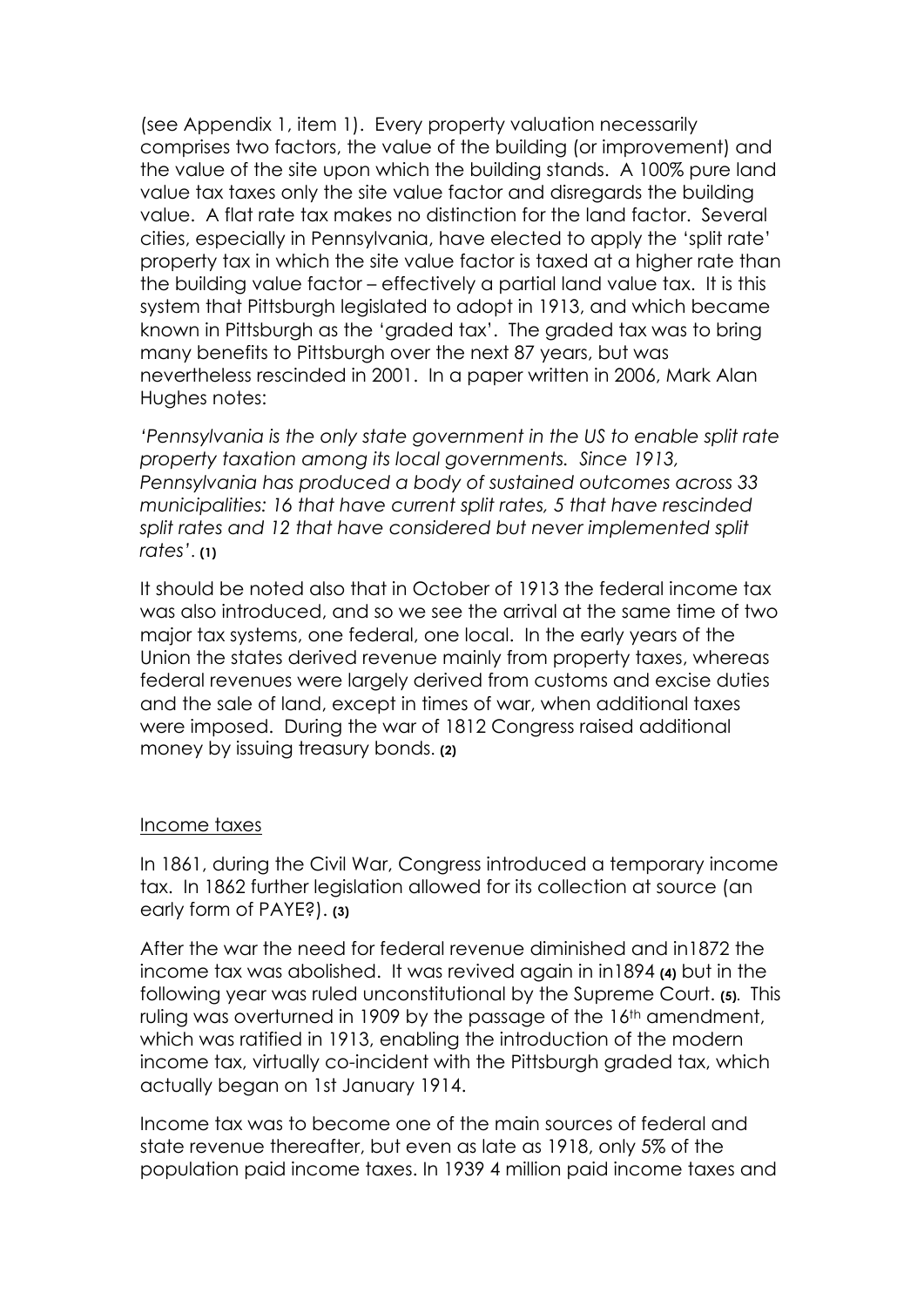by 1945 this had reached 43 million **(6).** Although the income tax was initially only applied at federal level, it quickly became popular with politicians, and eventually was adopted quite widely by states and at local level by counties and cities. Another tax which became popular with politicians was the sales tax, which was also adopted in later years.

### Local taxes

At the local level property taxes remained the main source of revenue and although never popular, these were accepted as the most appropriate way of taxing wealth and the ability to pay. Referring to the early years when property taxes were becoming established, Glenn Fisher notes:

*'In a simple rural economy wealth consists largely of real property and tangible personal property – land, buildings, machinery and livestock. In such an economy, wealth and property are the same things and the ownership of property is closely correlated with income or ability to pay taxes'*. **(7)**

But the land factor of the early property tax was measured according to acreage rather than actual land value, giving rise a growing sense of unfairness.

*'Settlers far from markets complained that taxing land on a per-acre basis was unfair, and demanded that property taxation be based on value'.* **(8)**

Even at this early stage there was an awareness of the value of location, which of course is now the main justification for urban land value taxation. So land was taxed indirectly as being part of the total property value of land and buildings combined. This had always been the case with the old 'rating' system that had applied in Britain from the 17<sup>th</sup> century and continues to the present day in the form of Council Tax. The rating system does not recognise that the relative proportions of site to building value varies over time, according to the growth or decline of communities. It is a fact that in rural situations, on any particular piece of land, buildings and improvements account for a much larger proportion of the value than the site. As a community grows and urbanises this proportion tends to reverse and the site value may often exceed the building value, especially where the buildings are older and less efficient. Where the site is subsequently developed with a new building the building value may again exceed the site value. Buildings and developments are visible and therefore perceived by most people as representing wealth, the higher the building the wealthier the owner so, on the principle of ability to pay, buildings are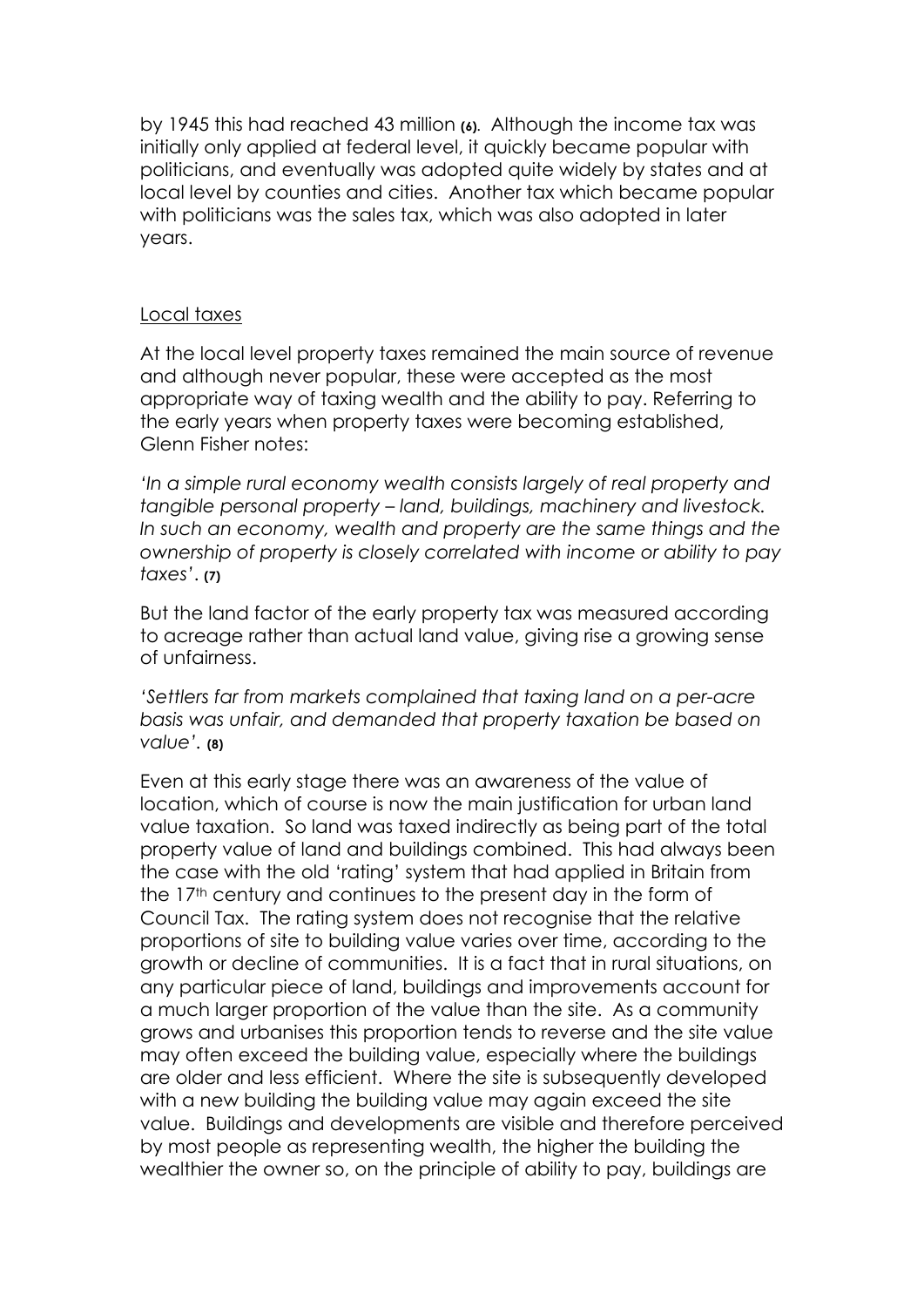the more obvious targets for taxation. This rather simplistic view is often adopted by those opposed to LVT. In a leaflet opposing the new graded-tax act, distributed by a repeal movement in 1915, the claim was that:

*'Only the owner of the skyscraper is benefited by the act'.* **(9)**

People are rarely able to see that the height of the building is usually proportional to the value of its location, although this is not necessarily always the case. Thomas McMahon, the Pittsburgh Chief Assessor from 1925 to 1934, claimed that:

*'A vast majority of the best paying business sites in the city of Pittsburgh have buildings that do not exceed four or five stories'.* **(10)**

However the former perception suited the large landholders and speculators who knew instinctively that increasing property values were due to the increased land (location) value that arises from economic expansion within growing communities. Walter Rybeck notes:

*'After the civil war era, economists, officials and citizens generally seemed overcome by amnesia about the importance of land and land taxation. Families of wealth and corporations on the contrary, far from losing sight of the land, accelerated their ownership of the nation's natural resources and prime urban sites'.* **(11)**

From the earliest years the governors of the newly united states were aware of the evils arising from large landholdings that were characteristic of the old world. The Homestead Act was an attempt to counter this threat:

*'This act, signed by President Lincoln, enabled families to get 160 acres of free public domain land. By building a home and working the land for five years, they acquired title'***(12).** Rybeck also notes:

'Until the 20<sup>th</sup> century, the property tax was virtually the sole support of *state as well as local government'* **(13) .** In the later years state governments reduced their reliance on property taxes, tending instead towards sales and income taxes, a tendency that: '*reflected the power of landed interests in state legislatures'.* **(14)**

State property taxes, as a percentage of total taxes declined from 52% in 1902 to 2% in 1992. Local property taxes also declined, but to a lesser extent – from 88% to 75% over the same period (with a peak of 97% in 1922) **(15).** In the cities the property tax remained the mainstay of tax revenues, although in later years the wage tax and sales taxes became another source. A paper, in 1995, by Howe and Reeb states:

*'Most of the general decline since the 1930's in the property tax share of local government tax revenue nationally, has resulted from greater*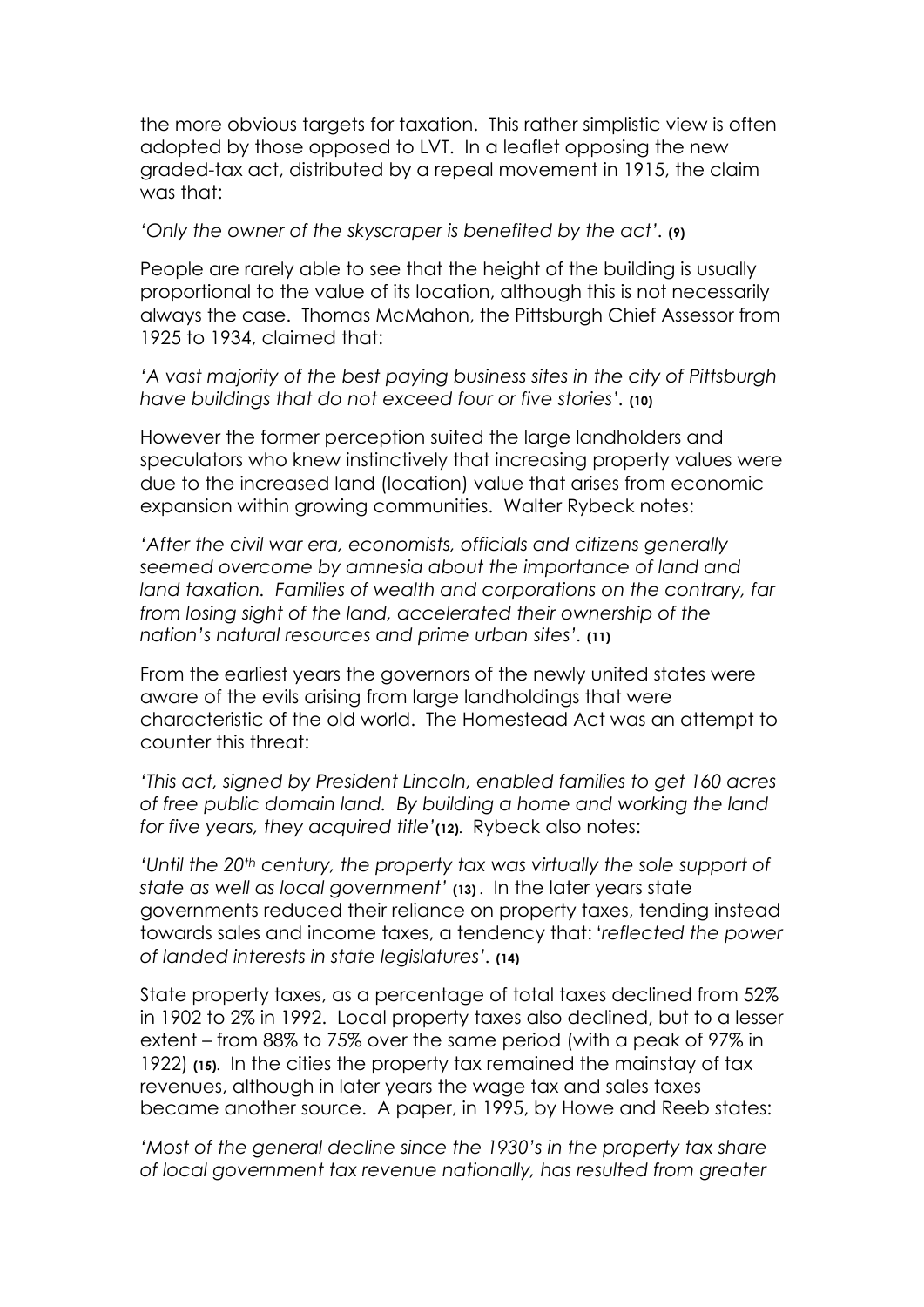*reliance on local general sales and income taxes, especially for counties and large cities'.* **(16)** Also:

*'Local general sales taxes, first adopted in New York City (1934) and New Orleans (1936), came after rising discontent over property tax increases accentuated by foreclosures'.*

### *'Local income taxation first emerged in Philadelphia (1938), St Louis (1948), Cincinnati (1954), Pittsburgh (1954) and Detroit (1962)'.* **(17)**

In the latter part of the 19<sup>th</sup> century great advances were made in industrial technology and the production of material goods, but the benefits of this productiveness were not equally shared within the population. Labour was exploited and unprotected by any organised form of state or national welfare. Many were rendered impoverished by the industrial progress and the laissez-faire attitudes that prevailed. This was the period of the great industrialists, the so-called 'robber barons', whose accumulations of wealth and power enabled them to exert influence over political policies at all levels of government. This led inevitably to every kind of graft and corruption. Laws were passed that only served the interests of industrialists and businessmen; the ordinary workers, a great many of whom were new immigrants, were ruthlessly exploited and their attempts to organise or protest were brutally suppressed by employer's private police forces that had been enabled through legislation at state level. **(18)**

*'During labour disputes the courts consistently ruled in favour of employer's over worker's rights'*. **(19)**

The whole attitude of authority was in support of the 'wealth creators', who were seen to be the great industrialists like Vanderbilt, Carnegie, Rockefeller and J. P. Morgan, who made their fortunes through railroads, steel, oil and banking respectively. Anything or anybody that stood in the way of this process was swept aside. Economic depressions occurred with dismal regularity. Those of 1873, 1884 and 1893 caused great hardship in Pittsburgh and many other cities, many labourers becoming dispossessed vagrants. This was the period when Henry George was engaged in his work and gathering materiel for his book Progress and Poverty, which was published in 1879 and in which he observed:

#### *'Amid the greatest accumulations of wealth men die of starvation, and puny infants suckle dry breasts'.* **(20)**

The problem of increasing poverty was widespread throughout the industrialised USA. In his article 'Why Pittsburgh Real Estate Never Crashes' **(21),** Dan Sullivan lists several examples of the hardships that were suffered and in one case describes an army of unemployed that, in 1893, started a march on Washington from western Ohio: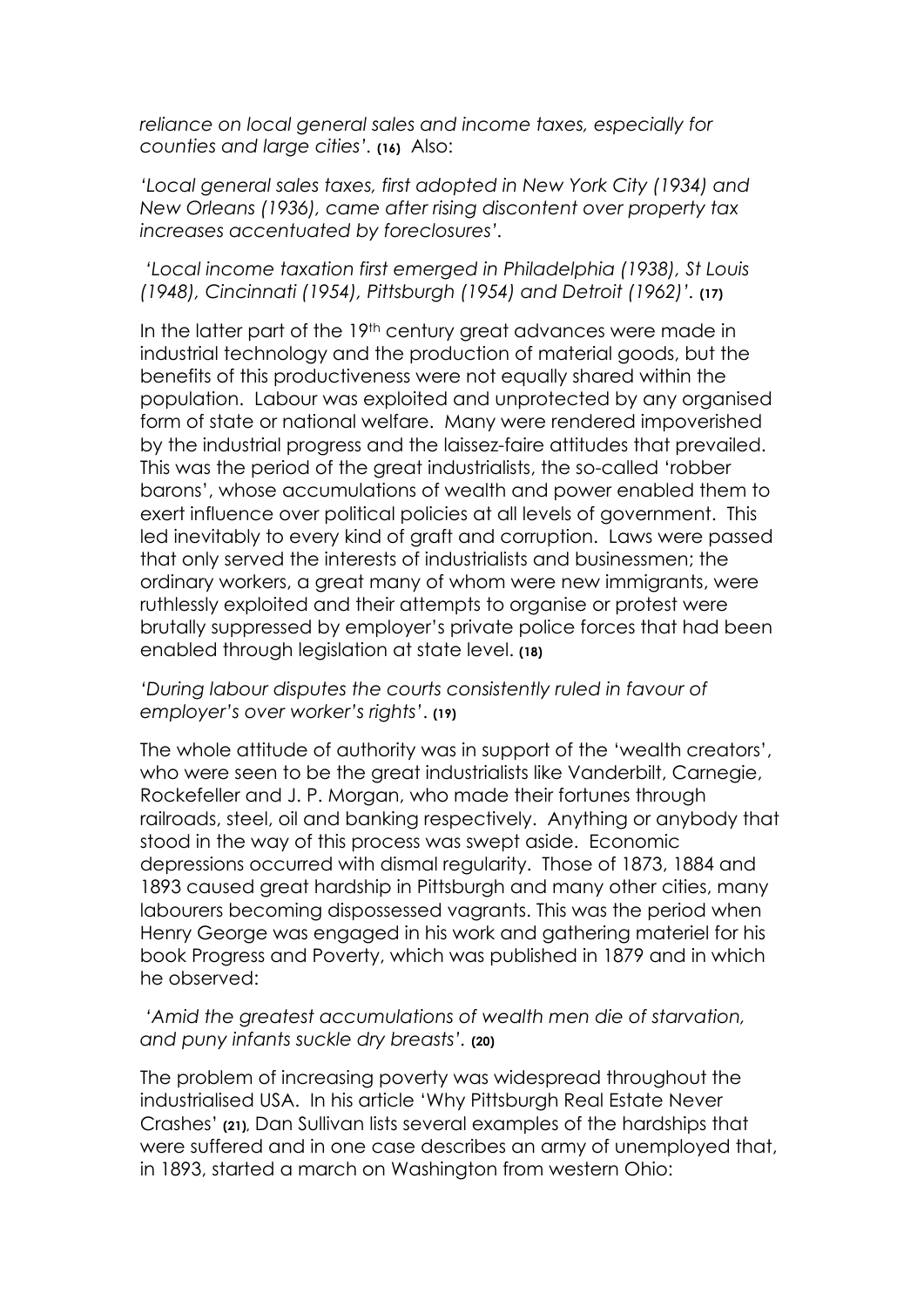*'Their ranks nearly doubled when they passed through Pittsburgh and Homestead'.* **(22)**

The situation inevitably gave rise to a counter movement in which socially conscious politicians and progressive economists advocated commercial and fiscal reforms (as well as land value taxes) to combat rampant land speculation and monopolies; the Sherman anti-trust act of 1890 was passed to deal with the deliberate formation of monopolies by the growing numbers of unscrupulous and avaricious industrialists. Although Pennsylvanian politics was dominated at this time by the Republicans, there were both Republicans and Democrats within the growing reform movement. The introduction of the Pittsburgh Graded Tax was part of this movement and is described in the next section, Pittsburgh History.

––––––––––––––––

# **2. Pittsburgh History**

In his paper of 2005, Mark Alan Hughes refers to an article in the Pittsburgh Post-Gazette which recalls that in 1753, George Washington noted the potential of what was to become the downtown area of Pittsburgh, known later as the Golden Triangle, an area of land ideally placed between the confluence of the Monongahela and Allegheny rivers. Several of Washington's military officers saw the same potential and bought tracts of land, which later became the *'foundations for great fortunes'.* **(23)** After the Civil War Pittsburgh expanded by means of annexations of surrounding jurisdictions and its economic base increased accordingly. It industrialised rapidly to become one of the great centres of manufacturing, especially in the steel industry. Great wealth was created but unfortunately not equally shared amongst the population. Property taxes were imposed and to some extent the significance of location was recognised in that a system of classification was devised in relation to where a property was situated, and the tax abated accordingly.

Three property classifications were established:

- 1. Full City, attracted the full tax.
- 2. Rural (suburban) had an abatement of one third.
- 3. Agricultural had an abatement of one half.

The (perfectly reasonable) theory being that the more urban areas enjoyed better services and therefore should pay higher taxes. The problem with this system was that the classifications remained fixed regardless of changes as the economy developed and the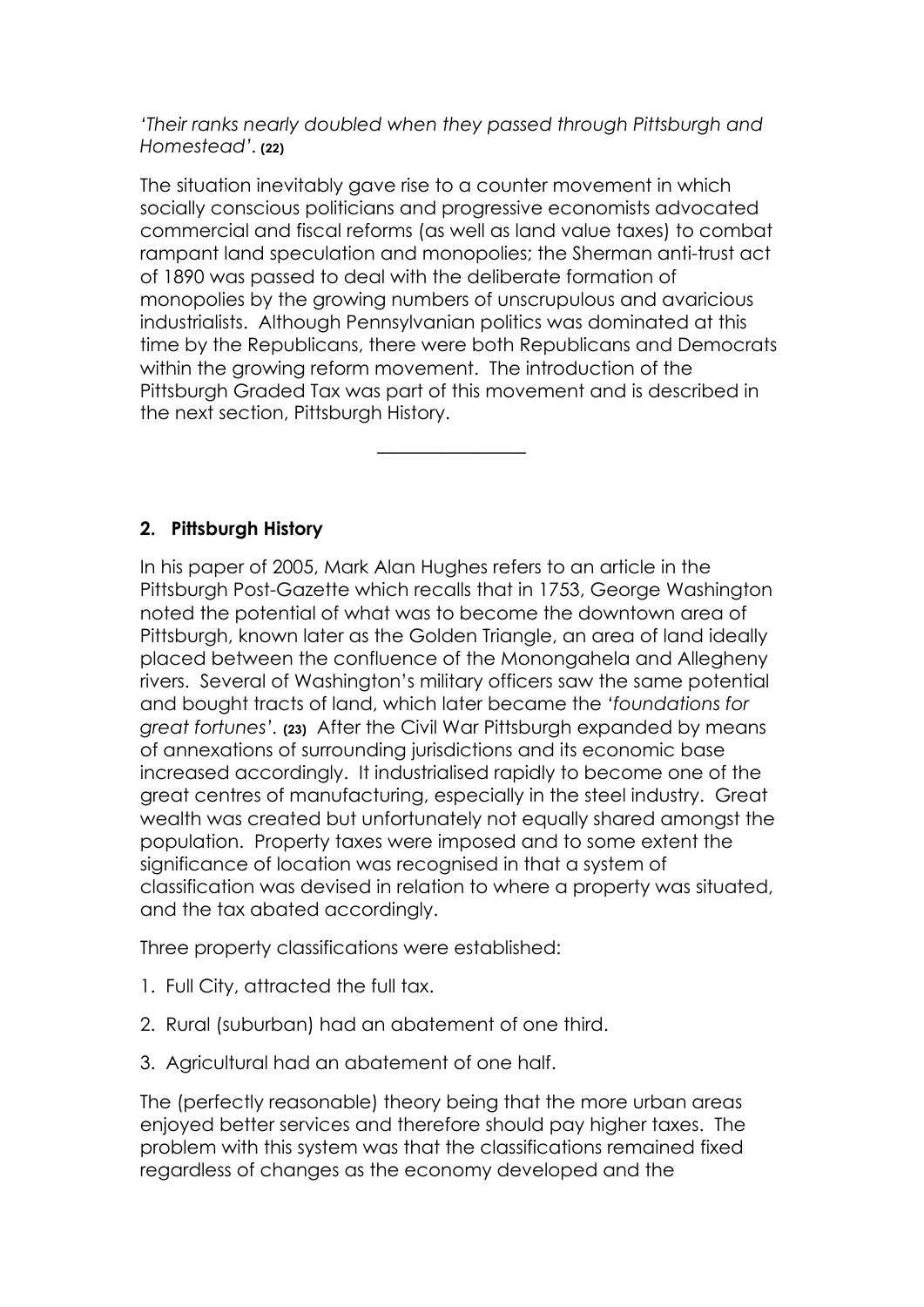surrounding areas became more urbanised. The rural and agricultural sites became more valuable through being effectively under-taxed. The system became corrupt and led to a widespread sense of unfairness. **(24).** However it continued until 1911, during which year the Pittsburgh Civic Commission recommended its abolition and the introduction of a law fixing tax rates on buildings at 50% that of land. This set the conditions for the future graded tax. **(25).** The commissioners saw that the great landholders:

*'were impeding the city's progress by holding the land at prohibitive prices'.* **(26)**

An Article in the Pittsburgh Post-Gazette of April 2001, records:

*'From 1880 to 1910, the value of taxable real estate in the city rose from \$99.5 million to \$784.8 million. The price of land as a result became second only to New York's, according to a 1912 study by the Pittsburgh Civic Commission'.* **(27)**

The graded tax was designed to constrain land speculation as much as it was to raise revenues. The pre-1913 reformers were very aware of the problems of land monopoly and speculation. Dye and England note that the tax:

 *'was motivated by the widespread perception in Pittsburgh that wealthy landowners were withholding land from development and realising hefty speculative gains'.* **(28)**

As early as the 1870s there was great awareness of the negative effects of land speculation. Dan Sullivan records that in 1872 the president of the Pittsburgh Common Council complained of:

*'The great landholders and speculators and the great estates, which have been like a nightmare on the progress of the city for the last thirty years'.* **(29)**

After the Civil War Pennsylvania and Pittsburgh had become Republican strongholds, (the Democrats in Pennsylvania had lost a lot of credibility in backing the southern states), and this situation was maintained, with a few rare exceptions until the 1930s. The Republicans gradually consolidated their power and established control in Pittsburgh (and Philadelphia) through what came to be known as 'city machines', maintained through graft and favouritism. It has to be said that in other states and cities the Democrats ran equally corrupt systems, such as the 'Tammany Hall' organisation in New York State. Throughout this period Pittsburgh was growing rapidly, economically and geographically – the adjacent city of Allegheny was annexed in 1906. By the first decade of the 20<sup>th</sup> century Pittsburgh had become one of the greatest generators of wealth in the country, but had also gained the reputation of being one of the most corrupt, run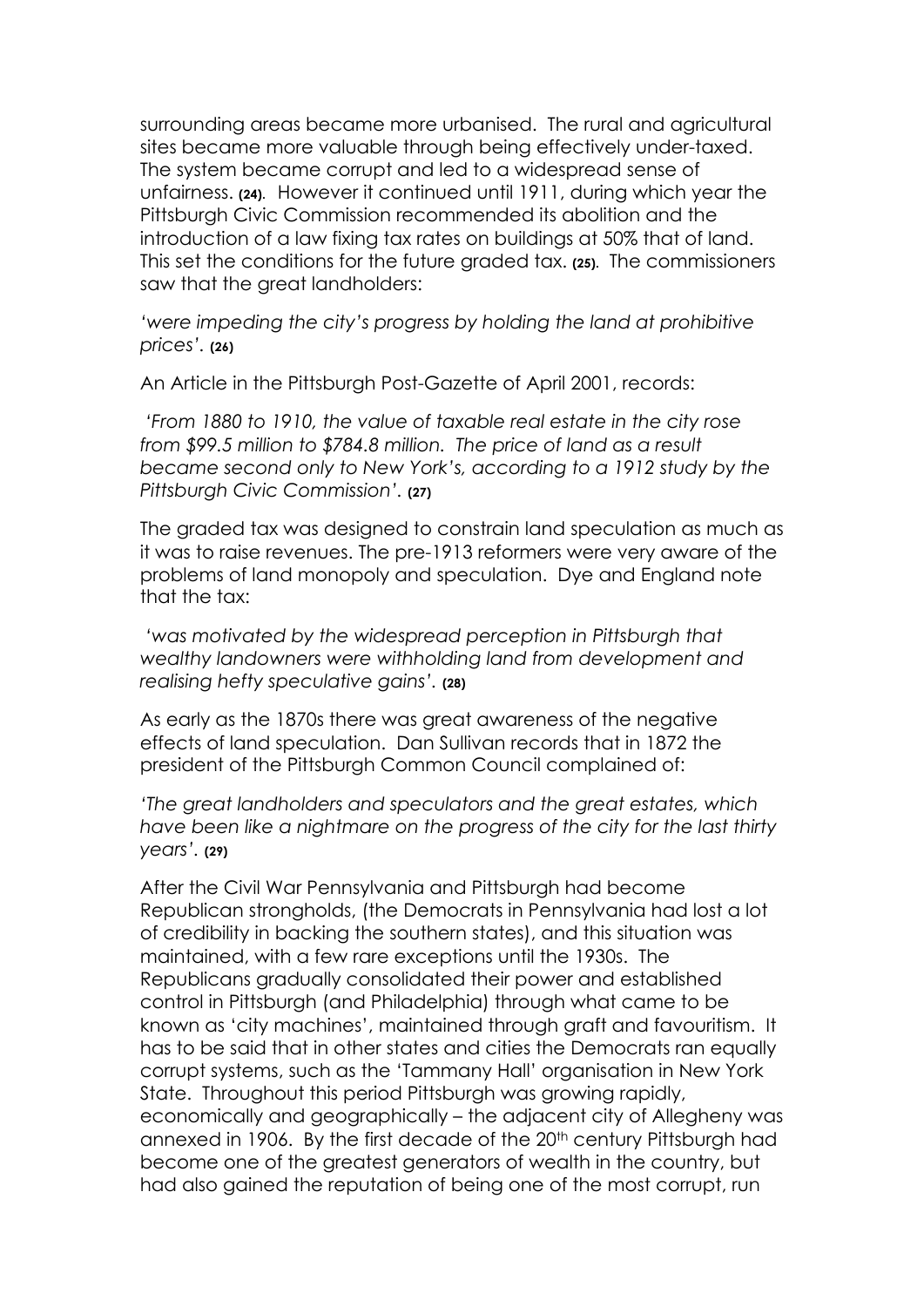by city 'bosses' in league with corrupt politicians and big business interests. The graft and corruption that was widespread in Pennsylvania, maintained by the republican machine, perhaps had its ultimate manifestation in Pittsburgh under the political boss Christopher Magee, who together with his partner William Flinn ran the Republican party machine for the last 20 years of the 19th. Century. In 1903 the investigative journalist Lincoln Steffans published a highly influential book 'The Shame of the Cities' in which he castigated Magee's administration and commented:

*'Pittsburgh is an example of both police and financial corruption'.* **(30)**

An article in the Pittsburgh Post-Gazette of March 2010 reported that:

*'For two full generations, almost without a break, the city was in the grip of one or another faction of the most cold blooded and vicious political rings that ever ruled an American city'.* 

Also on the same day in 1910:

*'Some 41 Pittsburghers, council members, bankers and industrialists were indicted for corruption'.* **(31)**

On the other hand Magee achieved great improvements in infrastructure, which benefited the city, so for some he was a great benefactor. At the same time a great reform movement had arisen from the activities of well meaning, socially conscious politicians and philanthropists, both Democrat and Republican, amongst whom were the Georgists.

*'Prominent members of the Republican party also broke with party*  leaders and attempted to reform the party from within, or by creating *a third party'.* **(32)**

In 1907 the Russell Sage Foundation funded a social survey that revealed the terrible situation that obtained in Pittsburgh at that time. Published in 1908 it clearly played a large part in raising public consciousness and influencing the decision makers. Following the report of the Pittsburgh Civic Commission in 1911, William Magee (nephew of Christopher, but obviously with quite different social mores; twice republican mayor of Pittsburgh, from 1909-14 and 1922-26), abolished tax breaks for large estates and also taxes on machinery. At the same time the old property classification system was scrapped. Magee was also persuaded of the merits of the Georgist idea after having investigated the successful experience of Vancouver where, in 1910, they had exempted all buildings from tax. **(33).** Thereafter he became a keen advocate and spearheaded the legislation for a split rate tax that was passed in 1913. In this year the State of Pennsylvania, led by the Republican Governor John K. Tener, passed an enabling act allowing cities of the 2<sup>nd</sup> class to apply a two-tier tax on property. This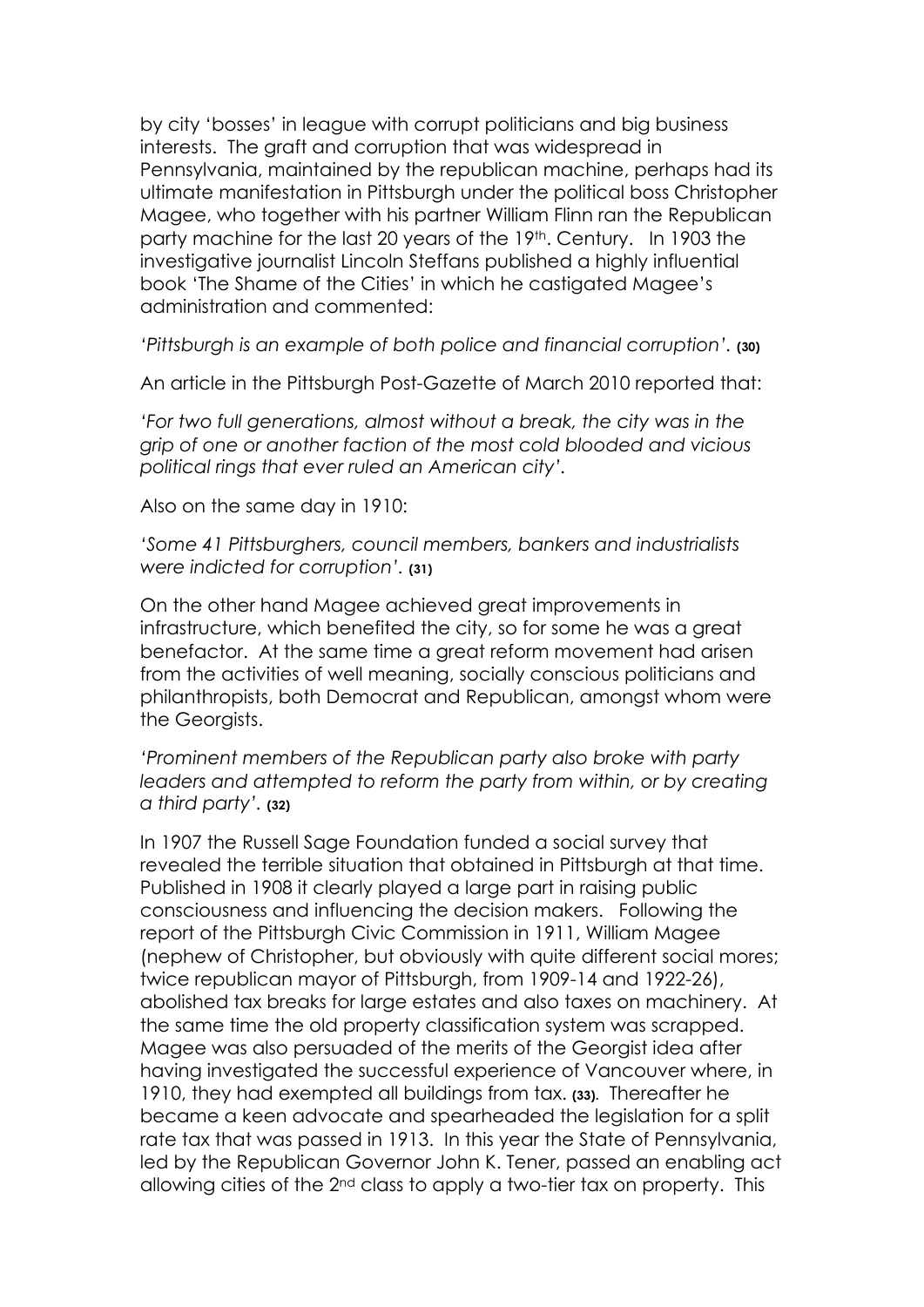was duly adopted by Pittsburgh and Scranton and the tax came into force in January of 1914 **(34).** Magee was a strong advocate for the graded tax and In1915 he expressed his concern about:

*'the unearned increment, the profit of the land owner who becomes*  rich through growth of the community without effort on his own part. I *am frankly opposed to him. He is a parasite on the body politic'.* **(35)**

The graded tax was introduced at a time when the Georgist movement was at its height, not only in the US, but throughout the world. At that time Georgist ideas were widely discussed and no doubt well understood by the reformers who got the legislation passed.

In Pennsylvania cities are classified according to the size of population as 1st, 2<sup>nd</sup>, 3<sup>rd</sup> or 4th class. In 1913 the only 1st class city was Philadelphia. The only two 2<sup>nd</sup> class cities were Pittsburgh and Scranton. The planners of the Pittsburgh Graded Tax very sensibly decided that, to avoid disruption and reduce the grounds for opposition, the tax change should be introduced over a twelve-year transition period in five increments, in order to achieve this, arguably quite modest differential of 2 to 1**.** It was through this gradual introduction that the tax came to be known as the 'graded tax', and which no doubt enabled it to survive and prove its worth for many decades after its full implementation in 1925. Re-assessment of values continued to be carried out every three years by city assessors, as was already the custom for the existing flat rate tax.

From the outset, despite the small increments, the effect of the new tax rates were felt, especially in encouraging building activity **(36),** but at the same time opposing interests, led by the great landowners, immediately organised an opposition, in order to repeal the new law. **(37).** In 1914 Mayor Magee's term in office came to an end and he was replaced by another Republican, Joseph Armstrong, who was against the tax. In 1915 Armstrong supported the passage of a repeal bill in the Legislature, but the situation was rescued, on appeal, by the Republican State Governor Martin Brumbaugh, who ruled that the graded tax law should be allowed to proceed. In the years that followed opposition to the scheme never went away. Throughout the period of its operation there were always critics and commentators who presented arguments as to why it did not or would not work, despite all the evidence to the contrary. On the other side of the argument there were also strong supporters. The graded tax was helped thereafter by the presence of politicians and administrators who had Georgist sympathies.

*'Support for taxing land values rather than buildings remained so strong in the City of Pittsburgh that efforts to repeal the policy consistently failed'.* **(38).**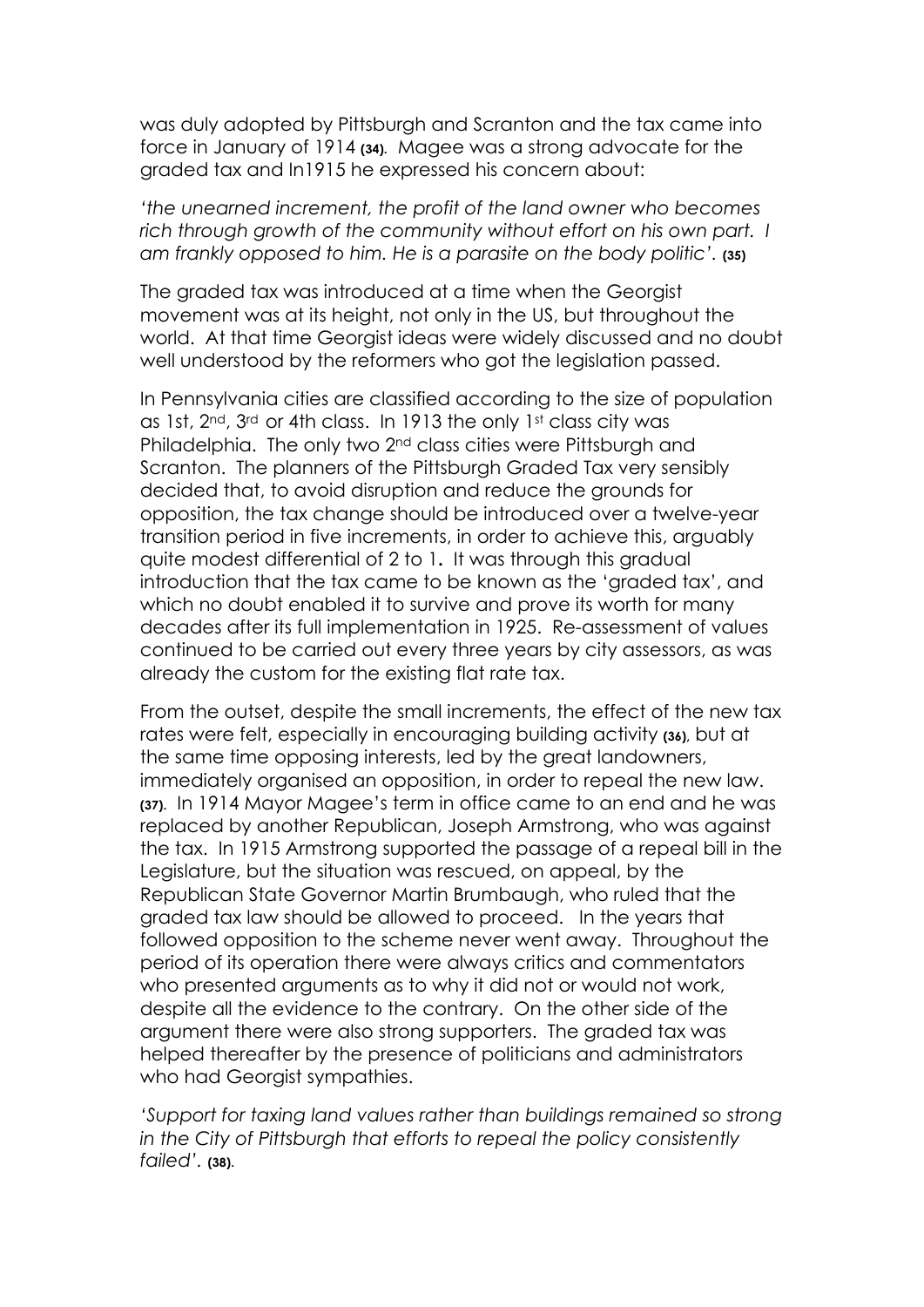Over the next 25 years the graded tax became embedded and operated successfully without serious opposition. Thomas McMahon, the Pittsburgh Chief Assessor in 1930 commented:

*'So far as I can learn, no serious objection is offered to the present tax plan'*. **(39).**

It also helped Pittsburgh to survive the great depression of the 1930s in that it did not suffer the severe collapse of land values experienced by many other cities; the existence of the higher tax on land had constrained the escalation of prices that had taken place in the 1920s. Sullivan notes:

*'Pittsburgh was spared the added problem of a real estate crash because its graded tax had discouraged speculators from bidding up prices during the previous boom'.* **(40).**

In 1934 the pro-LVT Democrat William McNair was elected mayor, so ending nearly 70 years of Republican domination of Pittsburgh's politics. Prior to his election there had been an attempt to increase the graded tax ratio to 5:1, but this had been narrowly defeated in the General Assembly. **(41).** McNair was a keen supporter of the split rate, and organised various activities to educate the general public to the virtues of the split rate system. **(42).** So up to the advent of World War Two the split rate enjoyed much support at the level of local government.

Thereafter this advantage diminished as the years progressed and over time the basic Georgist ideas became largely forgotten, except by the ardent supporters. Nevertheless the obvious benefits of the split rate property tax continued to be recognised and appreciated as much for its results than its Georgist principles; the split rate was adopted later by many smaller towns in Pennsylvania. In 1951 the state legislated to allow cities of the 3<sup>rd</sup> class to use the split rate system and this option was taken up by Harrisburg in 1975, McKeesport, Newcastle, Duquesne, Washington, Aliquippa, Clairton and Oil City in the 1980s, Titusville in 1990, Coatsville, Du Bois, Hazleton and Lock Haven in 1991 and Allentown in 1996 **(43).** Not every city made a success of it, but that must remain the subject of another study.

Perhaps the high point was in 1998 when, at federal level, legislation by the Senate and the House was passed to allow the two-rate system for nearly 1000 boroughs in Pennsylvania. Despite this popularity, within three years, the split rate tax would be rescinded.

The graded tax received many accolades from journalists and administrators during its time, some of which are recorded here. Admittedly some are from overt LVT supporters, but that does not make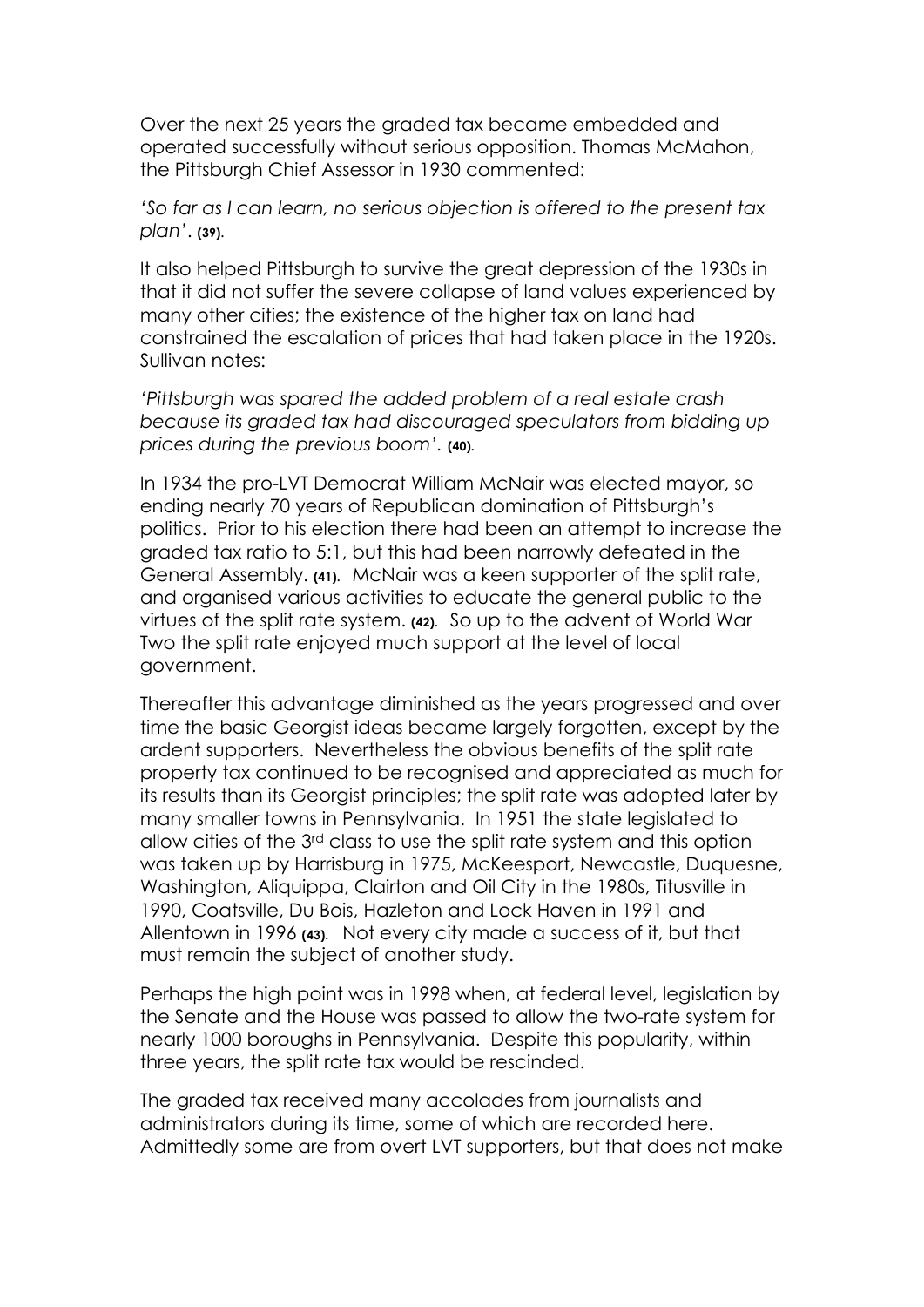them any the less true. Dan Sullivan records that, as early as May 1915, the Pittsburgh Press reported:

*'The law is working to the complete satisfaction of everybody except a few real estate speculators who hope to hold idle land until its value is greatly increased by improvements erected on surrounding territory'.*  **(44).**

Percy Williams, in his 1955 essay on Pennsylvania, records a comment in the Pittsburgh Post of 1927:

*'Formerly land held vacant here was touched lightly by taxation, even as it was being greatly enhanced in value by building around it, the builders being forced to pay the chief toll, almost as though being fined for adding to the wealth of the community. Now the builders in Pittsburgh are encouraged; improvements are taxed just one half the rate levied upon vacant land. Building has increased accordingly'.*  **(45).**

In an address to an LVT Conference in London in 1936**,** Dr John C. Rose also claimed that the graded tax stabilised Pittsburgh's municipal credit, saying:

*'A stabilised credit is a wonderful asset to any city or community'.* **(46)**

On the issue of land speculation, in his 1963 paper Williams claims:

*'Land speculation is no longer a major factor in Pittsburgh'.* **(47)**

He goes on to list a whole range of 27 well-known national magazines that had published favourable articles between 1946 and 1960. **(48)** Sullivan adds:

*'Every one of the 19 land-taxing cities in Pennsylvania enjoyed a construction surge after shifting to LVT, even though their nearest neighbours continued to decline'.* **(49)**

In their definitive 1996 study Oates and Schwab suggested that:

*'The Pittsburgh tax reform, properly understood*, *has played a significant supportive role in the economic resurgence of the city'.* **(50)**

Although most of the examples of Pittsburgh's success are related to the revival of the central business district and other downtown areas, there was also a beneficial effect on out of town residential areas where site values were lower. Percy Williams makes the important point:

*'It is the homeowner who emerges as the chief beneficiary of the graded tax. This is widely recognised as one of the principal reasons why this plan has popular support. Only in rare instances do we find a homeowner paying a higher tax under the graded tax. The typical*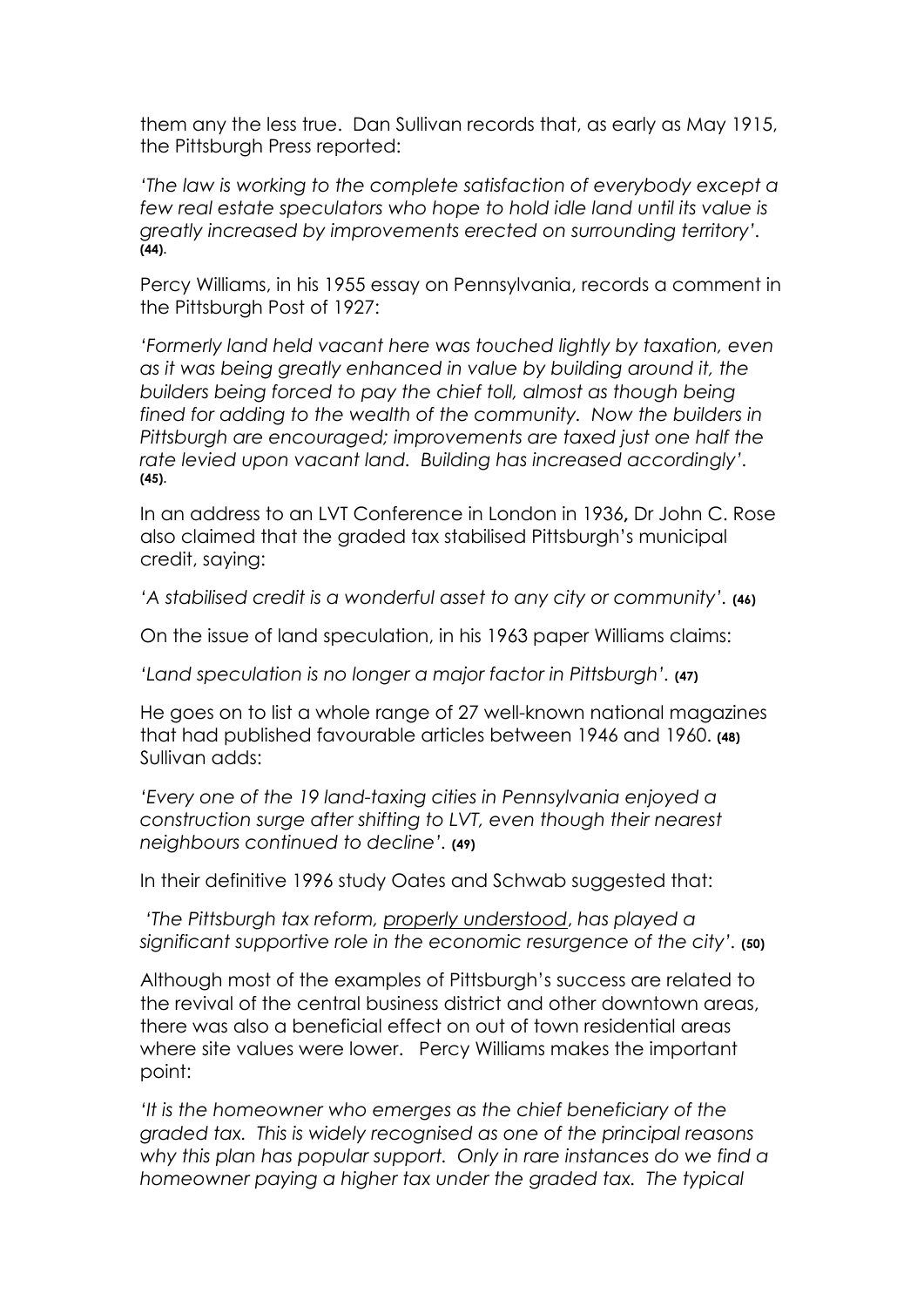*homeowner's investment is largely in building rather than land, it being quite common for the assessed value of the house to be as much as five times the value of the site, and often this ratio is exceeded'.* **(51)**

Despite the foregoing, Hughes makes the cautionary comment:

*'The 2001 abandonment of the split-rate in Pittsburgh is a compelling example of the limited role that evidence often plays in policy decisions'.* **(52).**

However there was another event many years before that may well have been a turning point for the graded tax. By the late 1930s the costs of making assessments had become a contentious issue. The County of Allegheny already made its own flat rate property assessments for county and school taxes, and the issue was over the apparent waste due to duplication of resources. The proposition was to make economies by transferring responsibility for all assessments from the city to the county. The city assessors, who were generally in favour of the split rate, resisted being taken over, but after some years of argument the county, who were generally against, prevailed and the change was made in 1942.

During World War 2 Pittsburgh enjoyed a temporary boom with the increased demand for steel but after the war the demand was drastically reduced and, as with many industrial cities, Pittsburgh was facing an economic decline. There was an inevitable move away from heavy industry towards more commercial and 'white collar' activity. In 1940 manufacturing had accounted for 50% of employment but by 1980 this had declined to 25%, and only 16% in 1985. The population declined from over 700,000 in 1950 to 400,000 in 1980. **(53).** These figures were typical of all the large industrial cities of the North East.

To counter this decline, in 1946, Pittsburgh initiated 'Renaissance 1', a construction programme using low interest rates and tax abatements for investors, to encourage re-development. Many other cities elsewhere in Pennsylvania and other states also introduced similar schemes, which offered property tax relief for new construction, for anything between 10 to 30 years **(54).** However, unlike Pittsburgh, these only applied to the flat rate systems in use and although they had considerable benefit for many cities, they did not have the additional advantage of the split rate. Also they had a negative effect by causing resentment amongst enterprises continuing to operate in the existing older buildings who, being excluded, saw themselves as effectively subsidising their competitors. **(55)**

Together with the advantage of the graded tax, Pittsburgh experienced a construction boom without a real estate price Boom **(56).**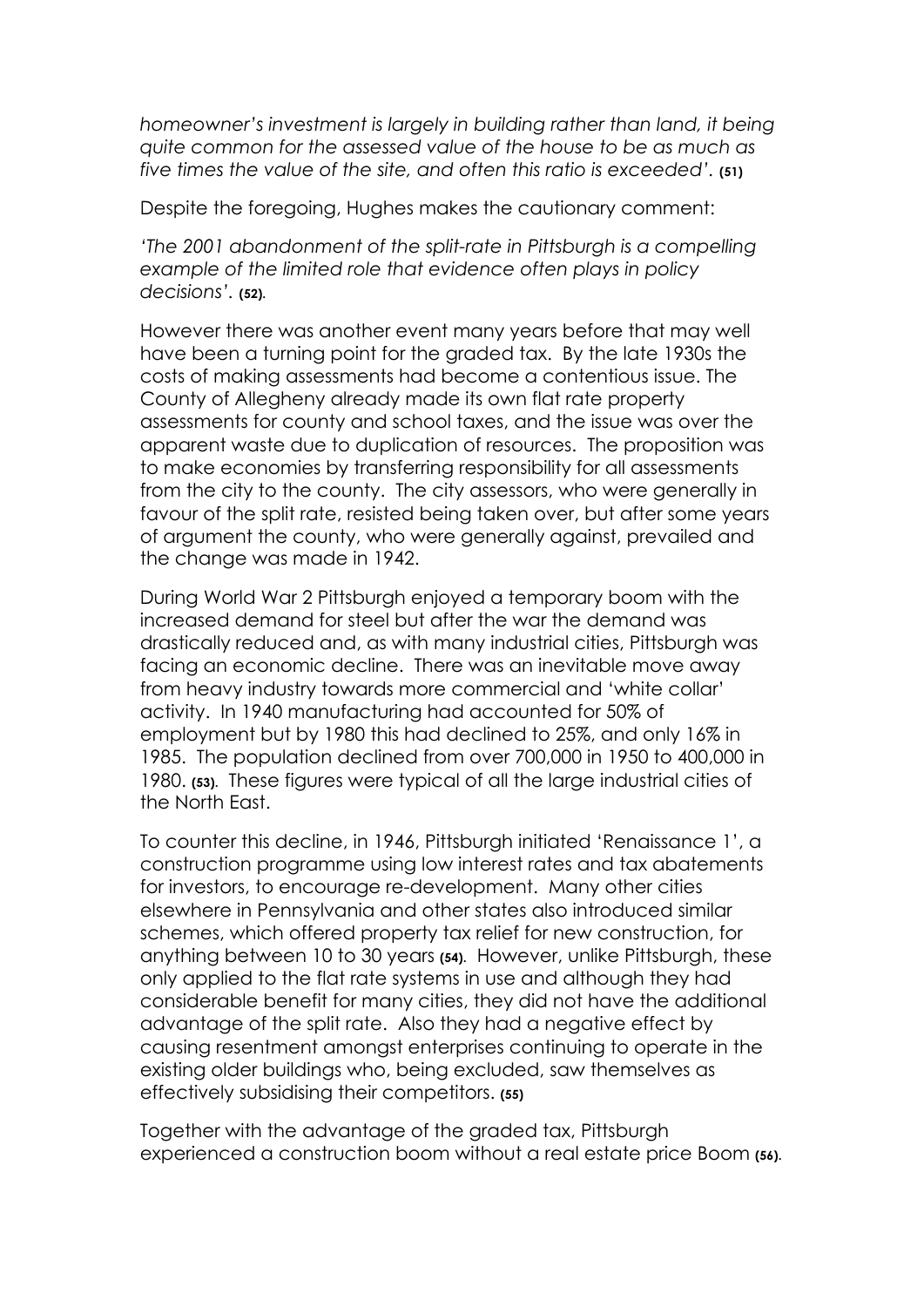This positive development compared favourably with the continuing decline in other industrial cites, and did not pass un-noticed. In 1960 'House and Home' the construction industry's leading trade journal quoted the Pennsylvania Governor and former Democrat mayor of Pittsburgh from1946 to 1959, David Lawrence, as saying:

*'There is no doubt in my mind that the graded tax law has been a good thing for the city of Pittsburgh. It has discouraged the holding of vacant land for speculation and provides an incentive for building improvements. It produced a more prosperous city'.* **(57)**

Whereas many old industrial cities struggled to halt the decline in their fortunes, Pittsburgh became known throughout the USA as a city that had best been able to cope with the problems, demonstrated by its continuing building activity and avoidance of dereliction, especially in the central city areas.

*'Pittsburgh thrived with its two-to-one land-building ratio. After World War Two, despite the decline of its steel industry, Pittsburgh enjoyed a renaissance'.* **(58)**

Perhaps for this reason enthusiasm for the split rate idea continued in Pennsylvania. In 1951 the State legislated to allow for the split rate to be adopted by 3rd class cities and at the same time abolished the 2:1 ratio limit. Also as late as 1998, a law allowing the split rate to be extended to boroughs was passed by Governor Thomas Ridge. However with increasing demand for more infrastructure and services local authorities were in constant need of more revenue and In1954, rather than increase the property tax, Pittsburgh introduced a Wage Tax. **(59)**

Percy Williams makes the point that by 1963 the split rate tax accounted for only about half of all the property taxes paid by each householder, school district and county taxes, which were on the flat rate, accounted for the rest. (60). Williams enlarges on this in his 1963 paper, where he makes some interesting comments on the effectiveness of the graded tax**.** He points out that as the graded tax did not apply to county and school districts, its overall impact was reduced. He also notes that, where the graded tax was concerned, due to the changing relationship of land to building values over time, the proportions collected from each source changed accordingly.

Of the total city assessments in 1914, land values comprised 63%, building values 37%. In 1960 the situation was almost reversed, with land values at 35.7% and buildings at 64.7% of the total. In the middle period 1929-39 the values were almost the same, so the 2:1 ratio during that period translated into 2/3 of revenue being raised from land, 1/3 from buildings. But by the 1960's the share would have had to be more than 2/3 on land, and less than 1/3 on buildings to maintain the same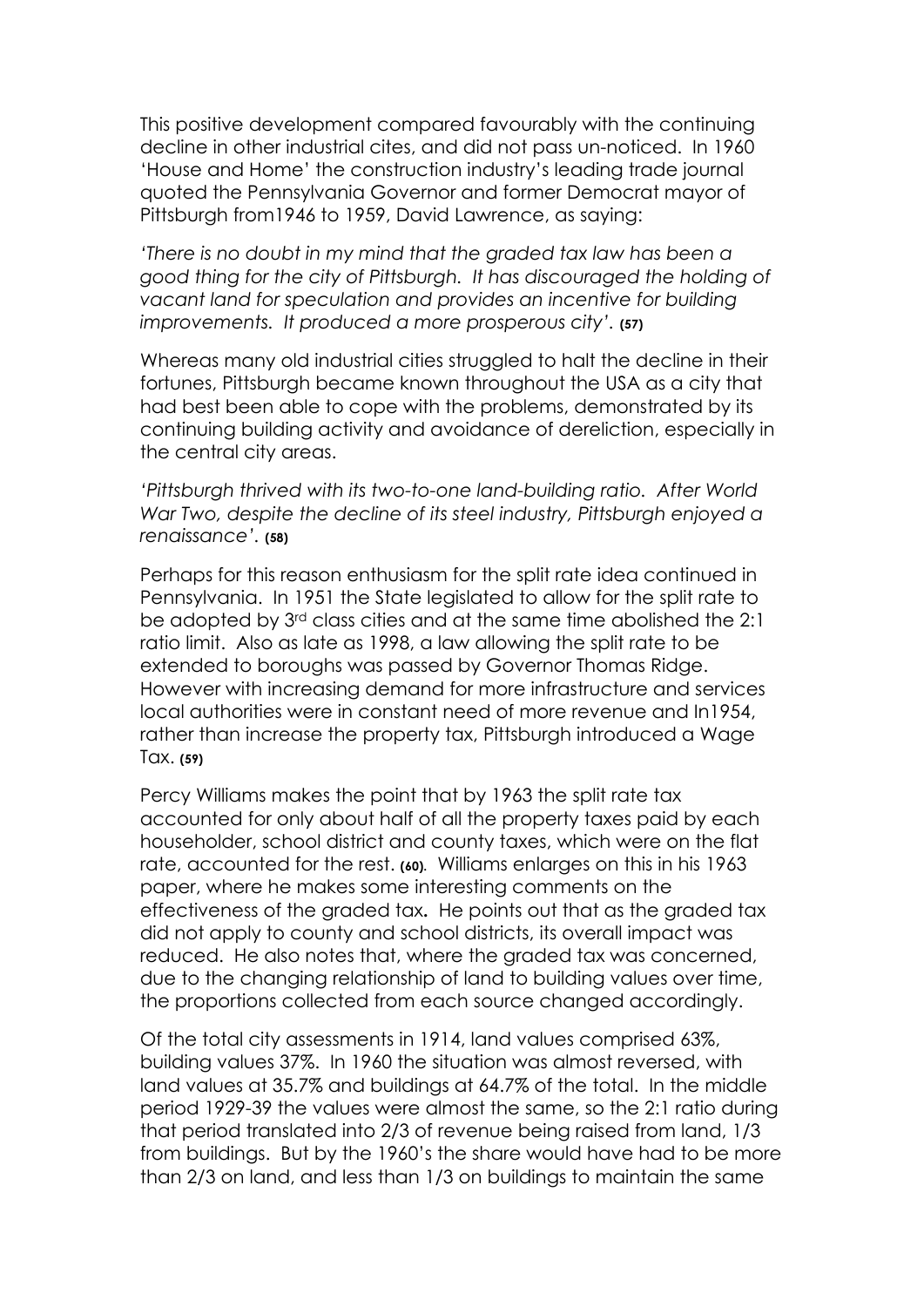amount of total receipts. This of course would be welcomed by the LVT purists who wanted a 100% tax on land, but at the same time it gave ammunition to the anti-LVT lobby who saw it as letting the wealthy building owners off lightly.

Mainly due to increasing worldwide competition the economic decline of the old industries in Pennsylvania and other industrial states continued and led eventually to what became known as the 'rust belt'. Pittsburgh was very much affected by the same problems and the 'Renaissance 2' programme was initiated in the 1970s to again help stimulate reconstruction activity, but perhaps the most significant decision to revitalize the city was the increase of the graded tax ratio in 1979 from 2:1 to 4:1. At this time, in order to raise more revenue, the Democrat mayor Caliguiri had proposed increasing the wage tax, but he was overruled in the city council, led by William Coyne, a keen supporter of the graded tax, who instead prevailed upon the council to raise the graded tax rate to 4:1. Again in 1980, despite Caliguiri's opposition, the rate was increased to 5:1. This effectively represented a penalty on land holders for keeping land out of use, and stimulated a further building boom the results of which are well documented in the study by Oates and Schwab of 1996. The study compares the relative situations of 15 'rust belt' cities in the period 20 years before and ten years after 1979, as measured by the value of building permits.(The value of building permits issued is taken as a measure of building activity and therefore the prosperity of a community).The results revealed that only Pittsburgh showed a large increase. (ColumbusOhio also showed an increase, but Oates and Schwab suggest this may have been due to annexations of surrounding jurisdictions, which took place during the same period). The value of permits showed an average decline for all 15 cities of 14.42%, but a 70.43% increase for Pittsburgh (a 15.43% increase for Columbus). (see Appendix 3).

In 1989, in order to counter the migration of young people out of the city, Democrat mayor Maslof proposed reducing the wage tax and to compensate for this by imposing a flat rate increase in the property tax. The council president Jack Wagner, who was pro-LVT, proposed instead to put the whole increase on the land value factor. Wagner gained the most support on this issue and the result was an increase in the split rate ratio to 6:1. Mayor Maslof was later to become a supporter of the split rate. However, despite its obvious success, support for the graded tax was beginning to weaken. Mark Alan Hughes notes:

*' By the late 1970s the consensus began to fracture'.* **(61)**

But the main reason for the abandonment of the graded tax was due to a faulty system of assessments, which had become increasingly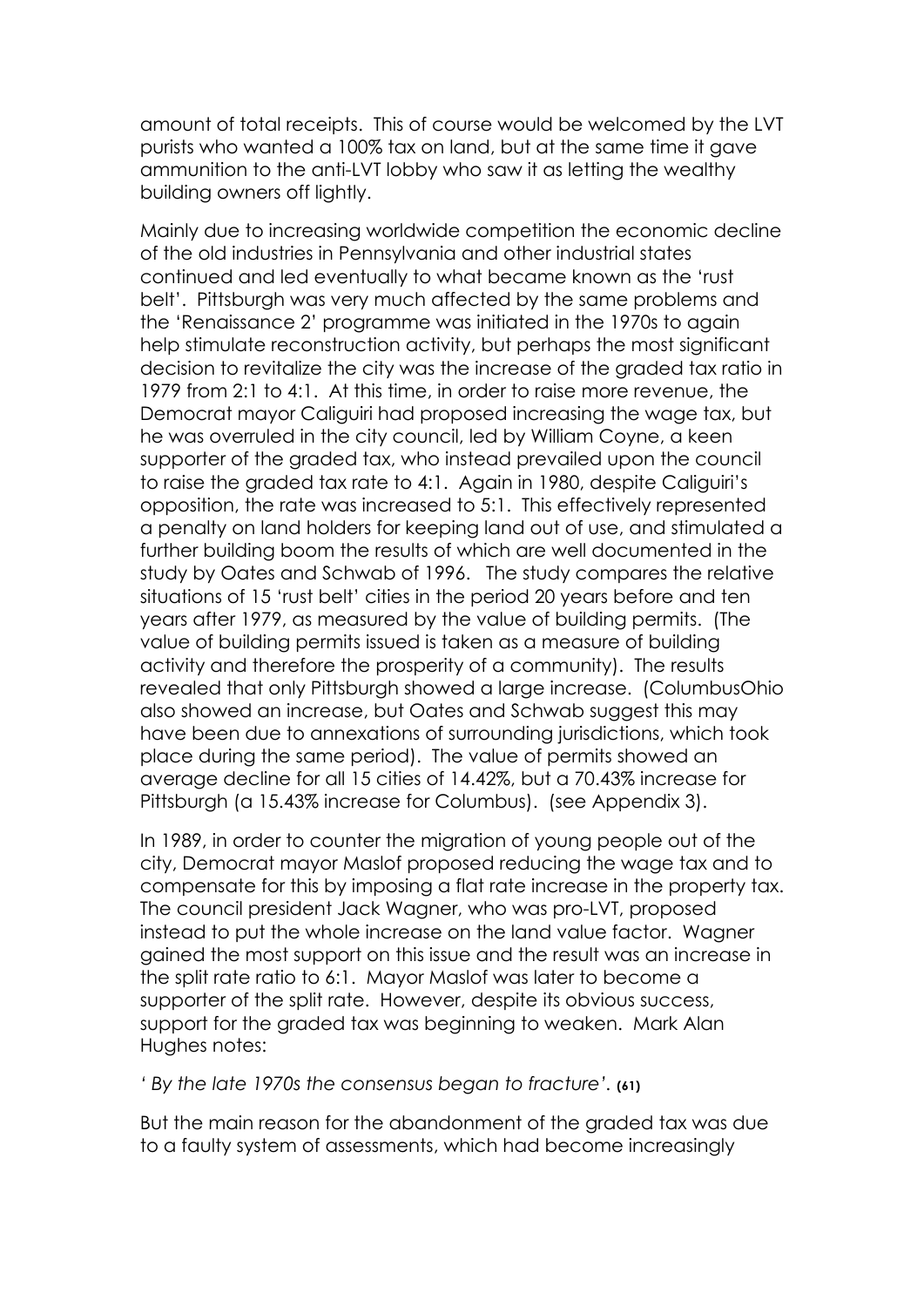more dysfunctional in the decades prior to 2001. Hughes notes that in1979:

*'The assessments of both land and building values remained essentially fixed in this period, and indeed for the next twenty years'.*

Referring to Democrat mayor Tom Murphy, in office from 1994 to 2006, He comments that:

*'For years Murphy had derided the chronic under-assessments'.* **(62)**

The assessment system had been in place before the graded tax began in 1914 and was always dependent on the expertise and integrity of the assessors, who were charged with the task of making the assessments as close as possible to actual market values and also fair to all taxpayers. A clause in 'Constitutional and Statutory Provisions' of 1912 states:

*'Property is to be assessed at its actual value, being the price for which it would sell'.* **(63)**

Over the years, due to pressure from politicians promising 'not to raise taxes' there was always a tendency to make under-assessments, which led to an increasing disparity with actual market values, and perceived injustices amongst those who considered themselves over-assessed. Under-assessments of course also brought in fewer tax revenues. Another factor that needs to be taken into account was the existence of the 'fractional assessment' system. (see Appendix 1, item 2). This system allowed taxing jurisdictions to apply only a fraction of the real market value for tax purposes. It applied to all property taxes, flat or split rate, and each county could decide whether or not to apply the option and if so, to determine its own rate. Although ostensibly it did not distort the fairness of the tax distribution between households, it became part of the problem that developed in the 1990's in Allegheny, where the rate was as low as 25%. Also its legitimacy was always in question in relation to the state uniformity laws. (see Appendix 1, item 3). The law firm Flaherty Fardo list several cases from 1970 onwards of claims for unfair assessments and also notes that in 1992 a computer aided survey of 500,000 properties found many were substantially 'out of whack' with their actual purchase price **(64).** In the same account they note:

*'In January 1994 an effort to address assessment problems resulted in substantial increases in property values – some more than 40% – leading to a taxpayer revolt'.*

The situation came to a head in 1996 when, after six decades of domination by the Democrats, the Republicans took control of the county Commissioners and immediately imposed a 5 year freeze on assessments, at the same time firing 42 assessors. However in 1997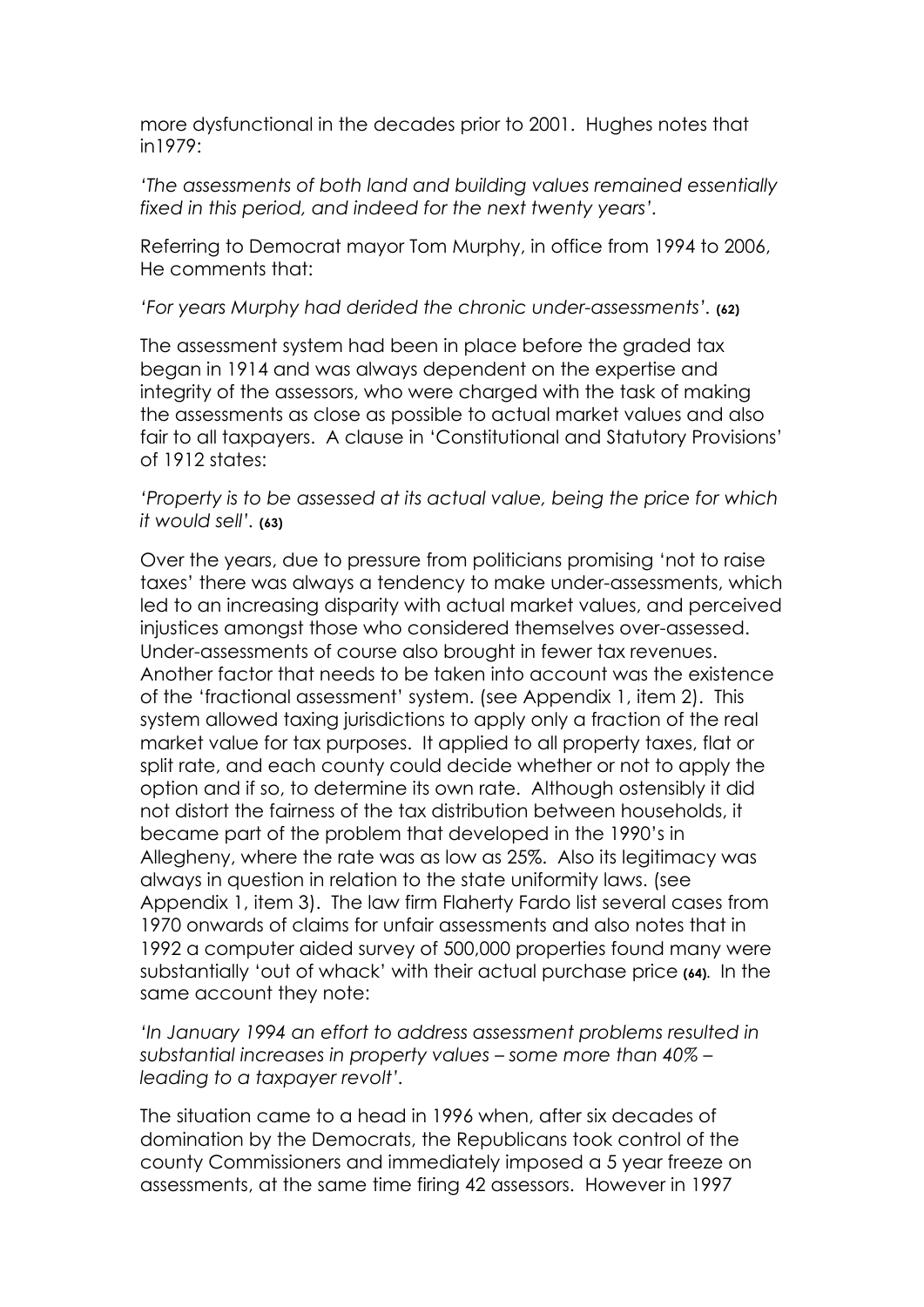Judge R. Stanton Wettick Jr. declared the freeze illegal and ordered new assessments related to real market values to be carried out. **(65).** At the same time he ordered that the system of fractional assessments be abandoned. For this task Allegheny County, in 1998, hired a private firm, Sabre Systems and Services to carry out countywide reassessments. Sabre Systems inherited a very difficult and complex situation, which despite their best efforts they were not able to resolve. The basic problem was to do with the existing gross under-assessments, due mainly to political interference (or deliberate neglect) over many years. Bringing the assessments back to real market values was of course necessary, but Sabre was criticised for the way it was carried out, and the abruptness of the correction. The upheaval all this caused is dealt with in the next section under 'events leading to abandonment'.

# **3. Events Leading to Abandonment**

–––––––––––––––––

From the outset there were always opponents of the graded tax, those who had a vested interest by virtue of their ownership or control of land rents were not going to surrender their advantage without a fight. Of the new graded tax law of 1913, Mark Alan Hughes notes:

*'It was quickly challenged by the new mayor elected in 1914, (Joseph G Armstrong), the chamber of commerce, powerful landholders and politicians who said that the tax discriminated against landowners and was 'unlawful, unjust and un-American'.* **(66)**

For them any increased tax on land was a threat to their habitual source of personal revenue. They were the force behind the repeal movement which was finally defeated in 1915 by Governor Brumbaugh's ruling. After this defeat the opposition became less vociferous but always remained in the background for the duration. They were initially outnumbered by the supporters who held strategic positions within the administration, for instance Thomas C McMahon, who was City Chief Assessor from 1925 to1934. It was McMahon who, after a trip to Vancouver, had recommended LVT to mayor Magee in 1911. Also Percy R. Williams (quoted frequently in this essay) was executive secretary of the Pittsburgh Real Estate Board from 1918 to 1921, a member of the city Board of Assessors from 1922 to 1926, and from 1934 to 1942 Pittsburgh's Chief City Assessor. From 1926 to 1978 he was secretary and trustee of the Henry George Foundation. There were many other Georgists who kept the system in place, but gradually over the years their presence diminished, and the Georgist principles became largely forgotten. By the end of the century the graded tax was seen by the general public as 'just another tax'.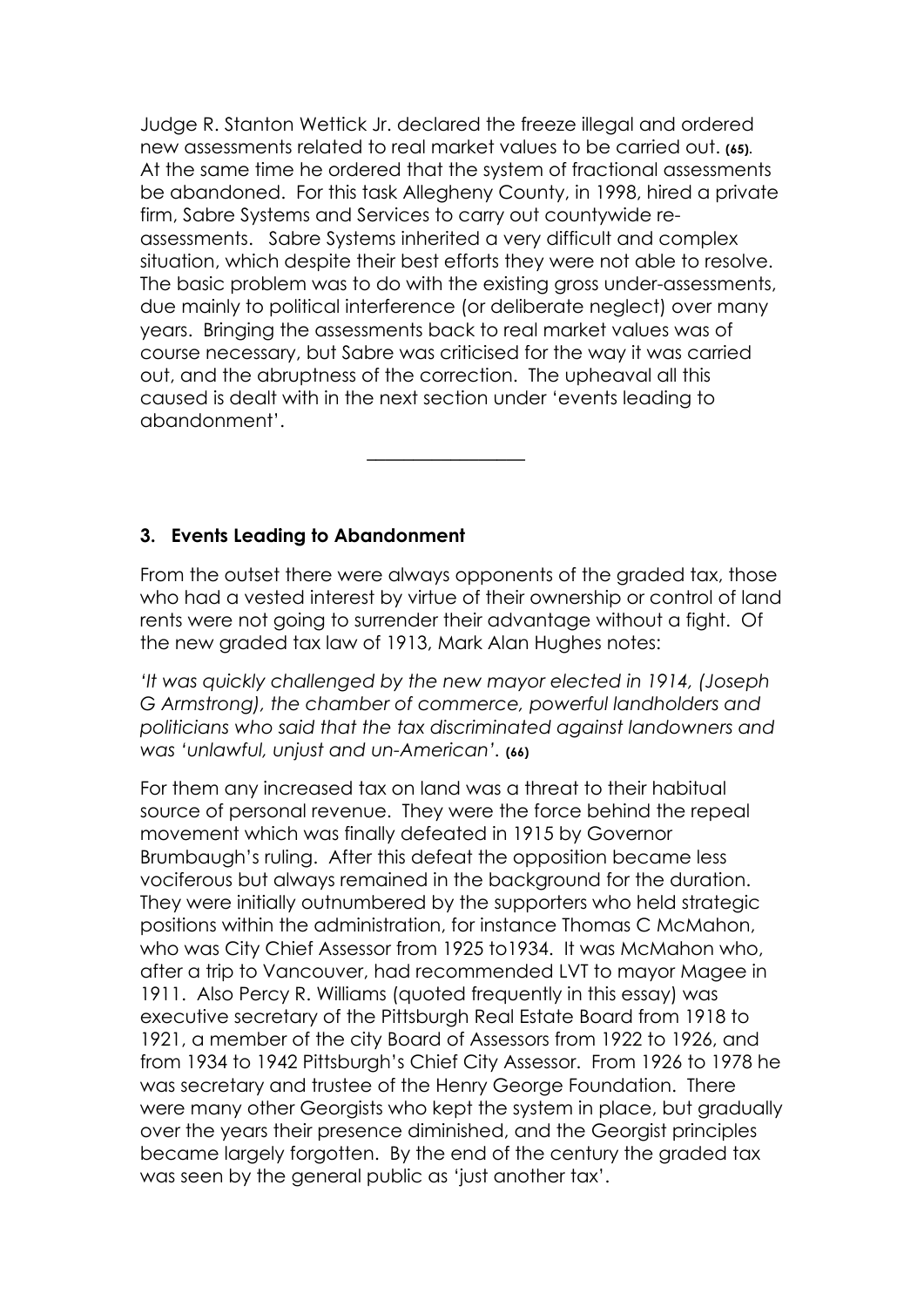The introduction of the income tax in 1913 was also a major event that affected the graded tax. Although not directly a factor in the demise of the graded tax, it became undoubtedly an increasing competitor for the attention of politicians constantly seeking ways of raising revenue. Although the initial application was at the national level, the income tax grew in influence at all levels of government, federal, state and local, becoming eventually the dominant tax, not only in the USA but throughout the world. But it was also seen as undermining the Georgist movement from the start. At a Council for Georgist Organisations conference in 2013, Alex Wagner Lough suggested that:

*'Passage of the income tax marks the decline of the Georgist movement and might have caused it'.* **(67)**

It certainly caused a schism in the Georgist ranks; Henry George was always opposed to it. But despite his formidable powers of persuasion in promoting the land value tax throughout the world, his arguments did not, in later years, dissuade his own son from supporting the Income tax bill through Congress. Dan Sullivan notes:

*'Wilson's administration, awash with Georgist leaders, proposed the 1913 income tax, and Congressman Henry George Jr. co-sponsored the legislation'.* (**68**)

This schism did not help the Georgist cause, but nevertheless legislation for the graded tax survived the difficulty. Another negative influence that has to be mentioned was the current neoclassical movement in economics that dominated academic thought throughout the period of the graded tax. The neoclassical economists saw land as just another form of capital and were totally opposed to the idea of land value taxation. (see Appendix 2). They were always in the background and ready to give support to any manifestations of opposition to the graded tax. In the Pacific Standard News website of October 2009, a pro-LVT contributor, in a discussion of Henry George, notes:

*'He's been out of favour for decades, especially in graduate schools. Economists are trained to ignore him'.* **(69)**

The events leading to the abandonment of the graded tax were mainly concentrated in the last few years of its 87-year history, but there are certain important events prior to that time which affected the operation of the tax.

Taken overall, the significant events are:

- 1. 1942: The transfer of the responsibility for assessments from the City of Pittsburgh to the county of Allegheny.
- 2. 1979-80: The increase of the land to building ratio from 2:1 to 5;1 (allowed by State legislation, in 1951, abolishing the 2:1 limit).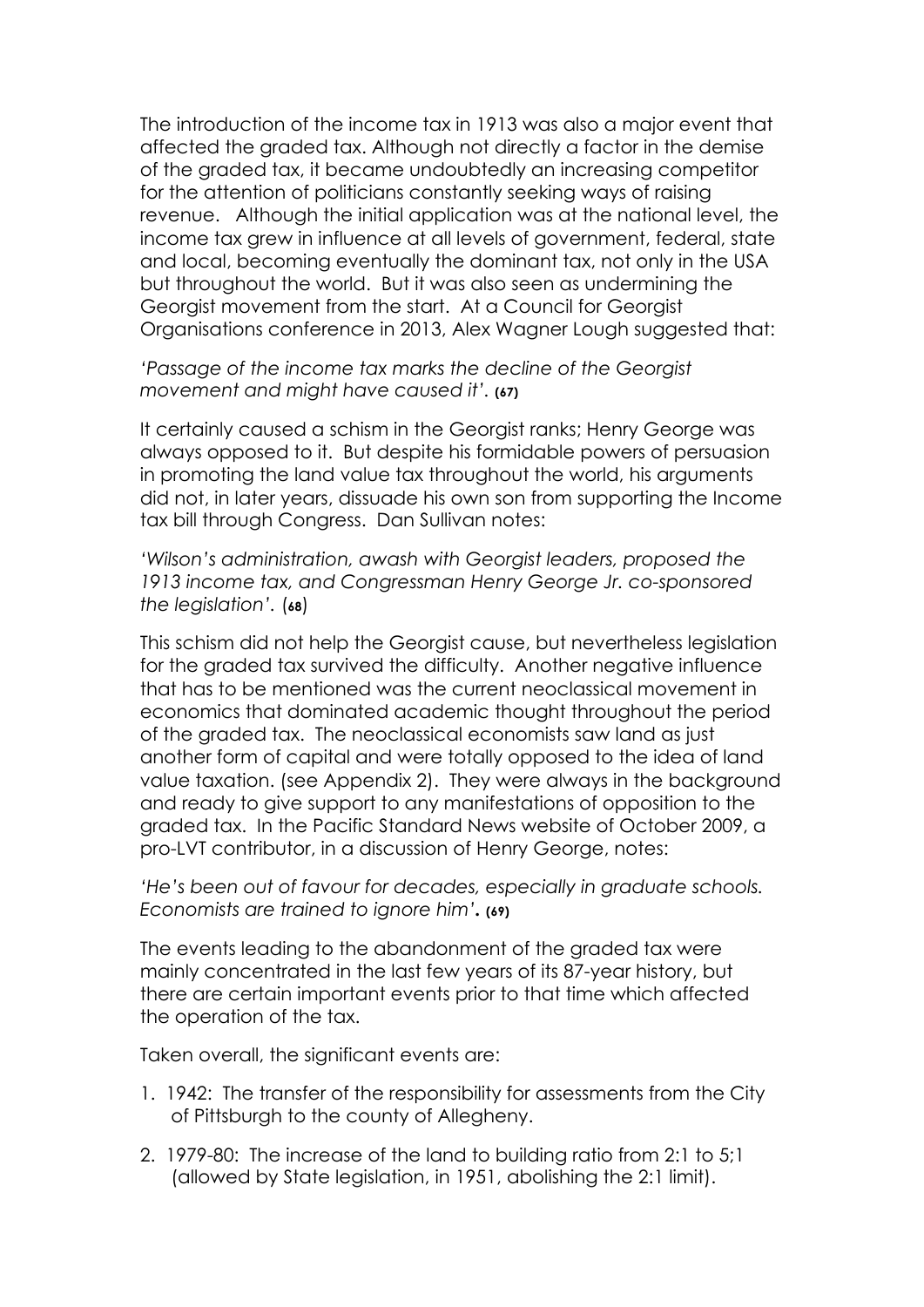- 3. 1985: A biased study commissioned by the anti-LVT mayor Caliguiri.
- 4. 1989: The land/building ratio again raised to 6:1.
- 5. 1996: Alleghenny County Commissioners impose a 5 year freeze on assessments and fire 42 assessors.
- 6. 1997: Judge Wettick rules the 1996 freeze illegal and orders other new assessments to be carried out.
- 7. 1998: Allegheny County Commissioners appoint Sabre Systems Services of Ohio to carry out new assessments.
- 8. 2000: Sabre Systems issue premature misleading initial assessments.
- 9. 2001: Final reassessment results released, resulting in extreme tax increases, widespread protests and the graded tax being rescinded.

Enlarging on the above points in the same order:

1. 1942:

Although on the face of it the 1942 switch of assessments to Allegheny County would appear to have been a reasonable and logical step, it may have been the beginning of the weakening of support that had maintained the graded tax hitherto. The city assessors had only the graded tax to deal with and had no doubt become highly skilled in its administration. Percy Williams states that:

*'Between 1922 and 1942 the City of Pittsburgh succeeded in establishing a fairly high standard of evaluation for both land and buildings'.* **(70)**

On the other hand, the county assessor's experience had been limited to the flat rate system, for county and school taxes and it is likely there was a loss of expertise in handling the new situation. Also Dan Sullivan asserts there was downright hostility to the tax:

*'Responsibility to assess land values was shifted to the county, where opposition to LVT was stronger and support weaker'.* **(71)**

*'Opponents of LVT dominated the county board of assessors'.* **(72)**

As early as January of 1943, after the first new county assessments, the Pittsburgh Press reported on an enquiry called at the request of the County Commissioners, who had received complaints from taxpayers about the new assessments being 'unfair and inequitable'. One of the tax board assessors made the charge that: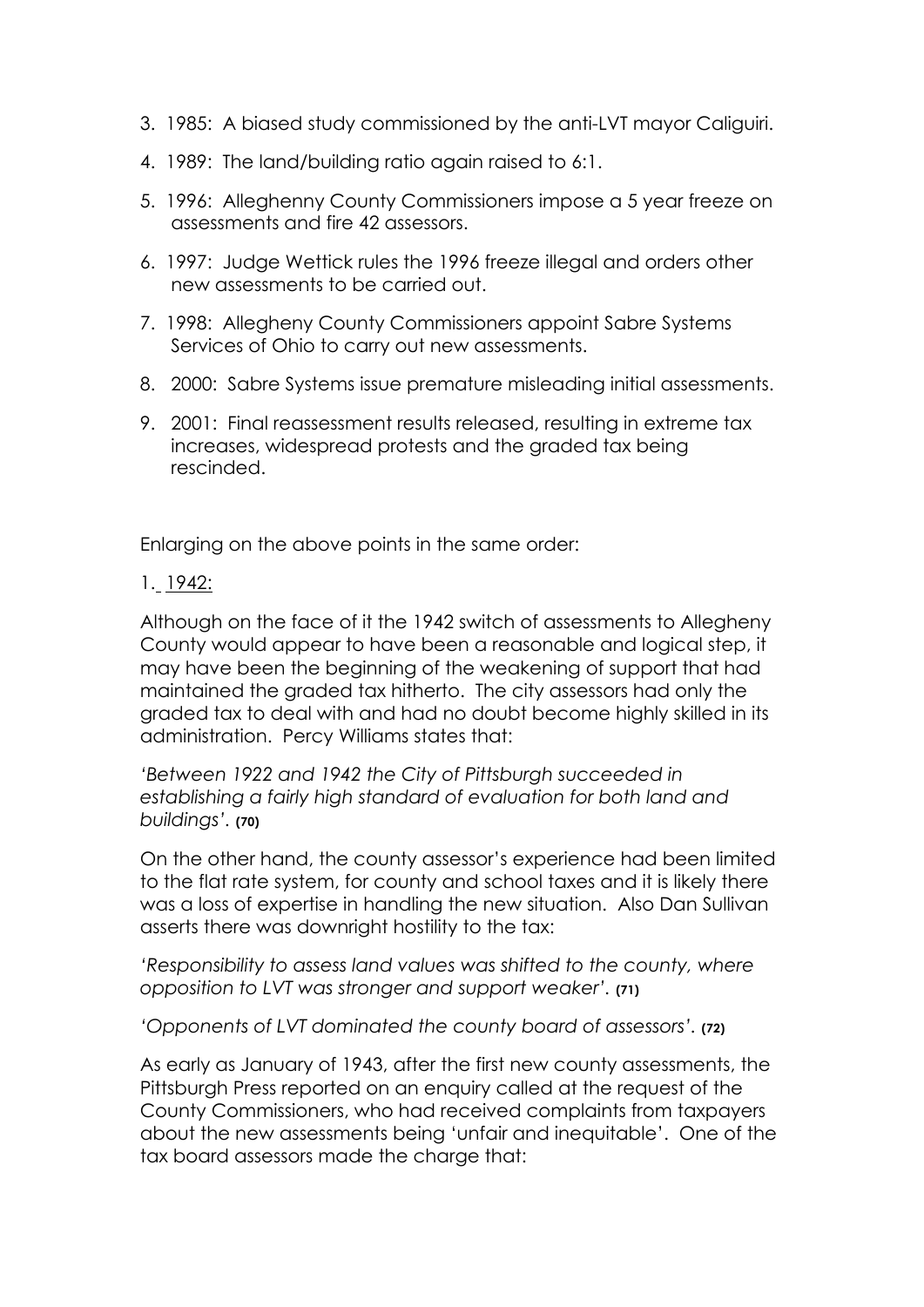'*The assessments are being altered to suit political expedience'.* **(73)**

Sullivan again notes:

*'County assessors gradually came to ignore land values, keeping those the City assessor had put in place and putting subsequent changes onto building values whenever possible. 1980 assessments were a fairly accurate reflection of 1950 land values'.* **(74)**

Sullivan goes on to describe how certain wealthy neighbourhoods had their land assessments reduced, whilst poorer neighbourhoods continued to be over-assessed. He comments that:

 *'This marks the point when county assessors crossed the line from neglect to overt malfeasance'.* **(75)**

A further weakness of the assessments system from 1942 onwards, was the reliance on the so-called 'base year', which was the somewhat arbitrary selection of a particular year upon which to base subsequent assessments. Naturally, the longer the time scale extended from the base year the less accurate the assessments became (even assuming the base year values were themselves accurate). This base year system was later ruled by judge Wettick as contrary to the Uniformity laws.

# 2. 1979-80:

The 1979-80 increases in the ratio were enabled by state legislation passed in 1951 in which cities of the 3rd class were allowed to adopt a split rate property tax. At the same time the 2:1 limit was abolished. This legislation indicates, at that time, an abiding support for the graded tax at state level where the benefits were evidently recognised, even at the comparatively modest rate of 2:1.

The Democrat Richard Caliguiri, who was anti LVT, was Mayor from 1977-88. In1979, in order to raise more revenue, he proposed increasing the wage tax (which had been introduced in 1954), but he was overruled in the city council led by William Coyne, a keen supporter of the graded tax, who prevailed upon the council to instead raise the graded tax ratio to 4:1. Again, in 1980, despite Caliguiri's opposition, the rate was raised to 5:1. These increases could be seen as a confirmation of the success of the graded tax, and the figures shown in the Oates and Schwab study bear testimony to this. (see appendix 3). So why should these increases be seen as one of the 'events' leading to abandonment?

It is generally agreed by all observers that the main reason for the abandonment of the graded tax was due to faulty assessments, and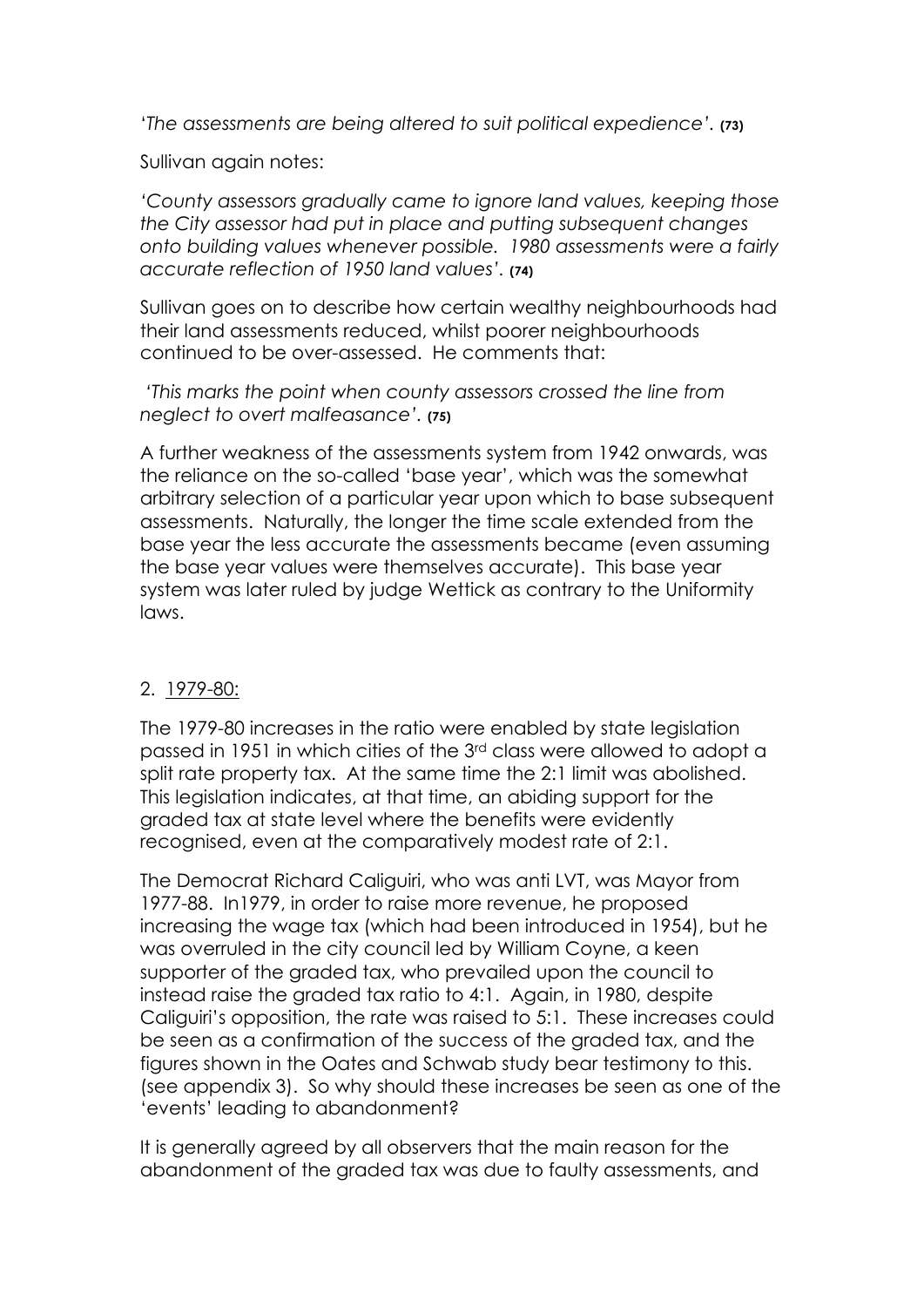this is undoubtedly true, but it is worth asking the question what might have happened had the ratio remained at 2:1? This ratio enabled Pittsburgh to survive the depression of the 1930s better than other comparable cities **(76),** and it also helped with the post-war renaissance noted earlier. It was already working.

The ratio was raised again to 6:1 in 1989. When attempts to correct the valuations took place in the 1990s, the increases that resulted were magnified by this higher ratio. It could be argued that had the ratio remained at 2:1 the severity of the correction would have been much less and the graded tax might have survived. This of course is a purely speculative possibility, but had the LVT enthusiasts at that time been perhaps less ambitious, the outcome may have been different. Hughes notes a somewhat over-optimistic declaration by councillor Coyne in 1983:

*'I believe we are on to something exciting. I do not want to claim too much for it, but we may discover that our form of property tax modernisation is a hidden treasure – like finding gold in our own backyard'.* **(77)**

Coyne was able to make this statement whilst one of the foundations of the graded tax, the assessment system, was inexorably disintegrating. Within twenty years the graded tax would be abandoned and largely forgotten. One of the lessons that perhaps should have been learnt was that of the importance of gradualism; that the early founders of the graded tax clearly understood in taking 12 years to move from a ratio of 1:1 to 2:1.

# 3. 1985:

In 1985 Mayor Caliguiri commissioned a study of the graded tax from the Pennsylvania Economy League, which concluded that:

*'the graded tax had very little effect on development'* also:

*'The benefits fall primarily on single-family dwellings in more affluent neighbourhoods'.*

But the report was challenged by LVT advocates. They claimed it was biased, as the director of PEL. , David Donahoe, had previously been Caliguiri's budget director charged with providing arguments against LVT **(78).** Sullivan comments:

*'This study was so tortuously contrived and so easily refuted that city council ignored it and continued shifting the tax burden to land values'.* **(79)**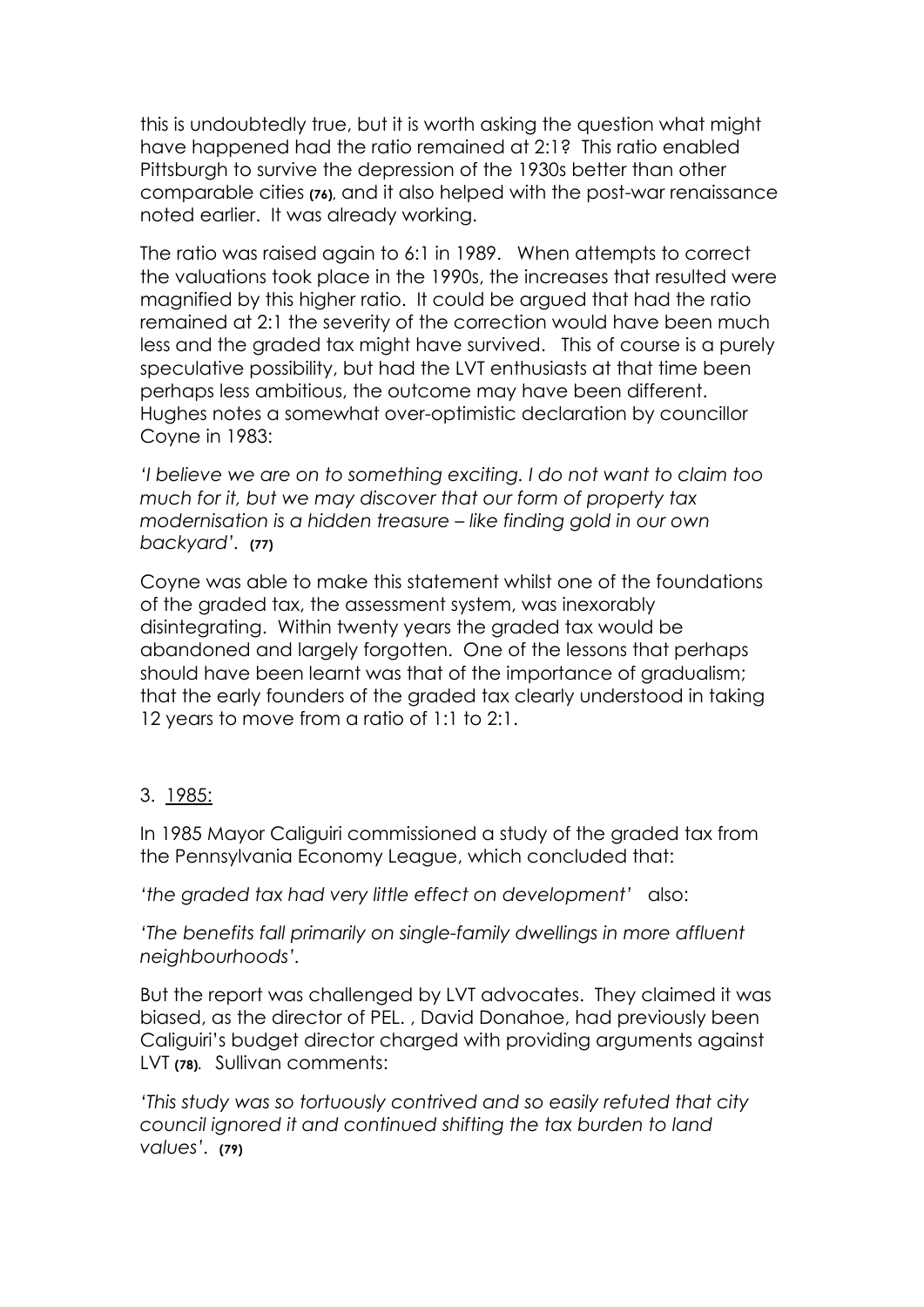But no doubt the prestigious PEL. Report had some influence on doubters.

# 4. 1989:

In 1989 the wage tax was seen to be driving potential residents out of Pittsburgh and it was decided the tax should be reduced. To compensate for the loss of revenue, Mayor Maslof's finance director Ben Haylar, who was anti-LVT, proposed a flat rate property tax increase on both land and buildings. But the City Council under Jack Wagner (pro-LVT), voted to put the bulk of the increase on the land factor, resulting in a 6:1 ratio.

This increase was supported by Mayor Maslof and various business organisations that had previously opposed the 1979-80 increases. **(80).** So even at this late stage there was still strong support for the graded tax – but also growing opposition. Ben Haylar remained a vigorous opponent of LVT and when he later moved to Philadelphia to work for mayor Ed Rendell he opposed moves to introduce LVT in that city, calling it *'a really bad idea'.* **(81)**

# 5 & 6. 1996-97:

In 1996, after six decades dominated by the Democrats, Republicans Larry Dunn and Bob Cranmer gained control of the County Commissioners and, acutely aware of the crisis, imposed a 5-year freeze on assessments, at the same time firing 42 assessors. This drastic action was opposed by mayor Murphy, who was vindicated the following year when the Common Pleas Judge R. Stanton Wettick Jr. ruled the freeze illegal, and ordered that independent assessments be carried out, and that the fractional system be abandoned **(82).** This sequence of events was perhaps the most significant in bringing the whole assessment problem to a head.

# 7. 1998:

In 1998, the private consultants Sabre Systems & Services were appointed to carry out the re-assessments, not only for the graded tax but all the county taxes, which included School Districts using the flat rate system. Sabre Systems were occupied for the next 27 months with this major operation, which resulted in an initial report in 2000, followed by the final report in 2001, both of which were badly handled by Sabre Systems, as described below.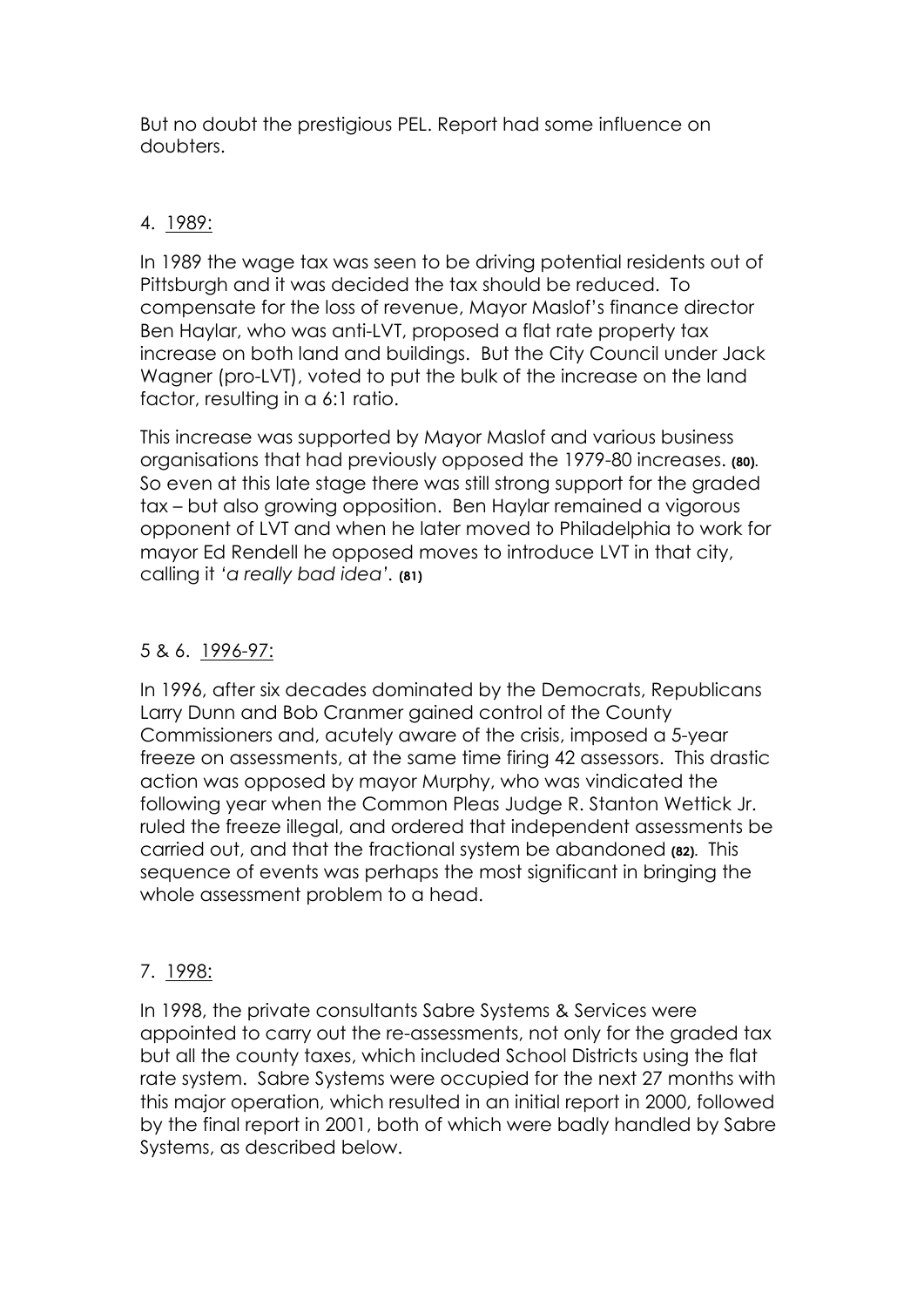# 8. 2000:

In order that the city finance director could set millage rates for 2001, Sabre issued a preliminary combined assessment in 2000 anticipating that the land value share would be approximately 20% of the total. But this initial assessment did not reveal the previously gross underassessments of the land factor. Hughes adds:

*'The problem arose in the millage rates the city had set based on the initial lower aggregate land value (and this was further confounded (sic) by the move from fractional to full valuation)'.* **(83)**

The initial assessments were made public and led taxpayers to believe that the proposed increases would be acceptable.

# 9. 2001:

When the final assessment notices were issued in 2001, showing separate valuations, the land element was much higher than had been indicated earlier. In the year 2000-2001 the assessments for land value increased by 81% and for building value by 43% **(84).** These higher than expected tax demands caused much confusion and resentment and led to the eventual rescission. In a 2010 article on the Philly Record website, Steven Cord, a previous member of the city council under mayor Murphy, recalls:

*'Well-to-do voters in Pittsburgh were suddenly aroused to fever pitch about their property tax as never before because a county reassessment increased their land assessments from five to eight times overnight'.* **(85)**

Bill Bradley writing on the Next City website in August 2013 comments:

*'The city's unique tax structure was ended, as wealthy homeowners outmanoeuvred downtown developers and poorer residents to strike it down'.* **(86)**

Hughes summarises the situation in saying:

–––––––––––––––––

*'The existence of the split rate made a bad problem worse and was processed as the cause rather than just a magnification'.* **(87)**

Mark Alan Hughes describes in some detail the events that unfolded after the appointment of Sabre Systems in 1998, and culminating in the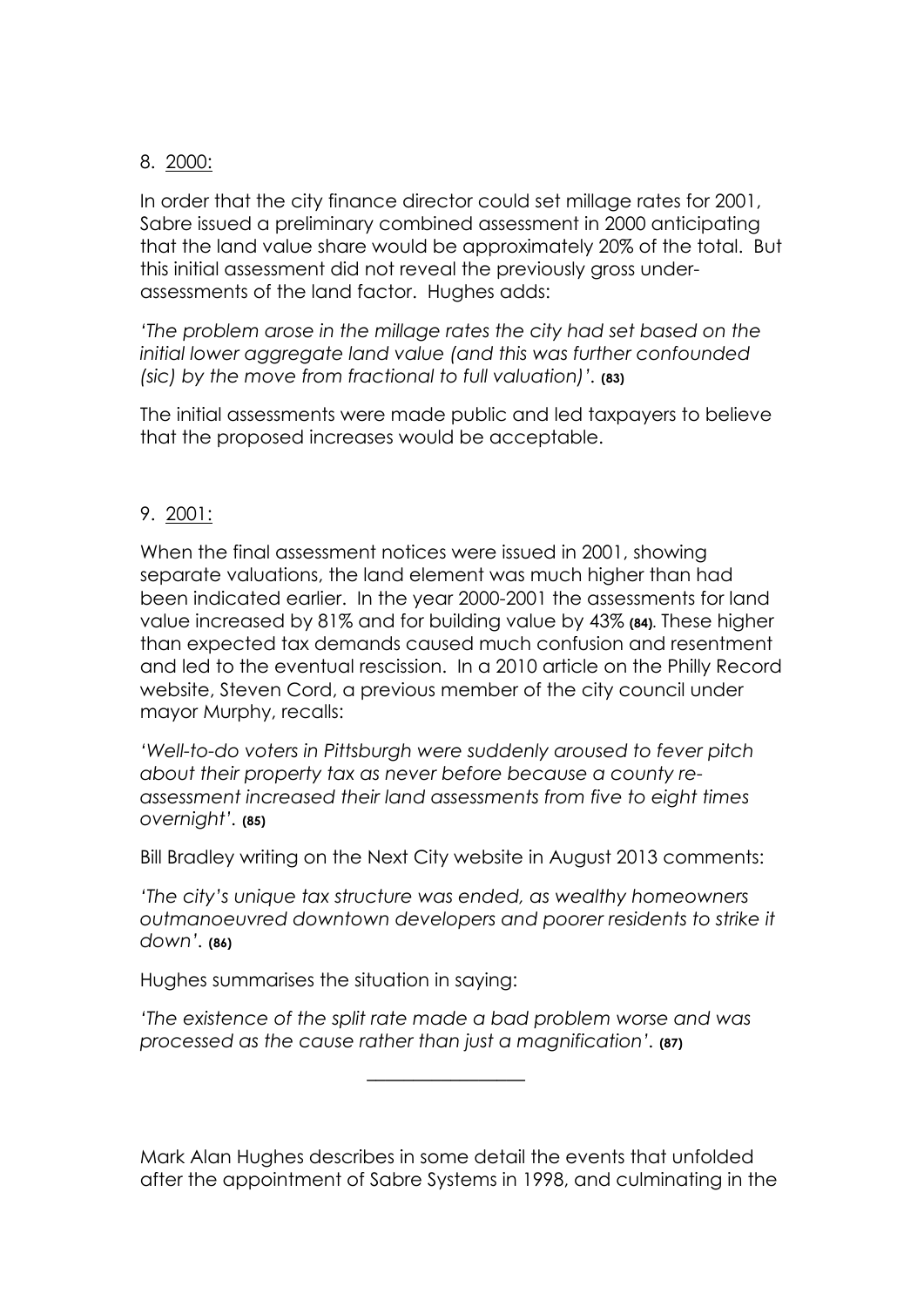rescission in 2001. The following is a summary of three important points that, he suggests, led to the rescission: **(88)**

1. The problem of the divided responsibility between city and county: The county assessors were also responsible for county and school district taxes, which were based on the flat rate. This of course had been the case since the transfer in 1942, but the split responsibility probably did not help in solving the later assessment problems concerning only the city graded tax.

2. The added complication that Sabre Systems carried out a reassessment at the same time as trying to revise the system of fractional assessments to full market value. The fractional system allowed for assessments to be a percentage of full market value, which at this time were as low as 25%. The increase to full market value (required by the Wettick court order) in addition to the re-assessments caused large increases in many tax demands and widespread protests.

3. The occurrence of a mayoral election contest, at the same time as the re-assessments in 2001, between the incumbent Tom Murphy who was pro-LVT, and his council president Bob O'Connor, who was anti.

The dispute between O'Connor and Murphy (both Democrats) at the time of the Sabre re-assessments is instructive. Both men were convinced they were on the side of justice and fairness. Murphy undoubtedly had a better understanding of the Georgist principles on which the graded tax was based, but O'Connor presented his case also as one of basic fairness.

In the dispute Hughes records O'Connor as saying:

*'The people taking advantage of the two tiered rate for the last 50 years, are the big office buildings. It's to their benefit'*. **(89)**

 *'Large property owners have learned how to manipulate Henry George's two-tiered system to the detriment of the poor and middle class of this city'*. **(90)**

'Maybe years ago this system might have been able to work. But the *only reason I can think anyone fighting a single rate system is only to protect the big boys downtown'.* **(91)** 

Perhaps with these statements, however well intentioned, O'Connor reveals his subservience to the 'tax the high buildings' notion mentioned earlier, and his ignorance of the causes of land value. Sabre Systems were overtly on the side of O'Connor, their representative George Donatello commented on the split rate:

*'It's a bad system and the taxpayers are going to pay for it'*. **(92)**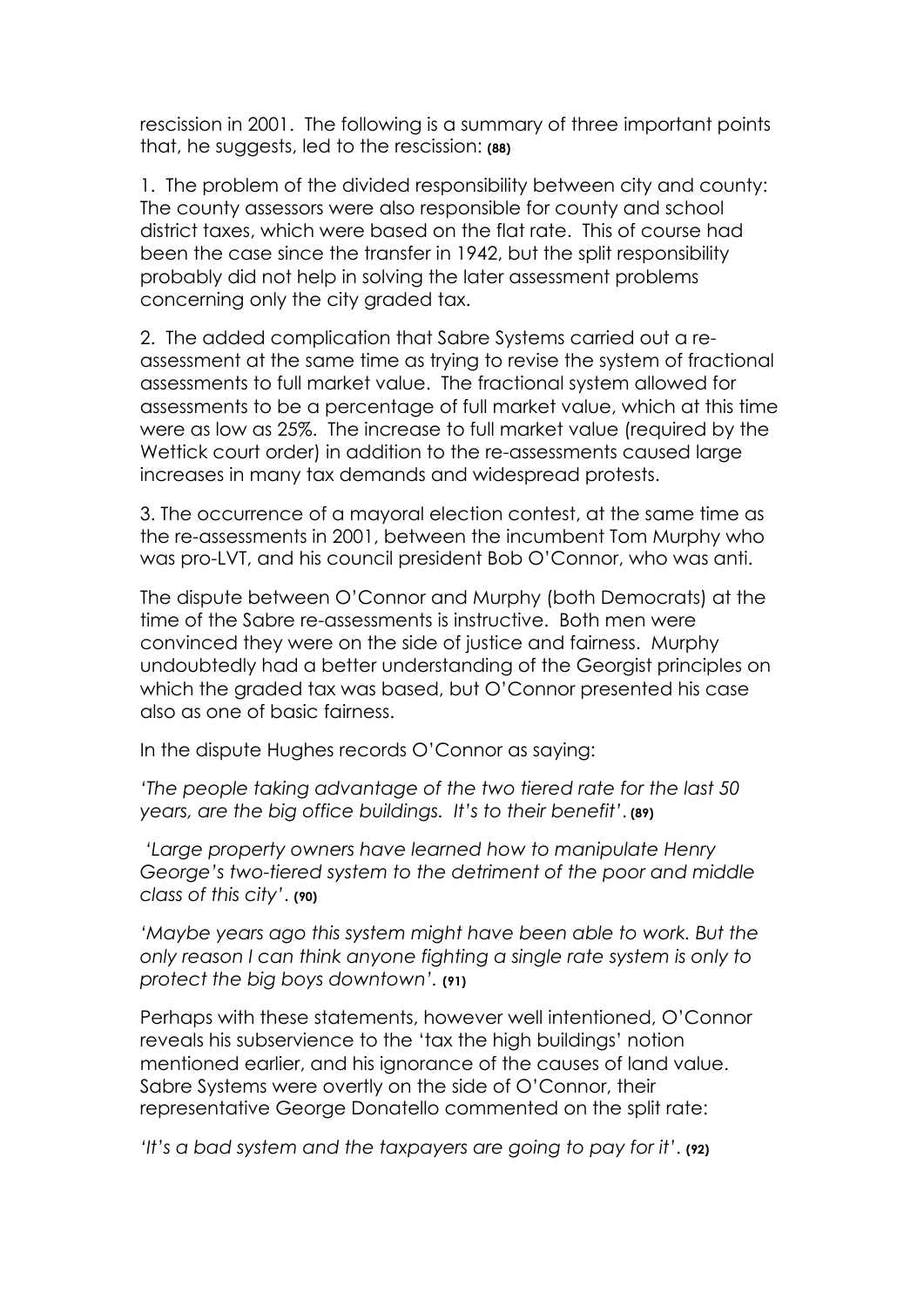Also a county board member, another O'Connor supporter, Jerry Speer, said:

*'People don't care what their assessments are. They care what their taxes are. The one-tiered system is the only way to make this fair and equitable'.* **(93)**

The public tended to be generally on the side of O'Connor – Dye and England note:

*'Public perception held that land values were relatively under-assessed for downtown Pittsburgh business interests and over-assessed for residential properties'.* **(94)**

O'Connor wanted to abolish the split rate altogether, whereas Murphy wanted to keep it. Under pressure from all sides, Murphy proposed reducing the ratio to 3:1 as a compromise. But this was not sufficient to save the tax. Although everyone accepted that the defective assessment system was the main problem, the majority view was that the existence of the graded tax itself was to blame.

Land value tax supporters tend to believe that anyone opposed to LVT is somehow working for or influenced by landed vested interests. Was that true of O'Connor or was he genuinely working from principles that he believed to be true and fair? It is very difficult to know. However misguided he may have been the weight of opinion was in his favour, and eventually his view prevailed. Hughes notes:

 *'After less than three and a half weeks of public debate, the venerable split-rate tax was gone'.* **(95)**

–––––––––––––––––

# **4. Aftermath:**

The confusion over the property tax assessments continued after 2001, and to this day remains basically unresolved. Ironically the elimination of the graded tax, the supposed cause of the problem, made no difference to the ongoing crisis. In his '238 report' Steven Cord records:

*'After it rescinded its land tax, Pittsburgh suffered a 19.5% decline (adjusted for inflation) in private new construction in the three years after rescission as compared to the three years before'.* **(96)**

Also:

*A computer examination of the entire Pittsburgh assessment roll found that 54% of all homeowners paid more property tax with the rescission'.* **(97)**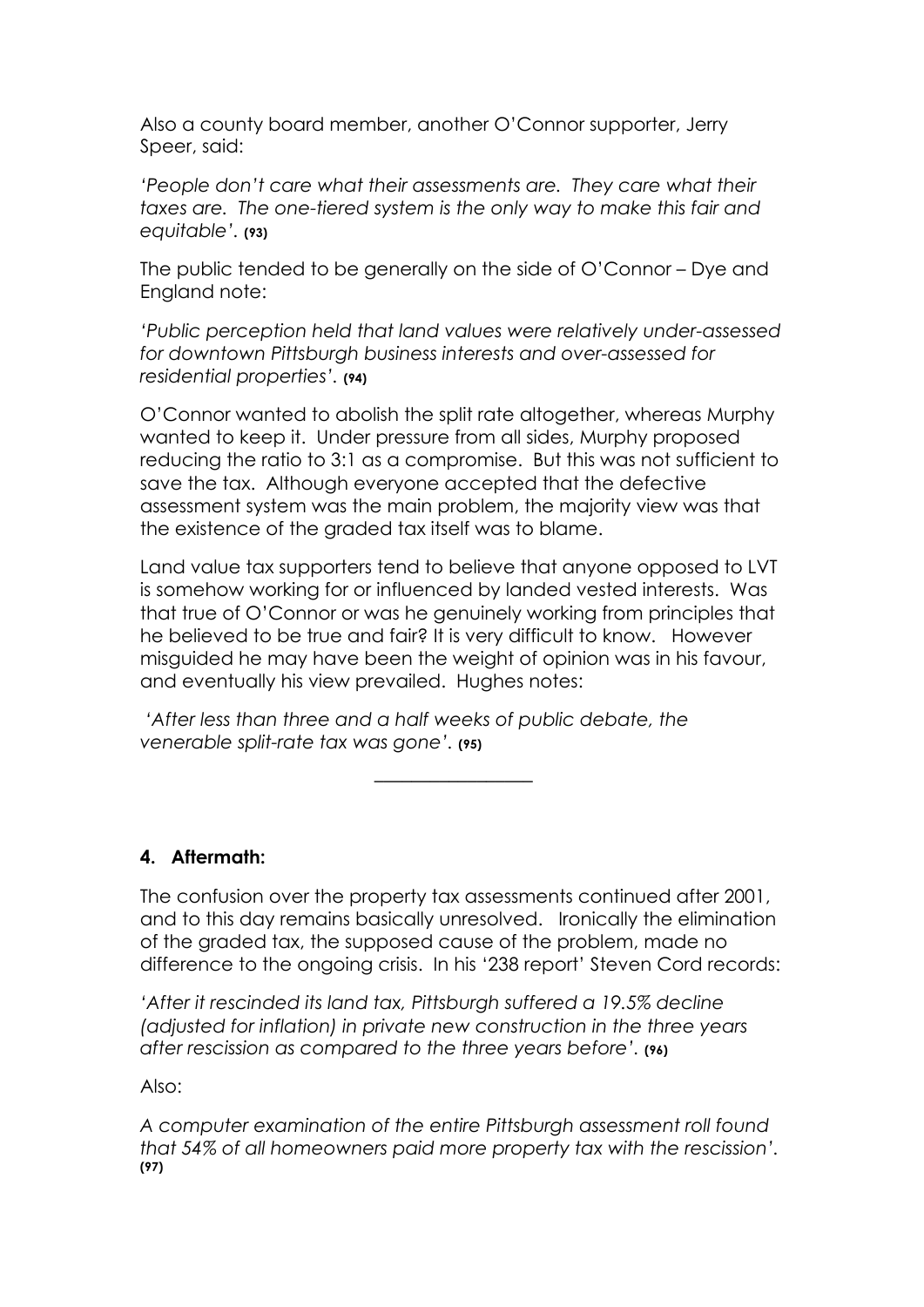The final Sabre assessments issued in 2001, gave rise to more than 90,000 appeals. Further assessments carried out in 2002 showed an average tax increase of 11%, leading to another 90,000 appeals. **(98)** From this time onwards the Pittsburgh property assessments provided a battleground, not only between politician but between politicians and the judiciary, represented again by Judge Wettick, who had to decide on the legitimacy of the various proposals made; freezes, caps and a reliance on base years. The county chief executive in 2002, Jim Roddey, a Republican, instituted another three-year freeze on assessments.

In February 2005 the new assessments for 2006 would have resulted again in large increases for many homeowners, so the county controller Dan Onorato, who had replaced Roddey in 2003, proposed to cap any increases at 4%, but the following May Judge Wettick ruled the 4% cap to be illegal. **(99)**. However, in October of 2005, Onorato, in a change of tactics, decided not to use the revised assessments but to go back to using the 2002 assessments as a base year. Hughes comments that in this period:

*'Dan Onorato, by seeking to avoid taxpayer fury met by his predecessor Jim Roddey, has taken upon himself to try to control property taxes by manipulating assessments'.* **(100)**

By the end of October two lawsuits by homeowners, who would have suffered losses, had been filed against the county, challenging the use of the base year. In 2007 Judge Wettick ruled that the law allowing the use of a base year was unconstitutional as it contravened the superior State Uniformity law. This ruling was, after an appeal in 2009, upheld by the State Supreme Court, which ordered a new assessment for 2012 and put Wettick in charge of the programme. In an article of June 2007, Mark Belko of Pittsburgh Post-Gazette reported that:

*'In his ruling, Judge Wettick estimated that at least 34 of 67 counties in Pennsylvania did not conduct a comprehensive assessment in the 20 years between 1985 and 2005'.* **(101)**

Also:

*'Such a gap invariably leads to disparities, which judge Wettick said inevitably discriminates against homeowners in lower valued areas whose assessments remain high even as their property values decline'.* **(102)**

On Jan 3rd. 2012 Rich Fitzgerald, also a Democrat, was elected as county executive on the promise of not implementing the new assessments, which of course put him in conflict with Wettick. Wettick eventually prevailed but deferred the implementation until 2013. In 2012-13 the law firm Flaherty and Fardo reported that over 100,000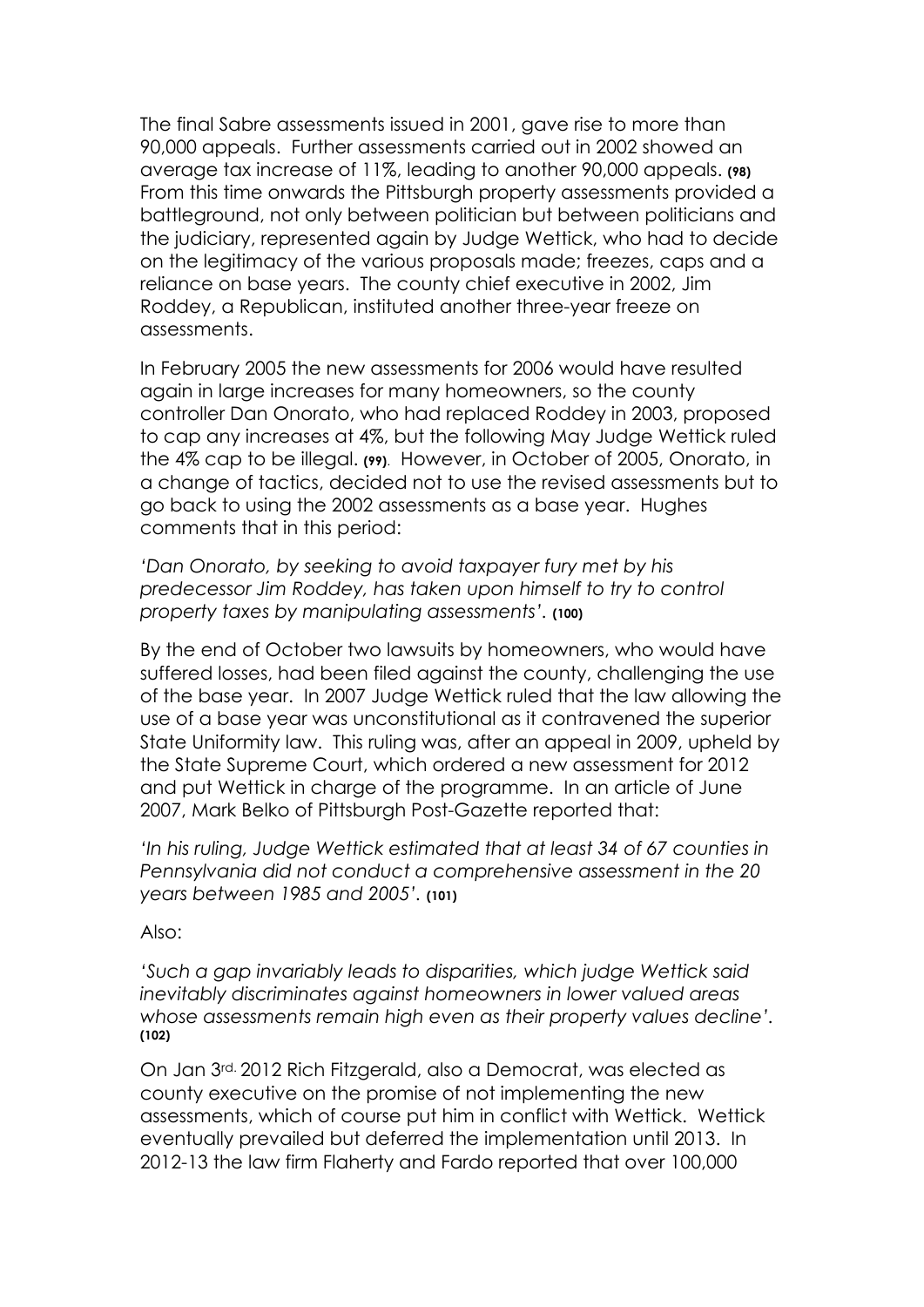appeals were filed. **(103)** The assessment crisis continues and is still unresolved.

Some interesting comments by a lawyer involved in the 2011-12 reassessments may help to explain the Pittsburgh property tax predicament:

*'Pennsylvania has no mandatory requirement for periodic revaluation, meaning that, as a practical matter, no county spends the time and political currency to reassess properties unless a lawsuit compels them to do so'.* **(104)**

*'Seven Pennsylvania counties have not reassessed in more than 30 years, and Blair county's last reassessment was in 1958. The reason that Allegheny county is undergoing yet another reassessment is that multiple lawsuits have forced it to do so'.* **(105).**

Challenges to assessments are apparently nothing new:

*'Governor William Penn announced Pennsylvania's first property tax in 1683; within two weeks of the tax's enactment, a property owner filed the first complaint challenging an assessment. More than 300years later Pennsylvanians still struggle to find the right solution to meet Pennsylvania's constitutional requirement of uniformity in taxation'.* (106)

It is notable that in two separate accounts, by independent journalists and lawyers, listing the sequence of events of the assessments crisis between 1996 and 2013, no mention is made of the disappearance of the graded tax. Perhaps such silence is the most telling obituary for the tax.

–––––––––––––––––

# **5. Conclusions and Comments**

An article of April 2012 by the Philadelphia Inquirer staff writer Anthony Wood probably sums up the general view of homeowners to property taxes;

'When it comes to the real estate tax, opinion is deeply divided: Half of *property owners hate it, and the other half really, really hate it'.* **(107)**

Also Rybeck comments:

*'Unfortunately, the entire property tax, not just the tax on improvements, is constantly vilified'.* **(108)**

Despite their unpopularity, property taxes seem to be a permanent fixture for local taxation regardless of competition from local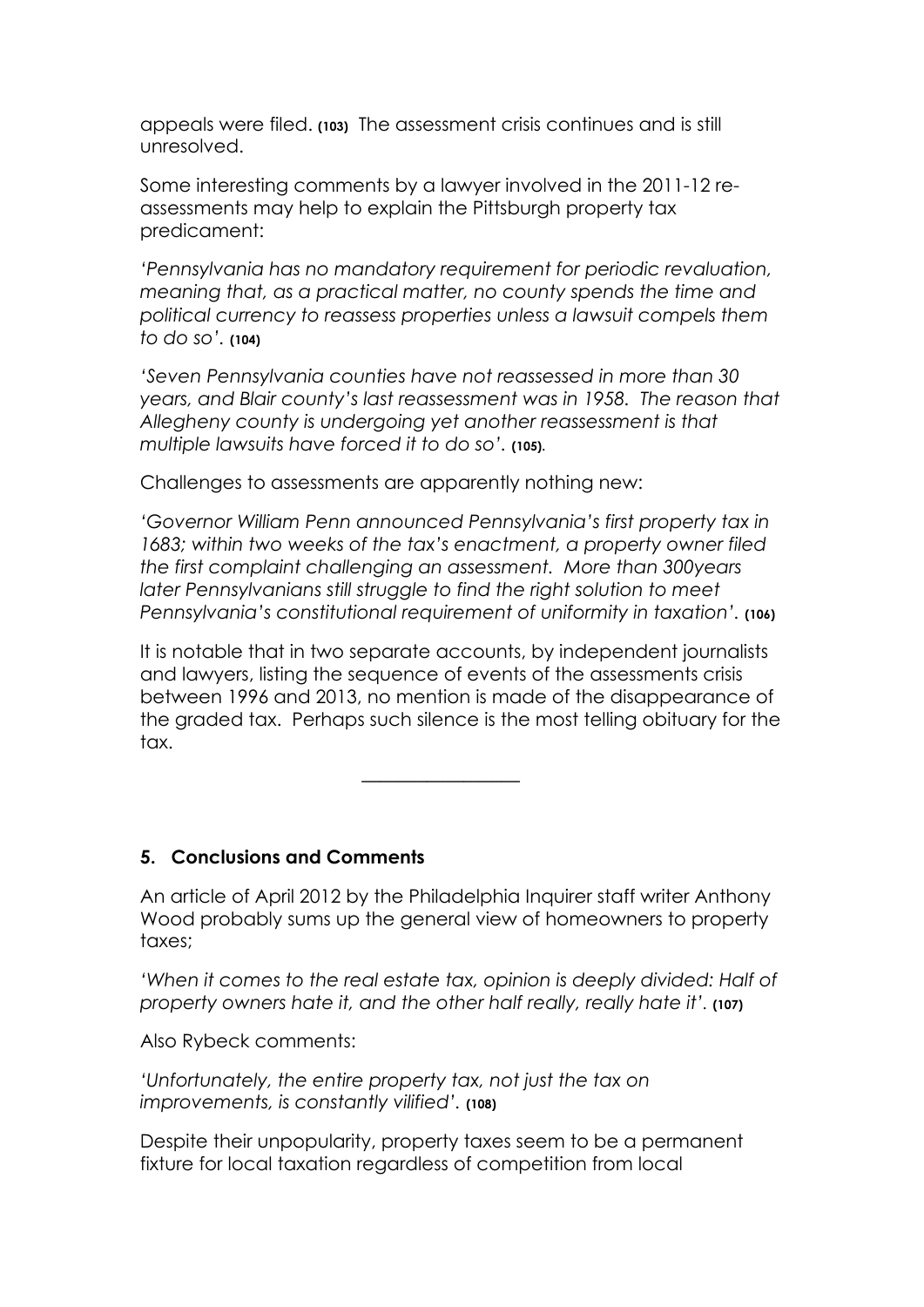wagetaxes, which perhaps are disliked even more. People recognise that local services have to be paid for in accordance with the degree to which they benefit from such services, and also according to the ability to pay. Despite the arguments for or against any form of taxation, people are always aware of the issue of fairness. Traditionally the overall value of a property, combining land and building, the 'selling price', has been used as a measure of the ability to pay and a tax on a percentage of this amount, as mentioned earlier, is known as a flat rate. Regardless of how much the flat rate is disliked it has always been readily understood, not least because of its simplicity. Dye and England make the point:

*'It is harder for taxpayers to judge the fairness of assessments when land and improvements are valued separately'.* **(109)**

The fact that the overall value of a property is a combination of the building value and the value of the site on which it stands is a subtlety that is not well understood. The fact that the building value is attributable to the owner and the site value to the community, even less so. The split rate system depends on an understanding of this separation which, with the Pittsburgh graded tax, was established and maintained in the early years by the Georgist presence in administrative positions. When this presence became attenuated in later years the graded tax became more vulnerable to being misunderstood. An article in a 1983 issue of Fortune Magazine commented:

*'Few people, even among public officials and real estate executives, understand the nature of the tax and its economic ripples'.* **(110)**

In his 1963 paper, even Percy Williams admits, on the matter of the graded tax:

*'The ordinary citizen of the city, if questioned, is apt to reveal little, if any, knowledge of the subject'*. **(111)**

One of the great strengths of the income tax is that people understand it. They also understand that it relates directly to the ability to pay and that it may be made progressive. The fact that it can be subject to abuse through evasion and gross avoidance, and is a discouragement to work does not seem to outweigh its advantage as far as acceptance is concerned. (although in recent years, a growing worldwide movement has arisen to combat the scandals of tax havens and an avoidance industry, which are enabled by the nature of the tax itself). And so income tax and the flat rate property tax have a considerable advantage over the split rate tax in that they are more readily understood. LVT requires more initial explanation and a permanent system of education, for its survival to be guaranteed. On the other hand there is no need for special educational measures to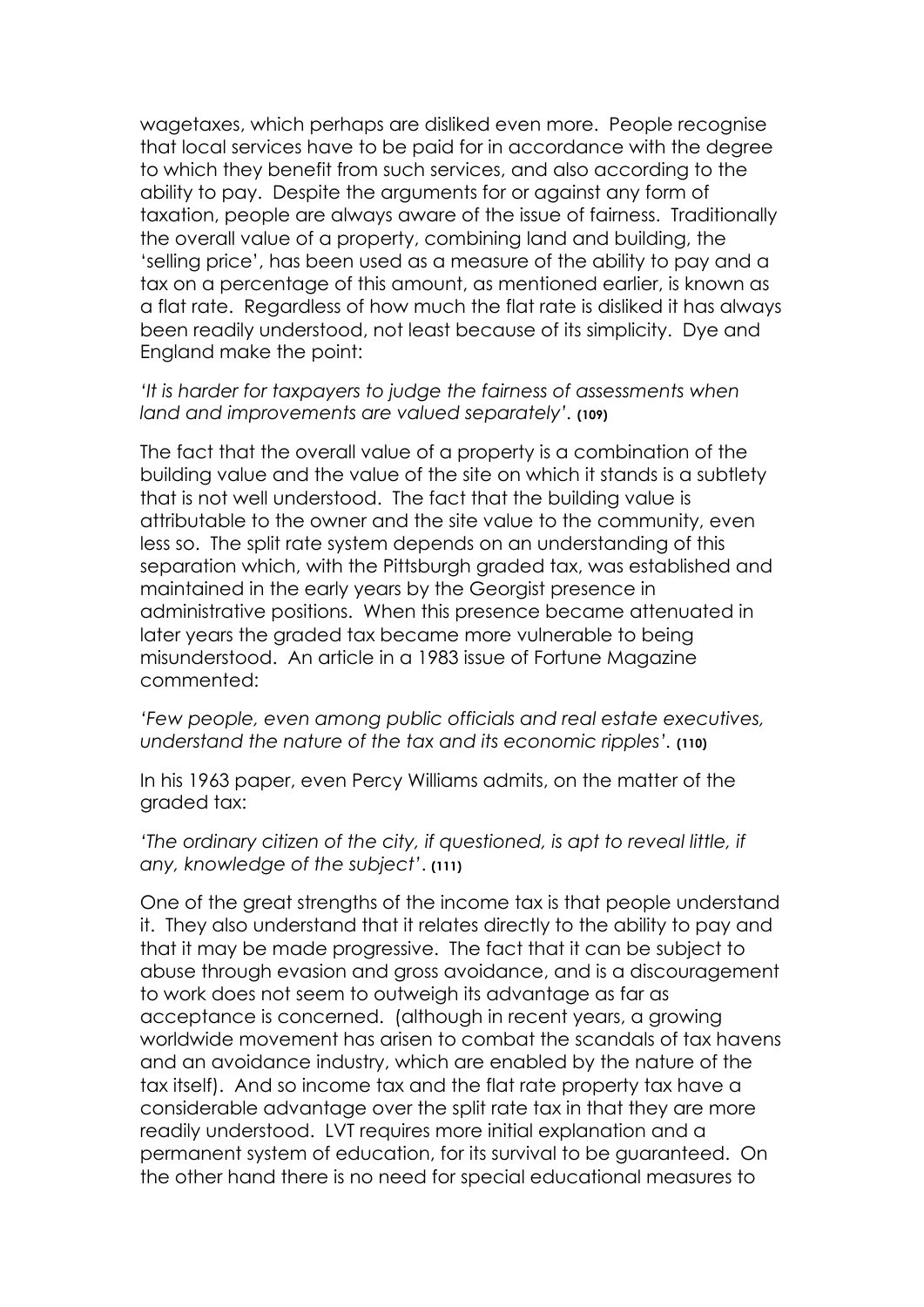persuade people that ownership of land will enhance their wealth; they know it instinctively.

It seems clear from this account so far that the primary cause for the abandonment of the Pittsburgh graded tax was the defective assessments system and the inordinate lapse of time since the last real valuations. New assessments were simply based on previous assessments, going back to some arbitrary 'base year'. Not for decades had a real market valuation been carried out prior to 2001. **(112).** Certainly there were other causes – political interference, competition from the wage tax, the ever-present opposition from vested landed interests and the hostility of householders to any form of property tax. Politicians competed to reduce property taxes to get themselves elected. In an article entitled 'Reorganising the Rust Belt', Steve Lopez commenting on the Allegheny County flat rate tax notes:

*'A Democratic administration cut county tax rates (millage) by 16%, in 1994 and enacted another cut of nearly 10% in late 1995. Republicans upped the ante, however, during the 1995 county election campaign, promising a further across the board property tax cut of 20%'.* **(113)**

It could be said that had the assessment system been properly administered, and recognised as essential to the correct functioning of any property based tax, split rate or otherwise, then perhaps the graded tax would still be in place today.

So when did the assessment system start to go wrong? Dan Sullivan suggests that the rot started from the transfer of 1942. Certainly prior to that date the graded tax appeared to be well administered and did not provoke any untoward public protest or opposition. In the early part of the 20<sup>th</sup> century Henry George was a well-known and respected figure, and the Georgist idea of taxing land was accepted by many politicians and administrators, but by the 1970s his influence had waned and the anti-LVT sentiments were re-emerging. Although there were politicians on both sides of the argument, by the 1980s it was generally agreed by both sides that the assessment system was not working. In its 87 year history the tax operated with undoubted success for the first 28 years, and provided Pittsburgh with a stable property tax that saw it through the depredations of the 1930s. Between 1930 and 1940 Sullivan cites the fall in land prices of several comparable cities: *'Detroit 58%, Cleveland 46%, Boston 28%, New Orleans 27%, Cincinnati 26%, Milwaukee 25%, New York 21% and Pittsburgh 11%.* **(114)**

These figures speak for themselves. Pittsburgh survived best because land prices had not become excessive during the boom years of the 1920s. The graded tax continued to have a beneficial effect well into the later years of the century. Sullivan mentions the closure of the Jones and Loughlin steel mill in 1979 and adds: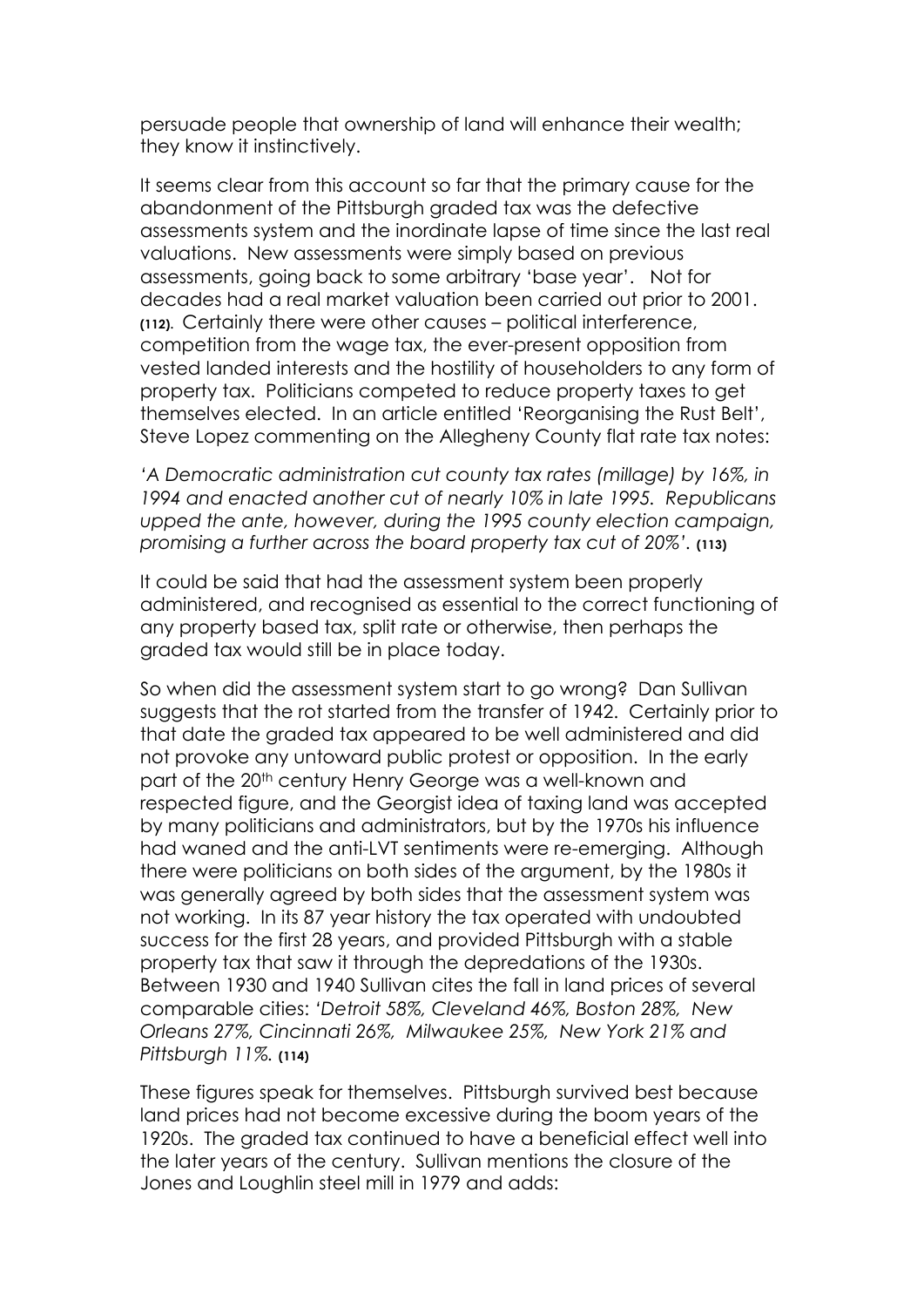*'Even this didn't prevent Pittsburgh from enjoying the biggest construction surge in its history. The real-estate editor of Fortune credited the LVT with playing a major role in Pittsburgh's second renaissance'.* **(115)**

However, by the 1980s the damaging consequences of the faulty assessments became too evident to ignore; even as early as the 1950s there was an awareness that something was not right. Percy Williams notes:

*'In 1957 Mayor David L Lawrence launched a campaign for a more realistic appraisal of both land and buildings in order to make sure that all taxpayers were fairly assessed and that nothing was permitted to hinder the proper functioning of the graded tax plan'.* **(116)**

Despite this initiative the disparity between assessed values and real market values continued to get worse. What was the reason for this?Four principal reasons are suggested:

- 1. Political interference.
- 2. Negligent or biased assessment practices.
- 3. The Fractional Assessment system.
- 4. Costs of making assessments.

#### 1. Political Interference

In the Pittsburgh Post-Gazette of June 2007, Mark Belko comments:

### *'If history has shown anything, it is that county politicians will go to great lengths to avoid regularly re-assessing property'.* **(117)**

Politicians at all levels of government, despite their protestations to the contrary, always want to be popular. They always have an eye on the next election. One of the ways of gaining popularity is by promising to reduce taxes. They do this in the hope that they will make up the shortfall by other means, usually unspecified, other than making efficiency savings or cutting out waste, in other words being better managers than their predecessors. The ordinary taxpayer is acutely aware of direct taxes such as income tax and property tax, less so of indirect taxes such as a sales tax. Politicians prefer indirect taxes because they can allow the people to believe they are not paying higher taxes, only higher prices. The property tax is an obvious target for tax reduction, and there is always a latent political pressure on assessors to keep assessments low or certainly not to raise them. But with any honest reassessment there are bound to be winners and losers, and politicians, unwilling to be unpopular with the losers, resolve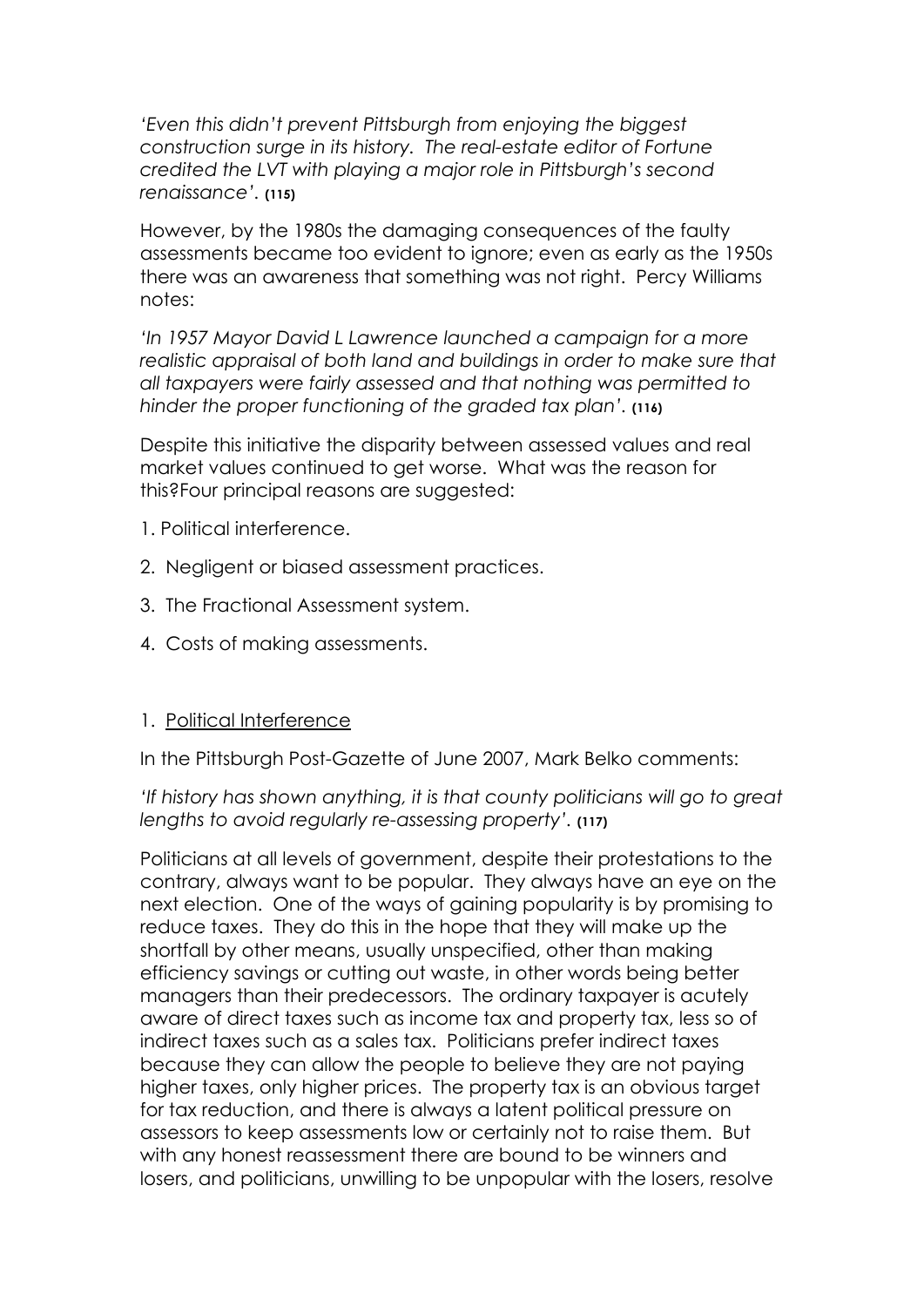the problem by pressuring the assessors to keep the assessments low or by manipulating the millage rates, or by delaying re-assessments for as long as possible – certainly whilst they are in office. This latter 'head in the sand' solution is well known in England, where a local property revaluation has not been carried out since 1991.

# 2. Negligent or biased assessment practices

The same sort of pressure was also evident amongst the assessors themselves, who were elected, and therefore subject to a similar situation. In a paper on the History of US Property Taxes, amongst various problems relating to assessments, Glenn Fisher notes:

*'Another problem arose from the inability or unwillingness of elected local assessors to value their neighbour's property at full value. An assessor who valued property well below it's market value and changed values infrequently was much more popular and more apt to be re-elected'.* **(118)**

Surrendering to such permanent pressure, although understandable, amounts to negligence. This tendency to make under-valuations applied of course to all property taxes, but where the split rate tax was concerned there was, according to Sullivan, an additional bias towards reducing the land value element, effectively undermining the purpose of the 2:1 differentiation. Another weakness of the assessment system was the practice of relying on a 'base year' for making assessments. Successive assessments were no more than variations calculated from this base year, and over time became more and more detached from the reality of what was really happening to actual property values. Judge Wettick condemned the indefinite use of the base year system in a ruling in an assessment appeal case in 2007. In the decades before 2001 it is difficult to know when a real market valuation was last carried out, but various observations indicate that any such valuation had been delayed for very many years. Dye and England note that the January 2001 re-assessment took place:

*'Several decades after the previous round of property re-assessments'*. **(119)**

Hughes notes that from the 1979 change of ratio:

*'The assessments of both land and building values remained essentially fixed in this period and, indeed, for the next twenty years'.* **(120)**

# 3. The Fractional Assessment System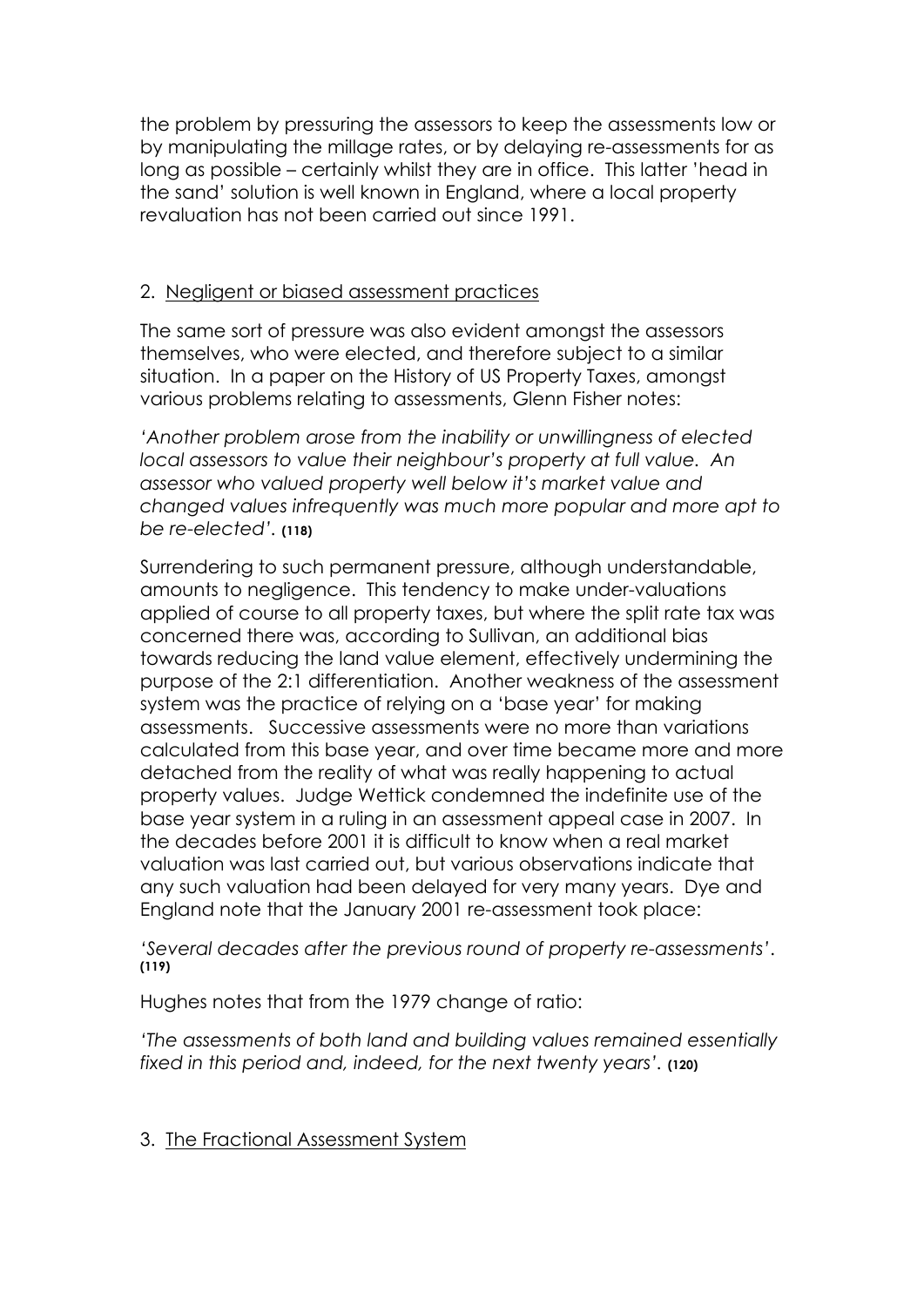The fractional assessment system is explained more fully in appendix 1 item 2. Basically it allowed jurisdictions to apply only a fraction of the assessed value to determine the millage rates and subsequently how much tax to charge to each householder. Theoretically the fractional values did not distort the fairness of the system, for the relative values remained the same, but for a long time the fractional system was considered illegal, nonetheless this fact was ignored by many jurisdictions. In the case of Pittsburgh, the fractional value had become as low as 25% by the 1990s. Obviously the fractional system worked against any attempt to reconcile assessed with real market values. The ruling by Judge Wettick in 1997 required that assessments should be returned to full market value. **(121)**

# 4. Costs of Re-assessment

Opposition to carrying out a re-assessment on grounds of cost would seem to be the feeblest of arguments. It would be like setting up a tax system without being willing to set up any system of administration.

Any property tax is dependent on an accurate and honest system of regular re-valuations; a land value tax even more so. Such revaluations could be financed from the proceeds of the tax. The plea that re-valuations are too costly is ludicrous, but nevertheless a 2010 enquiry by the Joint Committee of the Pennsylvania General Assembly on property valuation and re-assessment, reported that when 50 County Chief Assessors were asked:

*'What are some of the reasons why you would not initiate a countywide reassessment?* **(122)**

––––––––––––––––––––––

82% gave cost as a primary reason. Other typical reasons included: public opposition 34%, unstable market values 22%, taxing or borrowing to finance the re-assessment 16% and limited staffing 14%.

The assessments problem was undoubtedly the major reason for the eventual abolition of the graded tax, but there were other influences:

# Public Hostility

Where householders are concerned a property tax of any kind represents a tax on personal wealth (an existing asset), and has always provoked hostility. They see the total value of their house, which includes the land value, as their primary disposable asset. The majority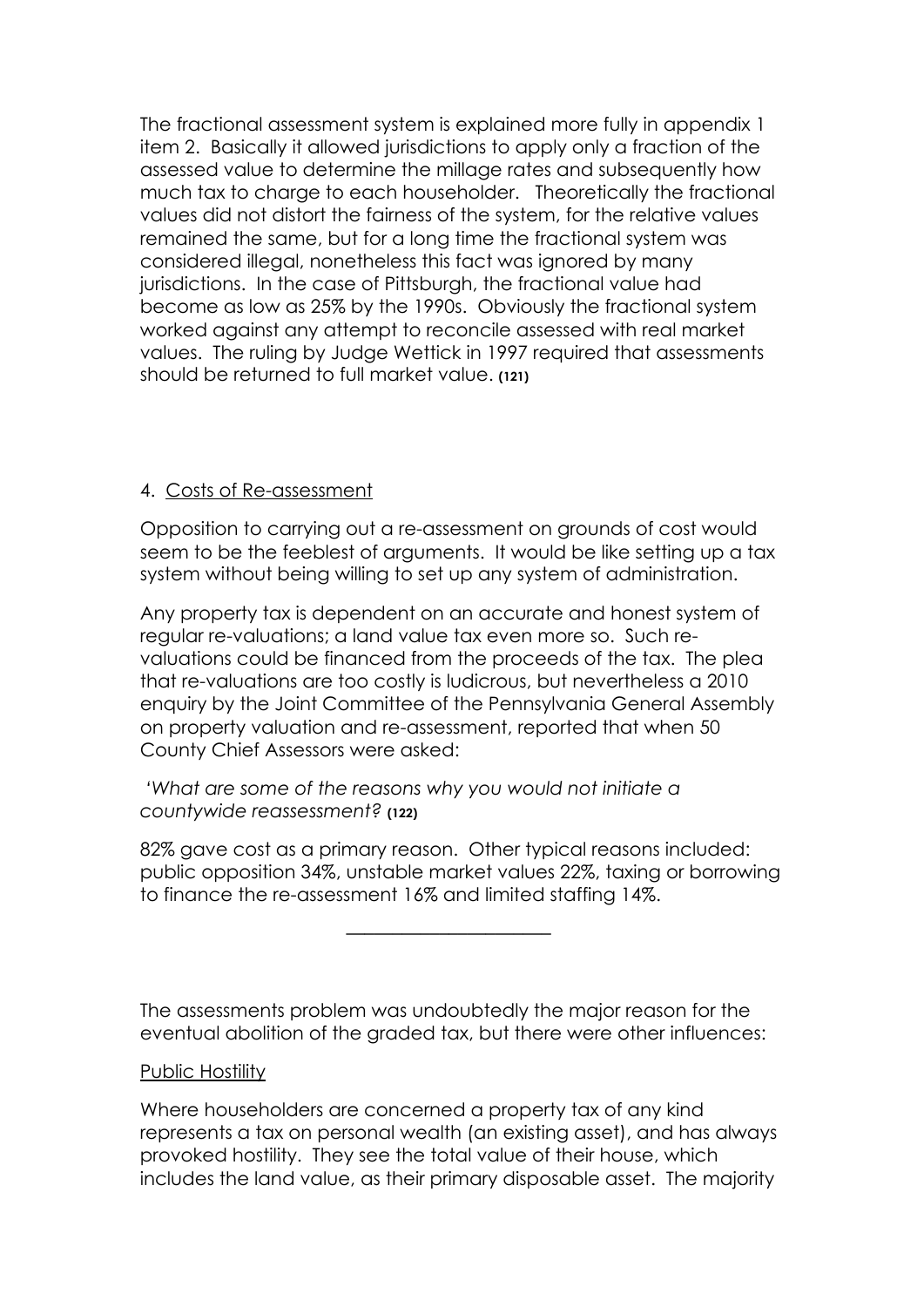of people see their home not only as somewhere to live, but also as an asset that increases their overall wealth and security as prices rise in a growing community. If they sell it they may realize a considerable capital gain. If they do not sell it they still remain the owners of an unrealized capital asset.

A land value tax is a tax on part of this asset, the land factor, and is seen by many people, however misguided, as a form of confiscation. The only remedy for this misunderstanding is through education. Explaining how and why the land value factor is attributable to the community is probably the first step.

In 1982 in his article 'What's wrong with LVT', Dick Netzer comments:

*'We live now in a climate of opinion where the taxation of wealth as such, rather than income or expenditure, is basically considered wrong by most people'.* **(123)**

Also:

'Land value tax, by definition, is taxation of a form of wealth and it *necessarily involves taxation of unrealized capital gains'.* **(124)**

From World War Two onwards hostility to property taxes was widespread in the US and came to head in California in 1978 resulting in legislation known as 'Proposition 13', which placed a limit on further property tax increases**.** (see Appendix 1, item 4).

# Vested Interests

Vested landed interests were of course another cause for the demise of the graded tax, but such interests are predictable and should come as no surprise. Throughout the period there were natural opponents of the tax, the large landholders and property speculators, not least of which were the railroad companies and steel producers who had considerable commercial and political influence. It has been suggested that their influence contributed in holding down the split rate ratio at 2:1 for many years, **(125).** On the other hand, as this influence diminished with the decline of heavy industry after World War Two, the ratio increases of the 1970s and 1980s were probably made easier to implement. Perhaps the difficulty for LVT advocates is summarized in a comment by Dan Sullivan:

*'The biggest problem is there is no vested interest for land value taxation'.* **(126)**

On Academic Influences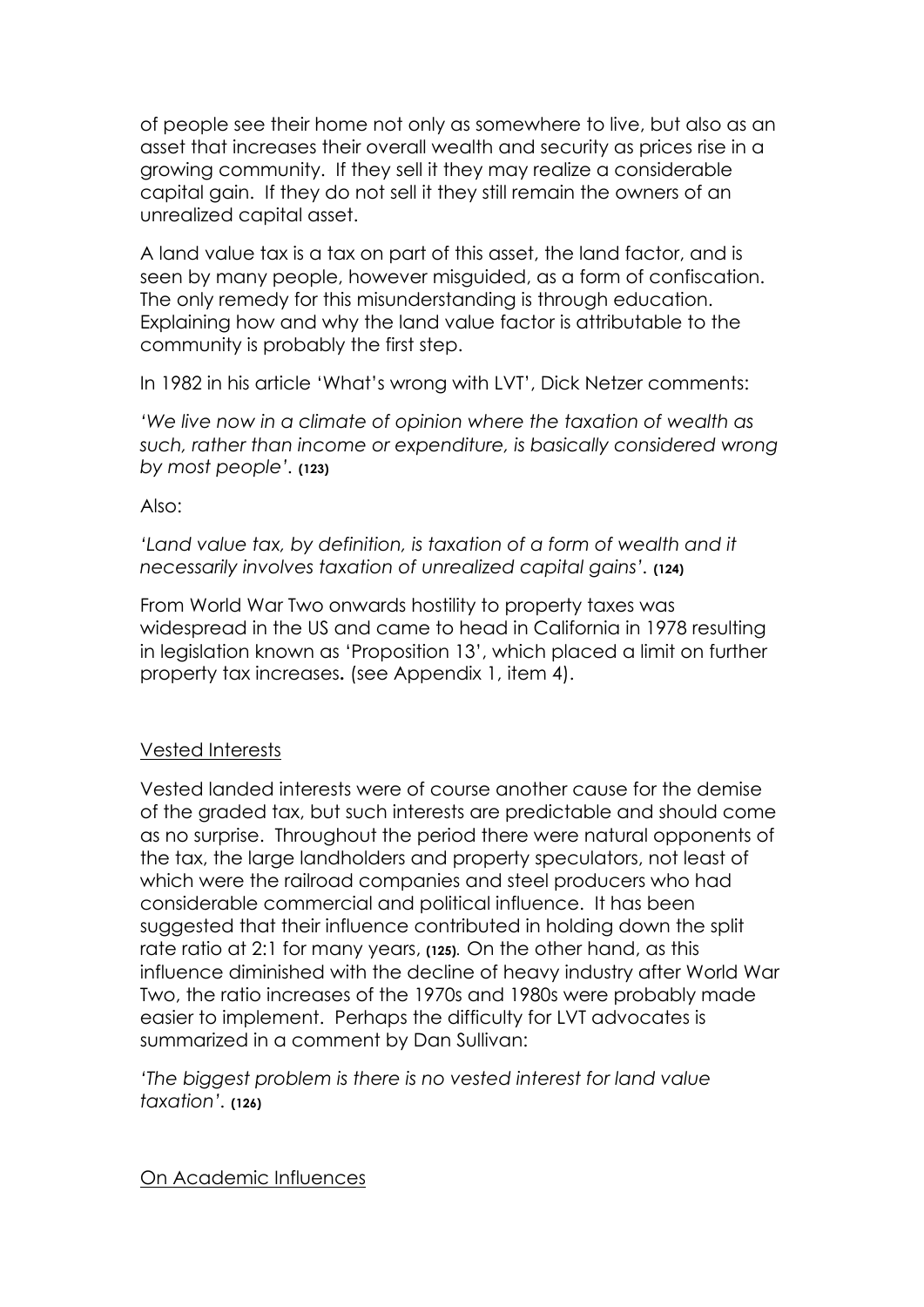LVT advocates tend to believe that anyone in a position of power and influence who opposes LVT, must somehow be in the service of some concealed, landed interest, and in many cases that is probably true, but there are undoubtedly those who oppose LVT on purely intellectual grounds, especially academics, who genuinely believe it is a bad idea, in terms of practicality and fairness. These latter probably pose the biggest threat to the advancement of the LVT cause.

The continuing domination of the neo-classical school has already been mentioned, but there have been individual scholars of high repute who have expressed their intellectual opposition to LVT. Well before the arrival of the graded tax Prof. Seligman, who was a pioneer of the income tax in the USA, was a fierce opponent of Georgism. In later years opponents included F.A. Hayek and Murray Rothbard, major figures in the world of economics. The point being made here is that it cannot be assumed that these economists were covertly representing vested landed interests, but, however much in error, were arguing from principles they had arrived at from their own independent studies.

Some final observations are worth making:

### On Republican / Democrat rivalry

There is a general view that, in the US, the Democrats represent those with ideas that are more progressive, more liberal, and the Republicans represent the more conservative, established wealth interests. The land value tax, being a progressive measure would appear to naturally belong in the Democratic domain. But, from this account, that is not at all the case. The graded tax, at its introduction in 1914, was almost entirely a Republican affair, both those for and against. At the time of its rescission in 2001, the protagonists, Murphy for, and O'Connor against, were both Democrats. So it's probably reasonable to say the graded tax was never a partisan issue. It's interesting to note that Henry George himself came from a Democrat background but supported the Lincoln Republicans during the Civil War, who were antislavery – the Democrats were split on the slavery issue. George later returned to the Democrats during his time in San Francisco.

Williams comments on the graded tax:

*'It has been a non-partisan rather than a partisan issue. While determined opposition had to be overcome, Republican and Democratic Mayors and Republican and Democratic councilmen alike have given it strong endorsement'.* **(127)**

#### On Fairness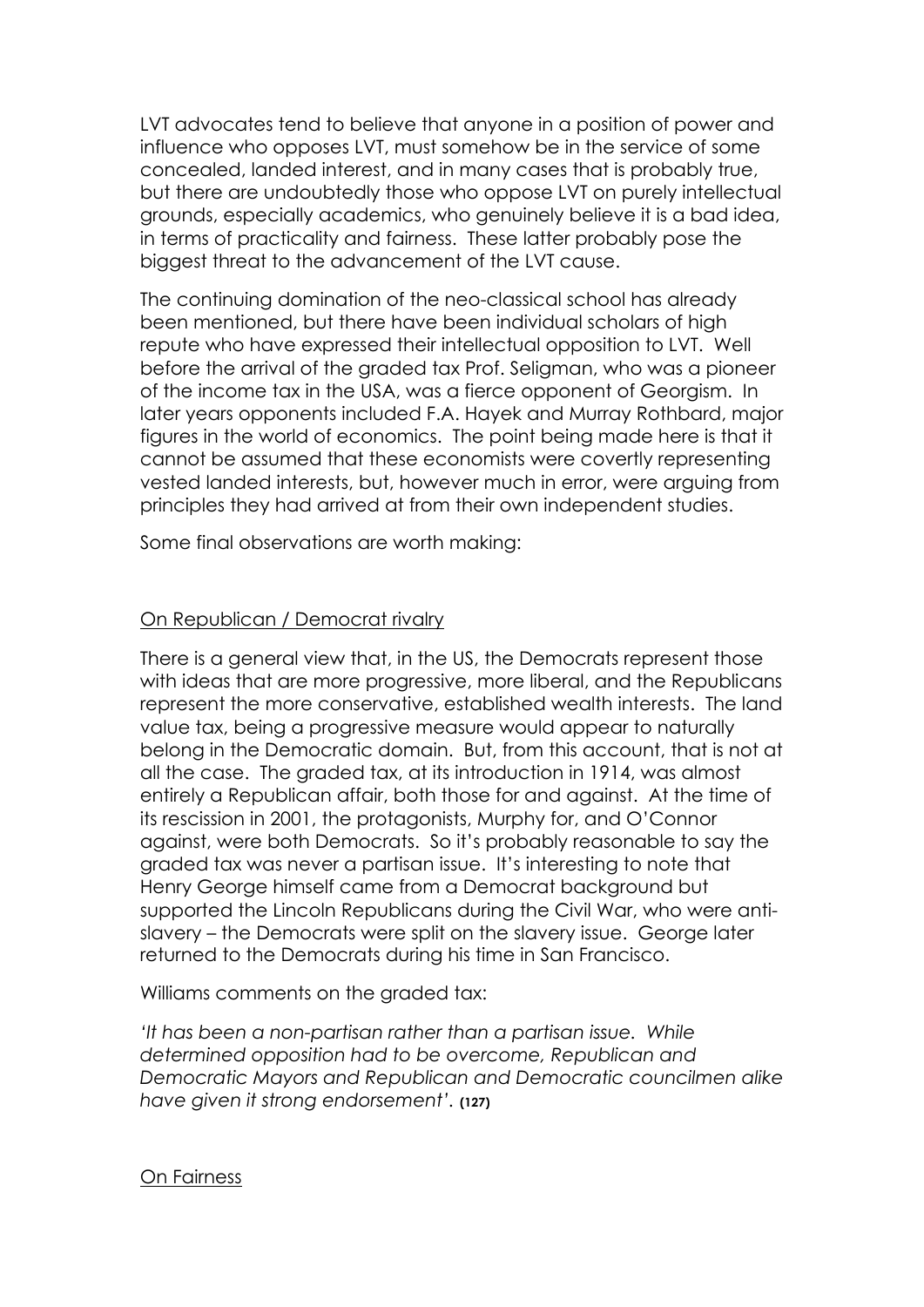In the course of making this study something that has emerged very clearly, to this writer, is the issue of fairness. Almost everyone involved with local property taxes (or in fact any tax) is very conscious about the fairness of any settlement. Whether for or against any particular tax proposal they are always acutely aware of whether or not it is fair. Recalling the dispute between Murphy and O'Connor in 2000-2001, both men claimed to be on the side of fairness and champions of the disadvantaged. Also taxpayers themselves appeared to be less concerned with the level of any tax than with the fairness in its application. In 2007, in a court action over the issue of 'uniformity' presided over again by judge Wettick, an earlier ruling of 1909 was cited in which a description of 'uniformity' included the comment;

*'While every tax is a burden, it is more cheerfully borne when the citizen feels he is only required to bear his proportionate share of that burden measured by the value of his property to that of his neighbour'.* **(128)**

In the US the notion of fairness is enshrined in the Uniformity Law, which requires that all taxes be applied uniformly to ensure fairness in sharing the burden. Judge Wettick invoked this law in his ruling of 1997, and again in 2007. It would seem to be essential that anyone proposing a new tax or modifying an old tax must be able to convince the taxpayers that the proposal is just and fair. Taxpayer resentment arises from the neglect of this principle. It was probably the strong sense of unfairness amongst taxpayers, however misguided, that finally sealed the fate of the graded tax.

A land value tax would seem to provide a strong moral case, where fairness is concerned, but this would be dependent on the level of public understanding of the principles that lie behind it. In a publication, in a collection of essays by various academics: 'Land Value Taxation, Theory, Evidence and Practice' edited by Dye and England, and pubilished in 2009, the argument is made:

*'To be politically and economically successful a land value tax must be accompanied by a sophisticated assessment system, frequent reassessments, a nimble rate setting process, effective land use planning and ongoing public education'.* **(129)**

Ian Hopton. 18.3..18.

 **––––––––––––––––––––––––––**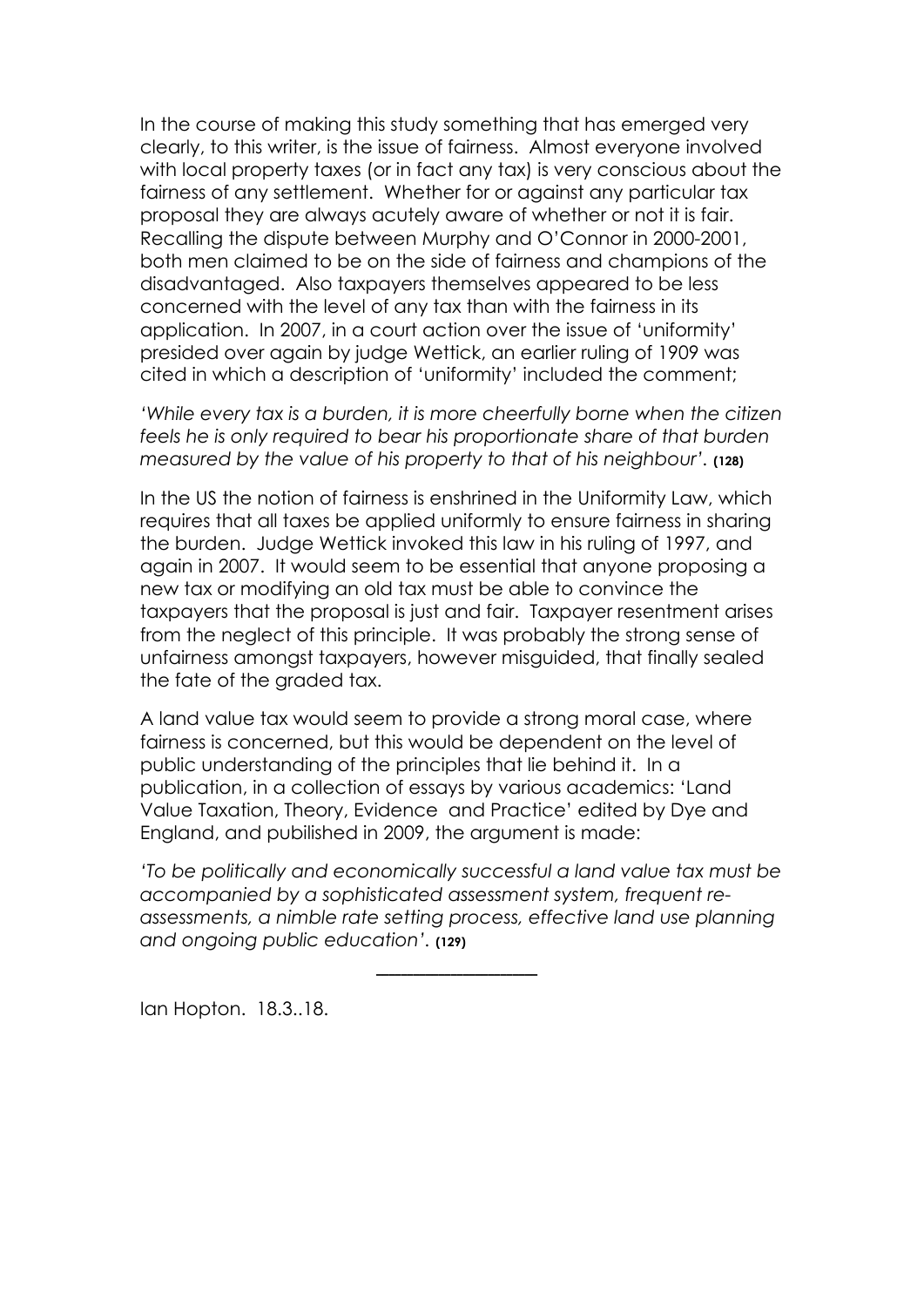# **6. Appendix 1**

# 1. Millage rates

In the USA local property taxes employ the 'millage' rate system to calculate the taxes due.

One mill is one dollar per thousand of the value of the property. So a property of value \$100,000 with a millage rate of say 5 mills would pay a tax of \$500 per annum, 6 mills, \$600 per annum, and so on. Each jurisdiction with a claim on the property tax may set its own millage rate, decided annually by its finance director, who is charged with determining the level of the rate in accordance with the revenue requirements of the jurisdiction. The taxpayer is therefore obliged to pay a tax, which is the sum of all the various millage rates of different jurisdictions added together.

In the case of the city of Pittsburgh, where the split rate was employed, there were two millage rates, one for the land value and one for the building value, in which, since the law of 1913, the land value rate had to be twice that of the building value rate regardless of the level at which the rate was set. This lasted until 1979, when the ratio was increased. As mentioned in the Comments section, property values could be 'real', 'assessed' or 'fractional', and so it is not too difficult to imagine how this complexity, combined with the millage rate system, could result in a situation susceptible to manipulation and political interference.

# 2. Fractional Value Assessments

The fractional value assessment system, which operates to different degrees throughout the US for all property taxes, is one in which only a fraction of the assessed real value is used for tax purposes. It is against this reduced value that the millage rate is set to obtain the required revenue. If the fractional level were to be lowered then the millage rate could be raised to obtain the same revenue, and vice versa. Theoretically the fractional system does not distort the fairness of the tax as relative values remain the same, but there are many who critcise the system.

According to the Chief Analyst of the Connecticut Office of Legislative Research, the fractional system began in the 1930s, when, due to the depression, real market values fell below the assessed values. When the real market values rose again after the war, the fractional system remained and became widespread normal practice. **(130)** In another account, the fractional assessment practice goes back much earlier, and was always seen as contrary to the law. Bill Rubin, an ex. county assessor in New York state, comments: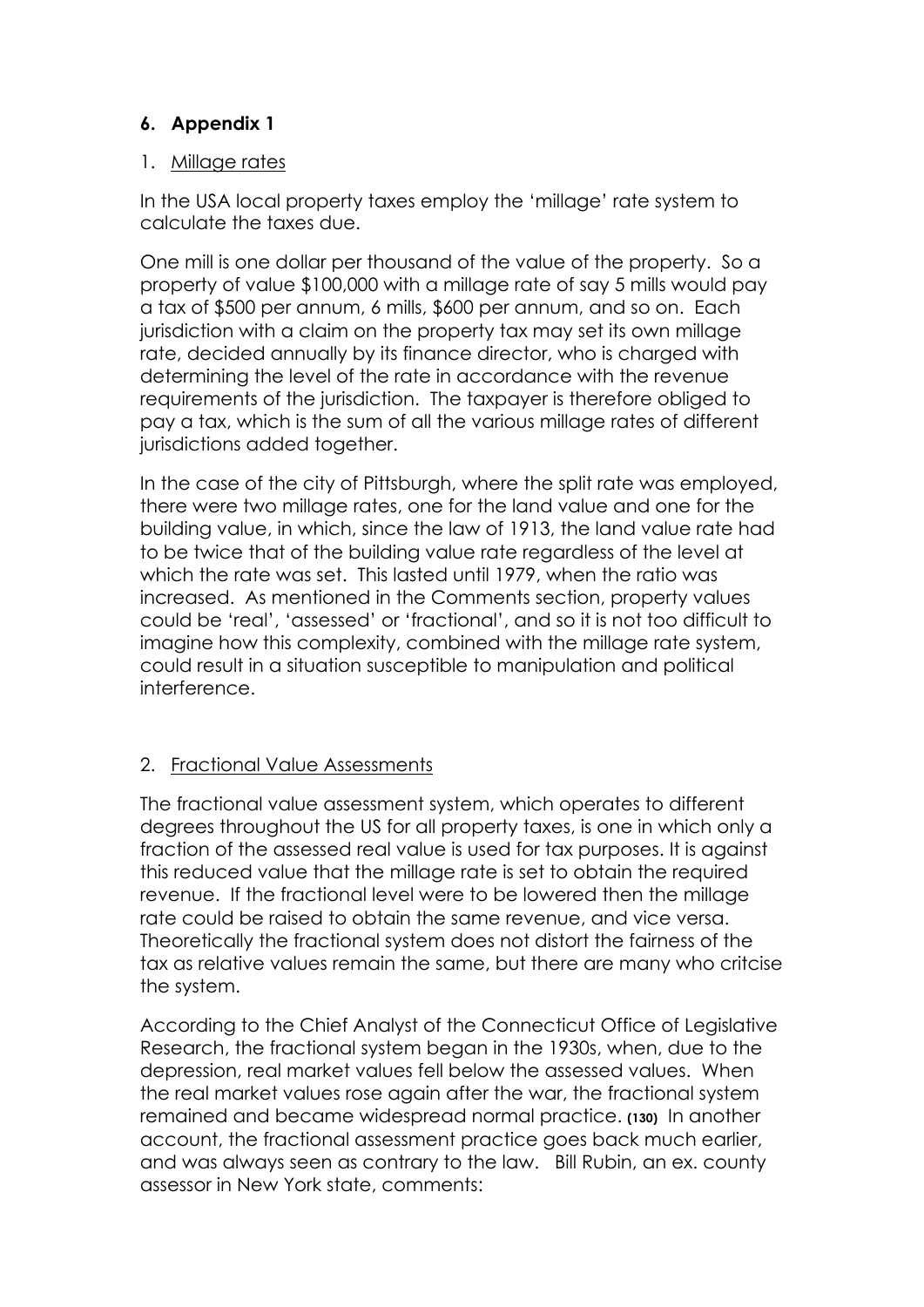*'For two centuries properties were routinely assessed well below market value, in successful attempts to gain tax advantages for constituents'.* 

He also asserts that the fractional assessment practice was contrary to existing law:

*'These illegal practices were ignored by both the legislative and judicial branches of government, which turned a blind eye to these flagrant violations of the law by the executive branch'.* **(131)**

On a NY State website explaining assessments the comment is made:

*'It almost goes without saying that it's very easy to be confused when assessments aren't kept fair and at market value, and it's also much more difficult to explain'.* **(132)**

### 3. The Uniformity Laws

The uniformity laws were introduced at both federal and state levels in the early years of the Union with the admirable purpose of ensuring fairness in matters of taxation, but the law often seemed to work against the application of LVT, depending on how it was interpreted. Wikipedia notes:

*'These clauses require taxation to be applied evenly or uniformly within a jurisdiction. However, the exact wording and meaning of these clauses differs from constitution to constitution'.* 

Also:

*'Even in rather strict uniformity clause states, it is unclear whether the uniformity clause actually prohibits separate land value taxation'.* **(133)**

Where it worked against LVT was presumably in the interpretation that taxing land at a different rate to buildings was not uniform. Rybeck mentions several instances of the uniformity law being invoked or simply ignored depending on whose interests were being served. He notes the cases of Houston Texas in 1912 and San Diego California in the 1920s where buildings were taxed more highly than land; the uniformity law was ignored. **(134).** When attempts were made to reverse the ratios, the law was invoked: *'at the behest of special interests'*. **(135)** Many US states say they cannot allow LVT without amending the uniformity clause in their constitutions. However, in 1913, Pennsylvania made the necessary amendment, which enabled the introduction of the graded tax. It is interesting to note that it was the uniformity law to which Judge Wettick referred in his 1997 ruling to abandon the fractional assessment system and to carry out new real value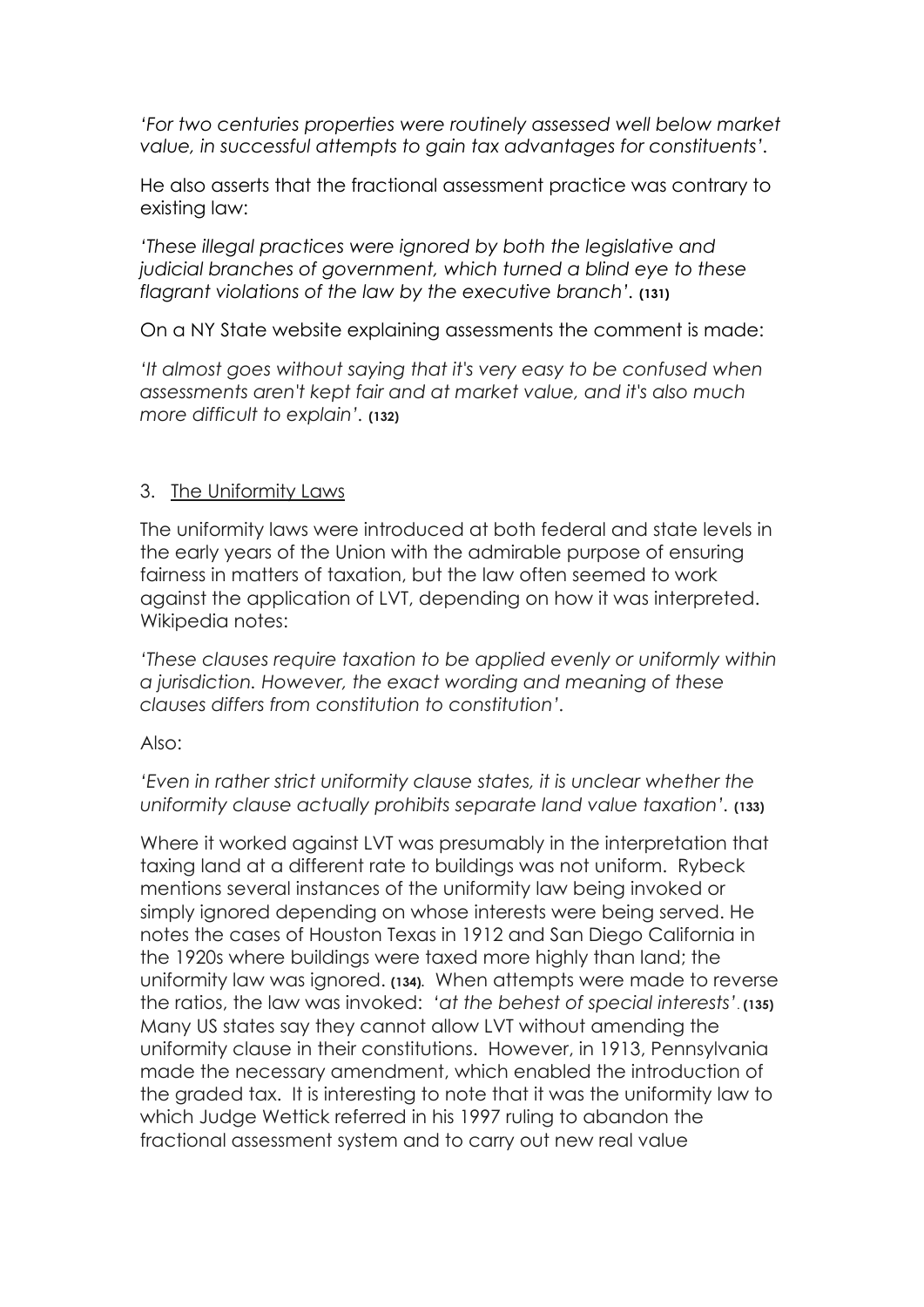assessments. Also where the 'base year' system was concerned, in his summing up he comments:

*'I find that Pennsylvania's legislation, permitting assessments based on the use of the same base year indefinitely, violates the Uniformity Clause'.* Also:

*'Studies have shown that infrequent reassessments adversely affect assessment uniformity'.* **(136)**

# 4. Proposition 13

During World War Two property taxes were relatively stable throughout the US, but after the war, as austerities were lifted, the economy prospered and property values and assessments rose proportionally. The resulting increase of property taxes gave rise to tax protests and a so-called tax revolt. Many states took measures to limit property taxes, but California's 'Proposition 13' became the most notorious. This was not a protest just against a land tax, but property taxes in general. Amongst other extreme measures, Proposition 13 limited the tax to 1% of real market value and restricted further assessment increases. Glenn Fisher notes that Proposition 13:

'*Proved to be the most successful attack on the property tax in American history'.* **(137)**

But there were consequences that resulted in no benefit for the taxpayers, who had to make up the shortfall in revenues through increases in other taxes. Dan Sullivan notes that in the aftermath of Proposition 13:

*'While Pittsburgh enjoyed steady land prices in the midst of a building boom, California was consumed by a land speculation frenzy. Foreign interests acquired more California land within the first 18 months after Proposition 13's passage than they had accumulated in the entire history of that state'.* **(138)**

**7. Appendix 2**

Neo-Classical Economics

–––––––––––––––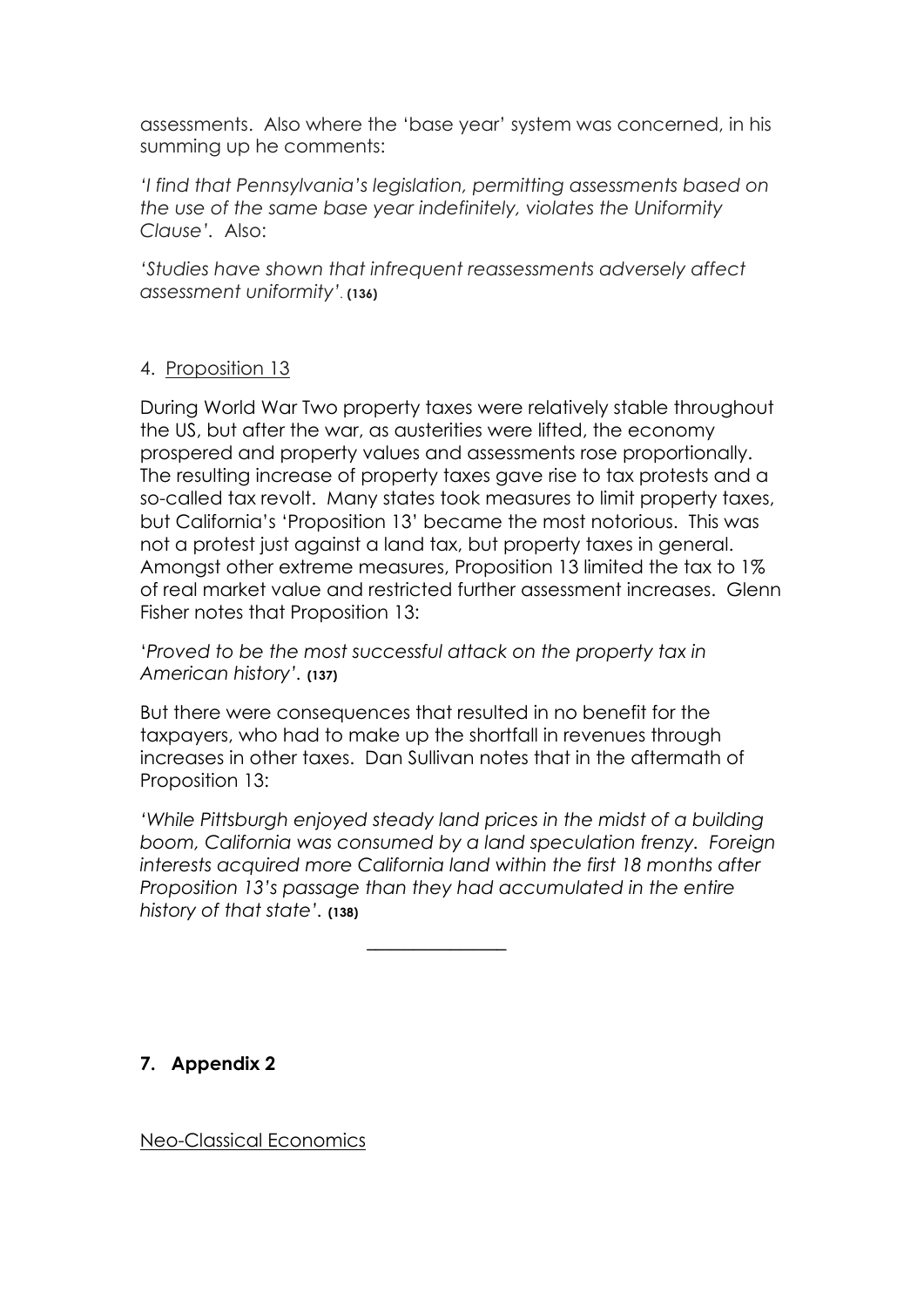Perhaps the most effective underlying force against LVT, throughout the world has always been the neo-classical school of economic thought, which is still the dominant ideology today. Neo Classical Economics arose in the USA in the late 19th century almost concurrently with the rise of Georgism, but represented virtually the opposite ideology, especially where the status of land was concerned. Georgism continued the classical economic view that there were three basic elements leading to wealth creation, land, labour and capital, which were separate and distinct. Prof. William Batt (paraphrasing Henry George) sums it up neatly when he says:

> *'The price of labour is wages, the price of capital is interest, and the price of land is rent'.* **(139)**

The neo-classical view was that land was merely another form of capital and therefore only the two elements, labour and capital were significant; Ricardo's 'law of rent' was ignored. This view was highly convenient for landowners and large industrialists who would be able to claim their rightful return on capital – including the rent of land. The political philosophy of Henry George was seen by the rich and powerful as a direct threat to their power base.

> '*Henry George and his reform proposals were a clear and present political danger and challenge to the landed and intellectual establishments of the world. Few people realise to what degree the founders of Neoclassical economics changed the discipline for the express purpose of deflecting George'.* **(140)**

This opposition to George was seriously organised in the USA. Prof. Batt gives an astonishing account of the influence of the railroad and land 'barons' who through their financial sponsorship of the major universities were able to determine important placements of academic positions favourable to neoclassical economics. **(141)**  Inevitably the neoclassical school prevailed and came to dominate economics throughout the world. The reformist movement, of which Georgism played a leading part became forgotten in the tumultuous events of the first half of the 20<sup>th</sup> century – two world wars and a major economic depression. In recent years there are signs that the neoclassical orthodoxy is being questioned as inequalities become more acute and the neoclassical solutions are seen to be failing.

The practise of LVT in various forms is still alive in the world, especially in Pennsylvania in the USA, and there is evidence of a revival of interest amongst economists, journalists and academics. **(142)**

 $\frac{1}{\sqrt{2\pi}}$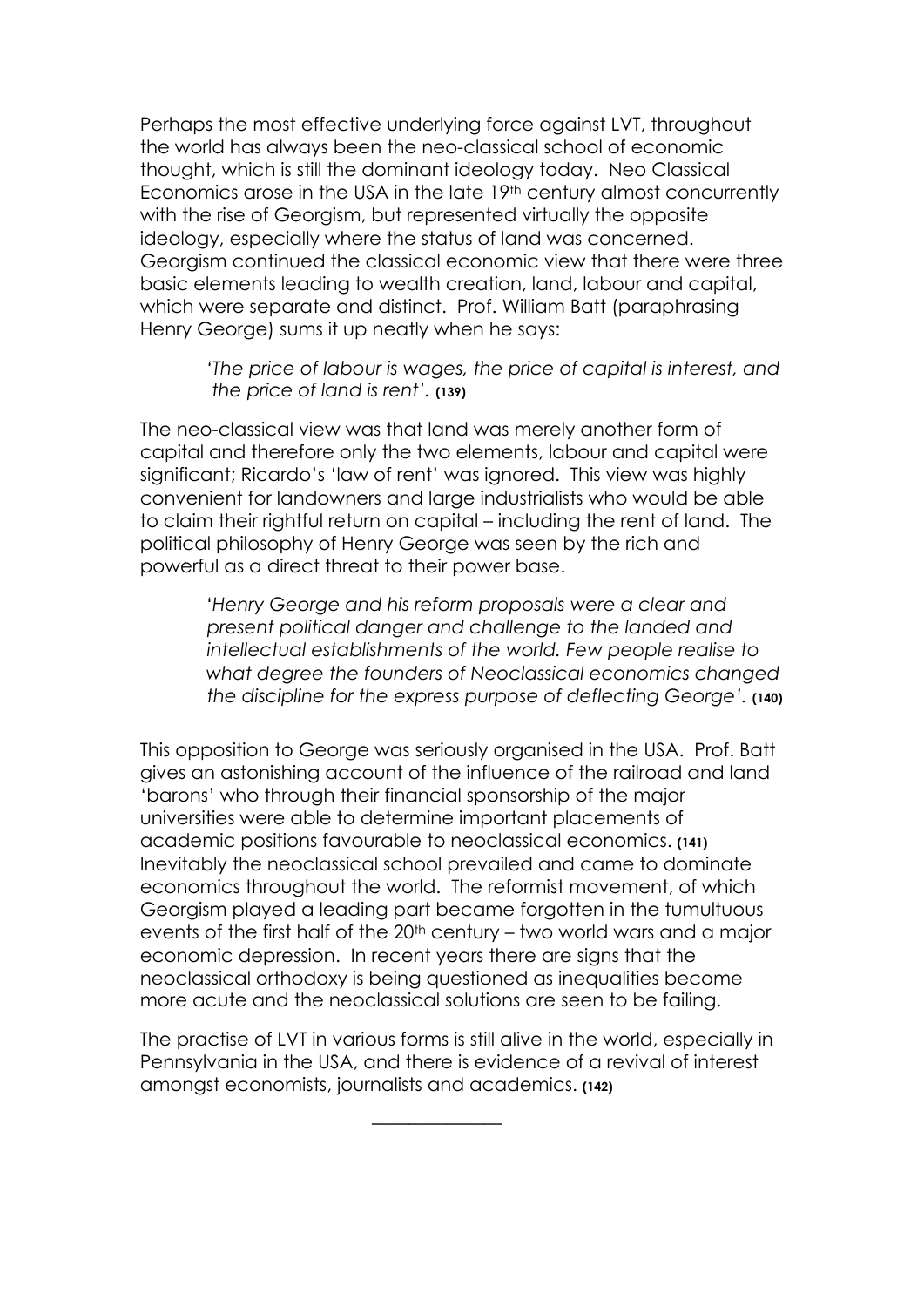# **8. Appendix 3**

# Value of Building Permits Issued (Comparitive List)

In the US. The economic activity or prosperity of a city may be measured by the overall value of building permits issued in a given period. The table below compares 15 cities in the 20 years before and 10 years after the critical date of 1979:

|                 | 1960-1979 | 1980-1989 | Percent Change |
|-----------------|-----------|-----------|----------------|
| Akron           | 134,026   | 87,907    | $-34.41$       |
| Allentown       | 48,124    | 28,801    | $-40.15$       |
| Buffalo         | 93,749    | 82,930    | $-11.54$       |
| Canton          | 40,235    | 24,251    | $-39.73$       |
| Cincinnati      | 318,248   | 231,561   | $-27.24$       |
| Cleveland       | 329,511   | 224,587   | $-31.84$       |
| Columbus        | 456,580   | 527,026   | 15.43          |
| Dayton          | 107,798   | 92,249    | $-14.42$       |
| Detroit         | 368,894   | 277,783   | $-24.70$       |
| Erie            | 48,353    | 22,761    | $-52.93$       |
| Pittsburgh      | 181,734   | 309,727   | 70.43          |
| Rochester       | 118,726   | 82,411    | $-30.59$       |
| Syracuse        | 94,503    | 53,673    | $-43.21$       |
| Toledo          | 138,384   | 93,495    | $-32.44$       |
| Youngstown      | 33,688    | 11,120    | $-66.99$       |
| 15 City Average | 167,504   | 143,352   | $-14.42$       |

 Average annual value of building permits. (values in 100's of constant 1982 dollars)

 Source: Table 3 of paper by Oates and Schwab: 'The impact of Urban Land Taxation: The Pittsburgh Experience', 1996.

# **9. References**

General background

(1) Mark Alan Hughes. 'Why so Little Georgism in America' Lincoln Institute of Land Policy working paper, 2005, abstract.

(2) History of the US Tax System. US Dept. of the Treasury, 2003. p.3, para.2. http://www.policyalmanac.org/economic/archive/tax\_history.shtml

––––––––––––––––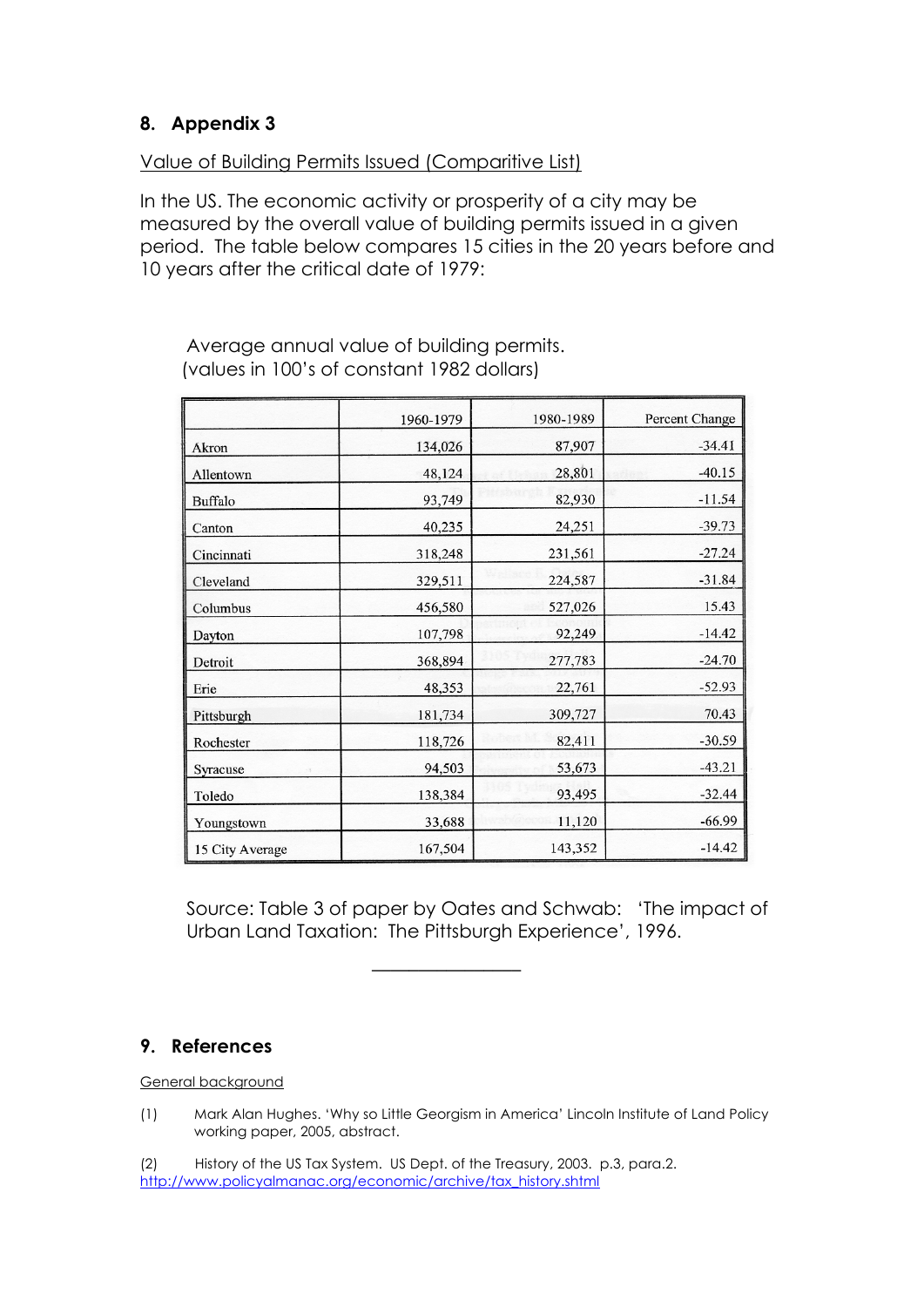- (3) Ibid. p.3, para.5.
- (4) Ibid. p.3, para.6.
- (5) Ibid. p.4, para.1.
- (6) Ibid. p.5, para.4, p.6, para.3.
- (7) Glenn W. Fisher, Wichita State University. 'History of Property Taxes in the United States', 2002, p4, para.6. https://eh.net/encyclopedia/history-of-property-taxes-in-theunited-states/
- (8) Ibid. p.1,para.4.
- (9) Percy R. Williams: 'Pittsburgh's Experience with the Graded Tax Plan' c.1963. p.151, note 5. https://www.jstor.org/stable/3484329?seq=1#page\_scan\_tab\_contents
- (10) Thomas C. McMahon: 'The Operation of the Graded tax in Pittsburgh' American Academy of Political Science, 1930. P.142, para.3. http://www.jstor.org/stable/1017264?seq=1#page\_scan\_tab\_contents
- (11) Walter Rybeck: Chapter 9, 'United States', 'Land Value taxation Around the World' by Robert V. Andelson. p.137, para. 2.
- (12) Ibid. p.140, para 1.
- (13) Ibid. p.140, para 3.
- (14) Ibid. p.144, para 4.
- (15) Ibid. p.146, table 3.
- (16) Edward T. Howe, Siena College, New York, Donald J. Reeb, State University of New York: 'The Historical Evolution of State and Local Tax Systems. c1997, pp. 13, para.3. https://www.jstor.org/stable/42863678?seq=1#page\_scan\_tab\_contents
- (17) Ibid. p.14, paras. 1&2
- (18) Pennsylvania Politics: 1865-1930, Chap.2, p.1, para.8. http://explorepahistory.com/story.php?storyId=1-9-20&chapter=2
- (19) Ibid. p.1, para.7.
- (20) 'Progress and Poverty' by Henry George' published 1879
- (21) Dan Sullivan, LVT advocate and Director of 'Saving Communities' 'Why Pittsburgh Real Estate Never Crashes'. http://savingcommunities.org/places/us/pa/al/pgh/nevercrashes.html
- (22) Ibid. p.2, para.4.

 $\overline{\phantom{a}}$  , and the set of the set of the set of the set of the set of the set of the set of the set of the set of the set of the set of the set of the set of the set of the set of the set of the set of the set of the s

Pittsburgh history:

- (23) Mark Alan Hughes. 'Why so Little Georgism in America'. Lincoln Institute of Land Policy working paper, 2005, p.6, para.2.
- (24) Ibid. p6, para.4.
- (25) Ibid. p.7, paras.1&2.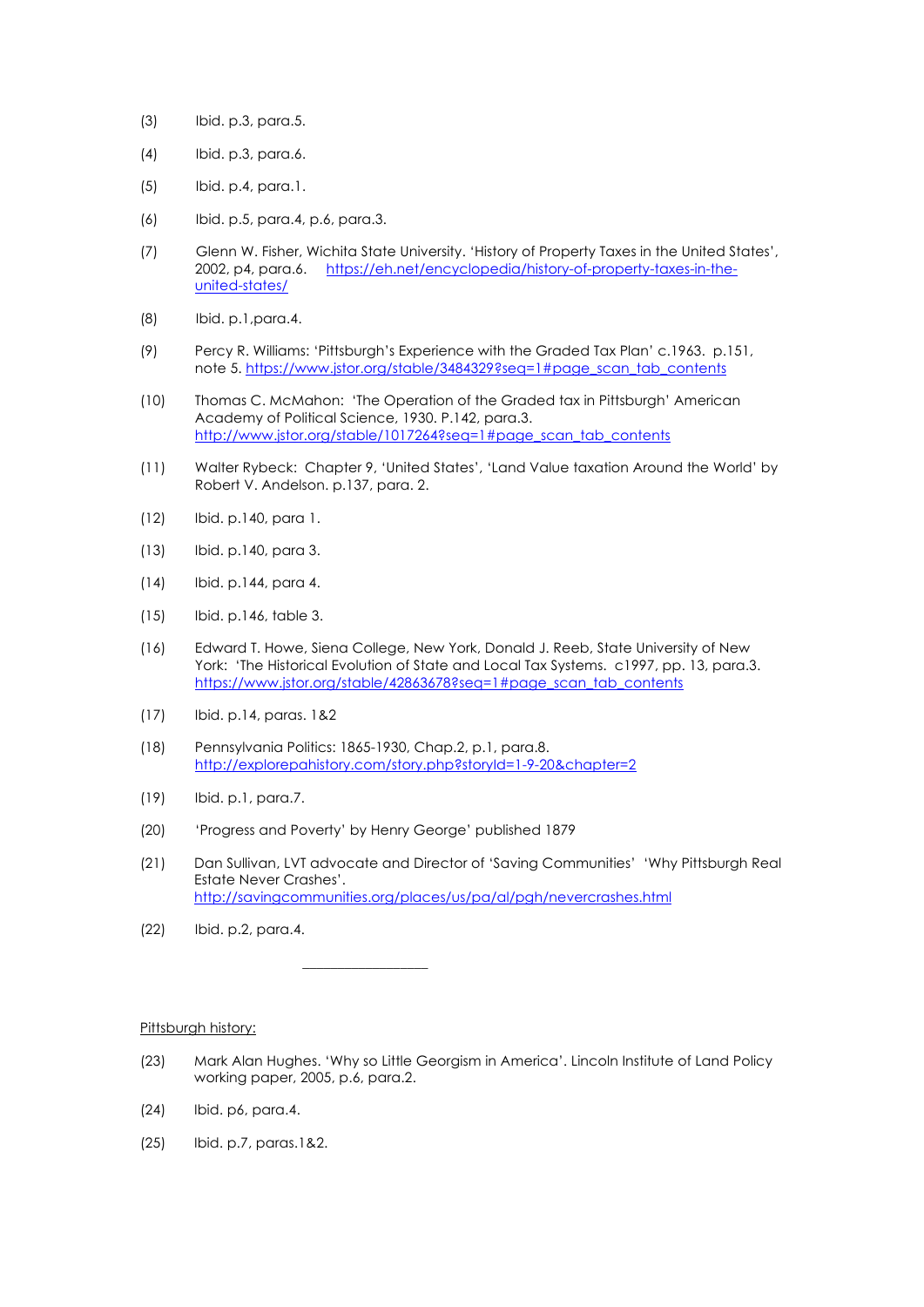- (26) Percy R. Williams, 'Pennsylvania– Its Experience with land value taxation' p.2, para.1. From 'Land Value taxation around the world' First Edition, 1955, Harry Gunniston Brown et. al. Robert Shalkenbach Foundation. http://www.cooperativeindividualism.org/williams-percy\_pennsylvania-1955.htm
- (27) Pittsburgh Post-Gazette: 'New Assessment Structure Packs a Wallop for some Pittsburgh Businesses'. P.3, paras.4&5. http://old.postgazette.com/businessnews/20010422taxes2.asp
- (28) Richard F. Dye and Richard W. England, 'Assessing the Theory and Practice of Land Value Taxation',2010, p.13, Para.2. http://www.lincolninst.edu/publications/policy-focus-reports/assessing-theory-practiceland-value-taxation
- (29) Sullivan, 'Why Pittsburgh Real Estate Never crashes' p.2, para.12.
- (30) Wikipedia: Christopher Magee, p.3, Legacy, para. 3, https://en.wikipedia.org/wiki/Christopher\_Magee\_(politician)
- (31) Pittsburgh Post-Gazette: 'Corrupt Pittsburgh Politics' p.1. http://www.postgazette.com/opinion/brian-oneill/2010/03/21/Corrupt-Pittsburgh-politics-those-weregood-ol-days/stories/201003210266
- (32) Pennsylvania Politics: 1865-1930, Chap.3, p.1, para.3.
- (33) Sullivan: p.9, note 15.
- (34) Hughes: p.7, paras.1,2&3.
- (35) Sullivan: p.3, para.13.
- (36) John C. Rose: The Pittsburgh Graded tax Plan' 1936, p.6,para.3. http://www.cooperative-individualism.org/rose-john\_pittsburgh-graded-tax-plan-1936.htm
- (37) Ibid. p.7, para.2.
- (38) Sullivan: p.5, para.3.
- (39) Thomas C. McMahon: 'The Operation of the Graded tax in Pittsburgh' p.142, para.8.
- (40) Sullivan: p.4, para.2.
- (41) Rose: p.6, para.5.
- (42) Ibid. p.7, para.3.
- (43) Walter Rybeck: Chapter 9, 'United States', 'Land Value taxation Around the World' by Robert V. Andelson. p.169, para.1.
- (44) Sullivan: p.3, Para.8.
- (45) Williams: p.5, para.4.
- (46) Rose: p.6, para.4.
- (47) Percy R. Williams: 'The Graded Tax in the Redevelopment of Pittsburgh' 1963, p.258, para.3. https://www.jstor.org/stable/3484738?seq=1#page\_scan\_tab\_contents
- (48) Ibid. p.261, appendix A.
- (49) Sullivan: p.5, para.10.
- (50) Wallace E. Oates & Robert M Schwab, University of Maryland, 'The Impact of Urban Land Taxation: The Pittsburgh Experience. 1996. P.2, para.2.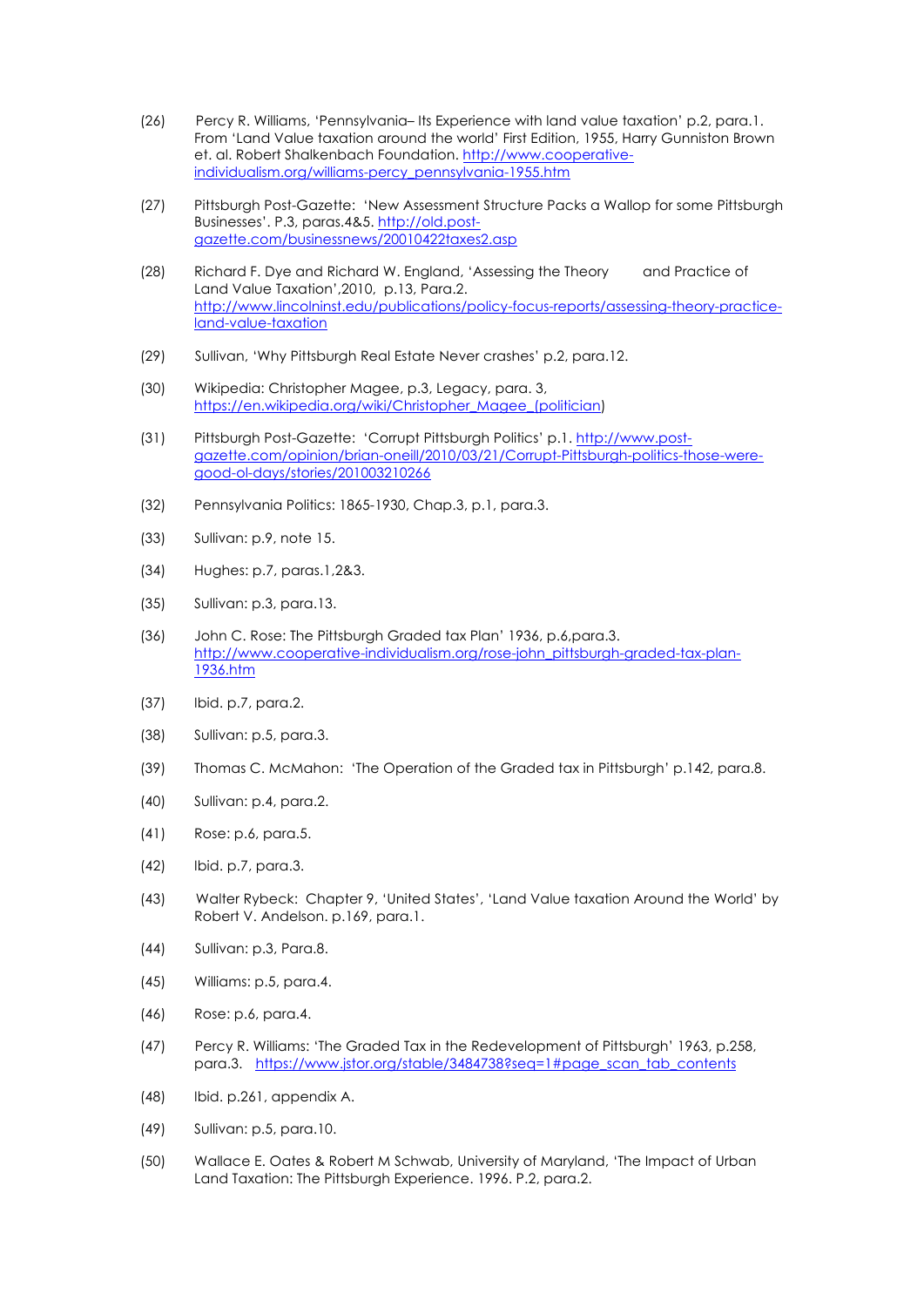http://econpapers.repec.org/article/ntjjournl/v\_3a50\_3ay\_3a1997\_3ai\_3ano.\_5f1\_3ap 3a1-21.htm

- (51) Williams,1963: p.158, para.3.
- (52) Hughes: p.4, para.3.
- (53) Wallace and Oates: p.8, paras.2&3
- (54) Walter Rybeck: Chapter 9, 'United States', 'Land Value taxation Around the World' by Robert V. Andelson. p.159, para. 1.
- (55) Ibid. p.160. para.3.
- (56) Sullivan: p.4, para.4.
- (57) Hughes: p.8, para.1.
- (58) Rybeck: p.168, para.4.
- (59) Edward T. Howe, Siena College, New York, Prof. Donald J. Reeb, State University of New York: 'The Historical Evolution of State and Local Tax Systems. c1997, pp. 14, para.2.
- (60) Williams: p.166, para.4.
- (61) Hughes: p.8 para.3.
- (62) Ibid. p.11. para.2.
- (63) Taxation and Revenue Systems of State and Local Governments, US Bureau of the Census. Pittsburgh City Board of Assessors: p.199, Assessments. http://tinyurl.com/jt6f4ak
- (64) Flaherty Fardo, Attorneys at Law: 'Allegheny County Property Assessment, FAQ's'. History, item 6. http://pghfirm.com/real-estate/property-assessmentsoverview/assessment-faqs/
- (65) Hughes: p.11, para.4.

Events Leading to Abandonment

 $\frac{1}{\sqrt{2}}$  ,  $\frac{1}{\sqrt{2}}$  ,  $\frac{1}{\sqrt{2}}$  ,  $\frac{1}{\sqrt{2}}$  ,  $\frac{1}{\sqrt{2}}$  ,  $\frac{1}{\sqrt{2}}$  ,  $\frac{1}{\sqrt{2}}$  ,  $\frac{1}{\sqrt{2}}$  ,  $\frac{1}{\sqrt{2}}$  ,  $\frac{1}{\sqrt{2}}$  ,  $\frac{1}{\sqrt{2}}$  ,  $\frac{1}{\sqrt{2}}$  ,  $\frac{1}{\sqrt{2}}$  ,  $\frac{1}{\sqrt{2}}$  ,  $\frac{1}{\sqrt{2}}$ 

- (66) Hughes: p.7, para.4.
- (67) Dan Sullivan: CGO 2013 Conference Update. P.6, para.2. http://www.cooperativeindividualism.org/dejong-frank\_land-value-taxation-and-urban-design-2013-06.pdf
- (68) Ibid. p.6 para.4
- (69) Pacific Standard on-line news magazine: 'This Land is Your Land' p.2, para.2. https://psmag.com/this-land-is-your-land-2a060d28bd4f#.mbqzzwwlb
- (70) Percy R. Williams: 'Pittsburgh's Experience with the Graded Tax Plan' c.1963. p.162, para. 2.
- (71) Dan Sullivan, 'Why Pittsburgh Real Estate Never Crashes'. p.5, para.3.
- (72) Ibid. p.5, para. 6.
- (73) Pittsburgh Post-Gazette, Jan. 1943, 'Value of Property in city and County Mounts 15 Millions'– Hearing Held by Tax Board. https://www.newspapers.com/newspage/147839924/
- (74) Sullivan: p.5. para.5.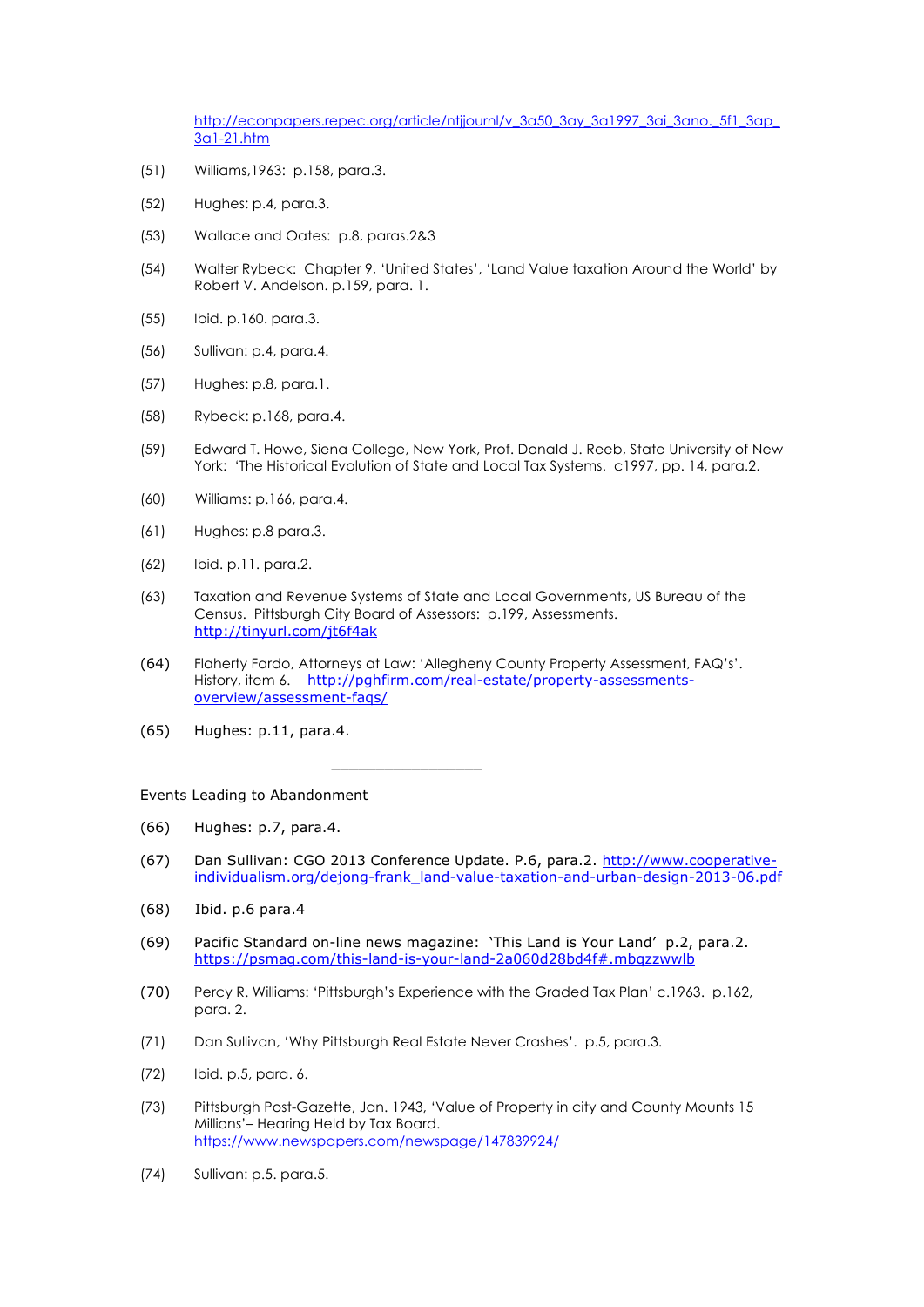- (75) Ibid. p.5, para.6.
- (76) Ibid. p.4, para.4.
- (77) Hughes: p.9, para.1.
- (78) Ibid. p.9, para.3.
- (79) Sullivan: p.10, note 32.
- (80) Hughes: p.9, para. 4.
- (81) Ibid. p.10, para1.
- (82) Ibid. p.11, paras.2,3 & 4.
- (83) Ibid. p.14, para.3.
- (84) Ibid. p.14, para.2.
- (85) Philly Record news website: 1st. July 2010. 'Land Value Tax: It's Worked to Cut Taxes, Boost Economics' p.2, para.9. http://www.phillyrecord.com/2010/07/land-value-tax-itsworked-to-cut-taxes-boost-economies/
- (86) Next City. org, news website: 'Why Don't More Cities Tax Based on Value of Land Rather Than What You Put On It'. Aug. 2013. P.2 Para.8. https://nextcity.org/daily/entry/cities-split-rate-property-taxes-value-capture-landvalue-Innovation-lab
- (87) Hughes: p.14, para.2.
- (88) Ibid: p.11, para.2.
- (89) Ibid: p.18, para.3.
- (90) Ibid: p.16, para.6.
- (91) Ibid: p.16, para.7.
- (92) Ibid: p.17, para.4.
- (93) Ibid. p.20, para.2.
- (94) Richard F. Dye and Richard W. England, 'Assessing the Theory and Practice of Land Value Taxation',2010, p.27 'Lessons from Past Experience', Para.3.
- (95) Hughes: p.20, para.2.
- (96) Stephen B. Cord: Saving Communities. 'The 238 Report'. Item 238, para.4. http://savingcommunities.org/docs/cord.steven/238.html
- (97) Ibid. item 238, para.6.
- (98) Flaherty Fardo, Attorneys at Law: 'Allegheny County Property Assessment, FAQ's'. History, item 14.
- (99) Ibid. item 18.
- (100) Hughes: p.22, para.2.
- (101) Mark Belko, Pittsburgh Post gazette, june 6, 2007. Analysis,: 'New ruling still may not bring stability,accuracy'.p.2, para.6.
- (102) Ibid. p.2, para.7.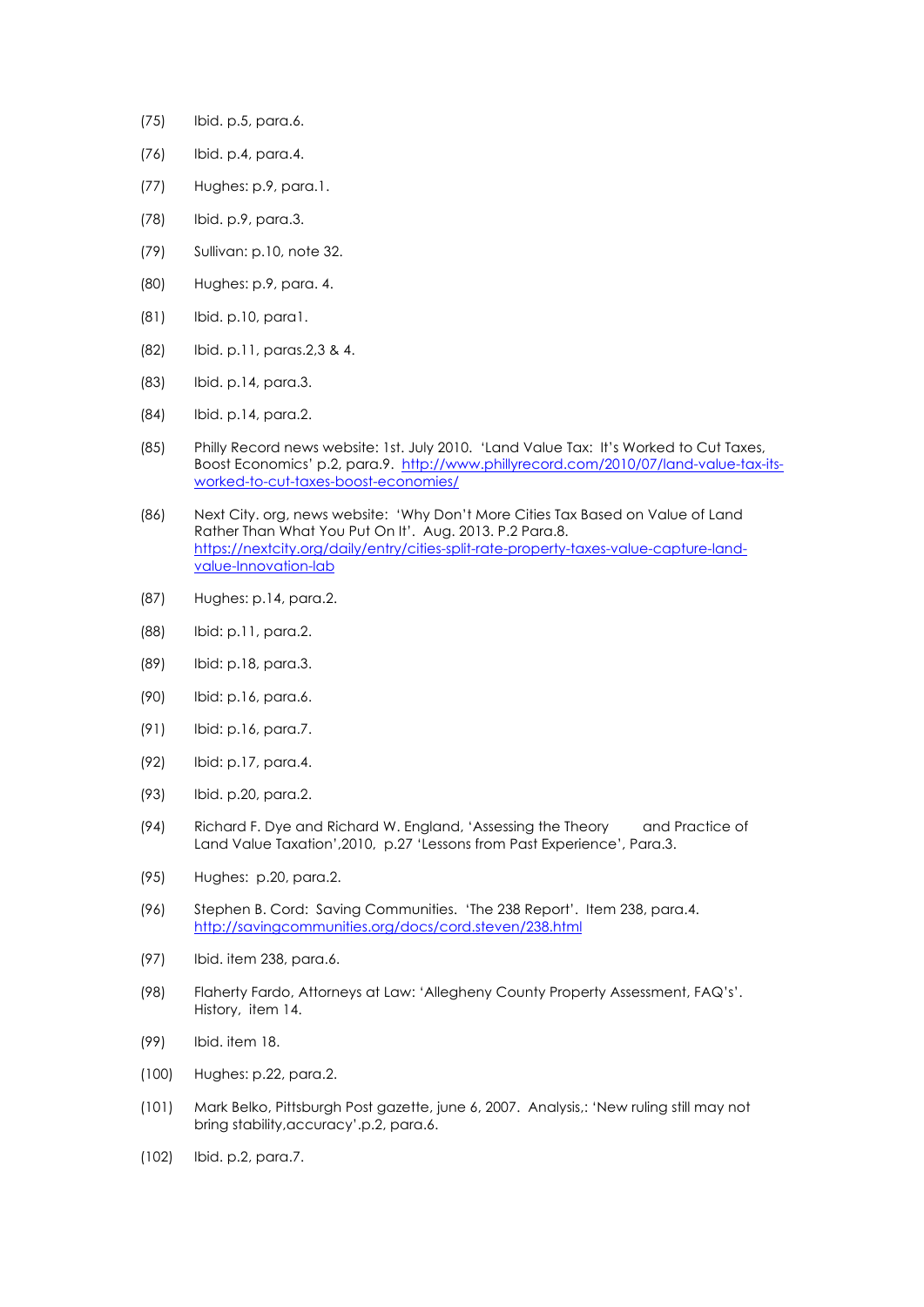(103) Flaherty Fardo: history, item 28.

 $\mathcal{L}_\mathcal{L}$  , which is a set of the set of the set of the set of the set of the set of the set of the set of the set of the set of the set of the set of the set of the set of the set of the set of the set of the set of

- (104) Sharon DiPaolo, NREI, Allegheny Tax society. 'Pittsburgh Exemplifies Pennsylvania's Proerty Tax Discord' 14 Sept. 2011. p.2, para.1. http://alleghenytaxsociety.com/userfiles//ATS%201-16-12.pdf
- (105) Ibid. p.2, para.3.
- (106) Ibid. p.3, para.5.

#### Conclusions and Comments

- (107) Philadelphia Inquirer. Article by Anthony R. Wood. 'Pennsylvania Property Tax Under attack in New Legislature' April 2012. http://mvbulldogbanter.blogspot.fr/2012/04/pennsylvania- property-tax-undernew.html
- (108) Walter Rybeck: Chapter 9, 'United States', 'Land Value taxation Around the World' by Robert V. Andelson. p.177, para. 1
- (109) Dye and England: p.26, Para.3.
- (110) Hughes: p.8, para.4.
- (111) Percy R. Williams: 'Pittsburgh's Experience with the Graded Tax Plan' c.1963. p.149, para.3.
- (112) Hughes: p.8, para.2.
- (113) Steven Henry Lopez: 'Reorganising the Rust belt' p.102, para.2. https://books.google.fr/books?id=TB8DtlugU6sC&pg=PA103&lpg=PA103&dq=larry+dun n+and+bob+cranmer+pittsburgh&source=bl&ots
- (114) Sullivan: p.4, para.1.
- (115) Ibid. p.4, para.11.
- (116) Williams: p.162, para.1.
- (117) Mark Belko: p.1, para.5.
- (118) Glenn W. Fisher, Wichita State University. 'History of Property Taxes in the United States', 2002, p4, para.8.
- (119) Dye and England: p.14, para.3.
- (120) Hughes: p.8, para.2.
- (121) Ibid. p.11, para.5.
- (122) Legislative Budget and Finance Committee: 'Pennsylvania's System for Property Valuation and Reassessment' p.8, para.2. http://www.pabarcrc.org/pdf/PA%20LB%20and%20FC%20- %20PA%20System%20for%20Property%20ValuationReassessment.pdf
- (123) Dick Netzer: 'What's Wrong With Land Value Taxation?' p.1, para.4. http://www.cooperative-individualism.org/netzer-dick\_whats-wrong-with-land-valuetaxation-1982.htm
- (124) Ibid. p.3, para.3.
- (125) Institute for Local Self-Reliance: 'Outlandish Taxes', Pam Neary. P.2, para. 6. https://ilsr.org/outlandish-taxes/